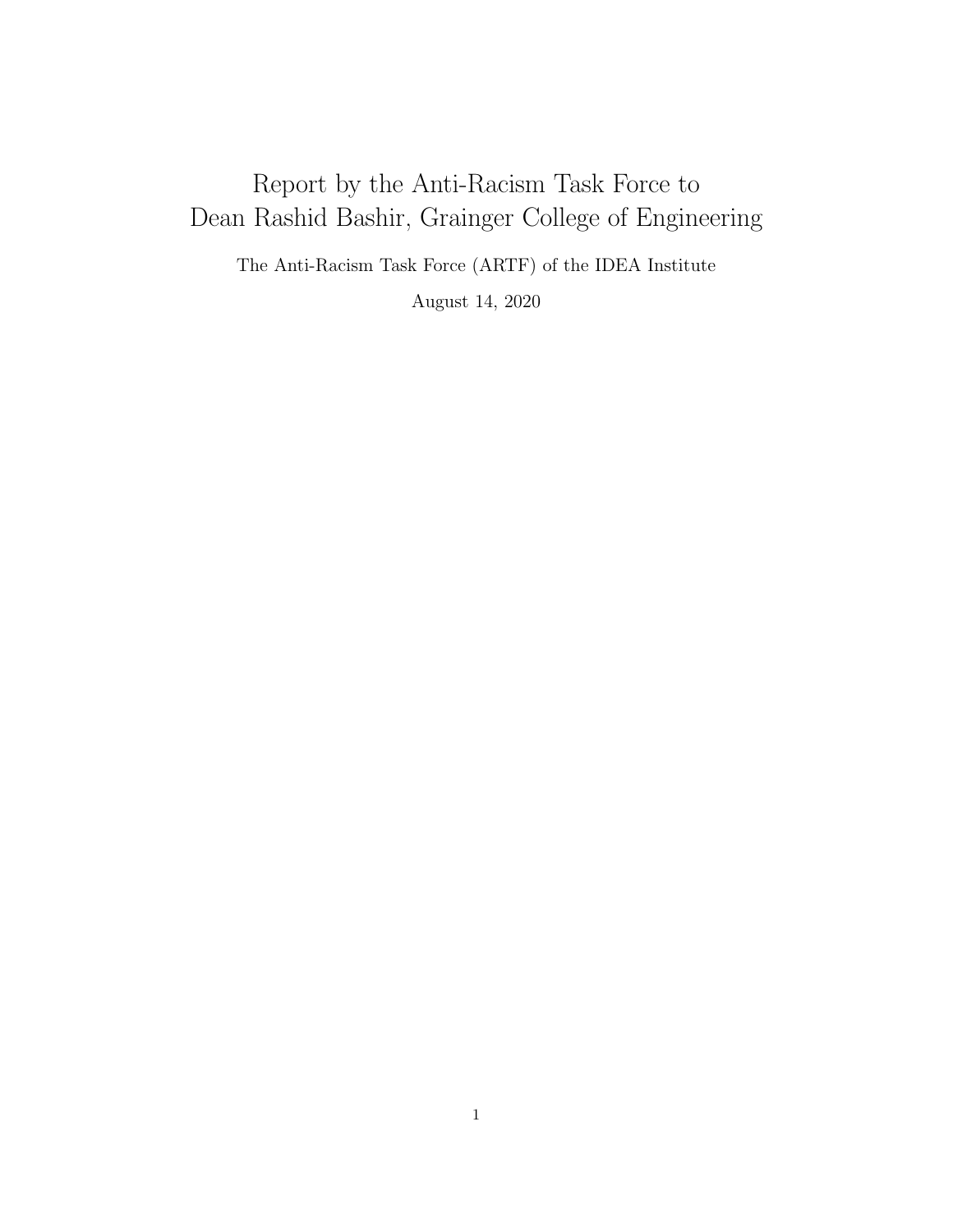# Authors

- Nancy Amato, Professor and Head, Department of Computer Science
- Aron Barbey, Professor, Department of Psychology
- Beleicia Benita Bullock, Graduate student, Department of Computer Science
- Victor Cervantes, Staff, Morrill Engineering Program
- Jamie Clark, Graduate student, Department of Civil and Environmental Engineering
- Ollie Watts Davis, Professor, School of Music
- Sharlene Denos, Staff, Department of Physics
- Shen Dillon, Professor, Department of Material Sciences and Engineering
- Aishani Dutta, Undergraduate student, Department of Computer Science
- Lonna Edwards, Graduate student, Department of Electrical and Computer Engineering
- Kelly Foster, Staff, Illinois Quantum Information Science and Technology Center (IQUIST)
- Jaden Gladden, Undergraduate student, Technical Systems Management (ACES)
- Holly Golecki, Teaching Assistant Professor, Department of Bioengineering
- Ying Qi Guan, Undergraduate student, Department of Mechanical engineering
- Indranil (Indy) Gupta, Professor, Department of Computer Science
- Ramez Hajj, Assistant Professor, Department of Civil and Environmental Engineering
- Jancie Harris, Staff, Department of Computer Science
- Ilalee Harrison James, Staff and MBA student, Gies College of Business and Grainger College of Engineering
- Kathleen Isnegger, Graduate student, Department of Computer Science
- Katrina Jones, Staff, Department of Computer Science
- Fantah Kabba, Undergraduate student, Computer Science + Anthropology
- Mickeal Key, Graduate student, Department of Neuroscience
- Sooah Kim, Graduate student, School of Law
- Olena Kindratenko, Staff, National Center for Supercomputing Applications (NCSA)
- Eleftheria (Ria) Kontou, Assistant Professor, Department of Civil and Environmental Engineering
- Hongye Liu, Teaching Assistant Professor, Department of Computer Science
- Teagan Mathur, Undergraduate student, Department of Physics
- Jessica Perez, Staff, Department of Mechanical Science and Engineering
- Taliah Ray, Undergraduate student, Department of Psychology (LAS)
- Andy Singer, Professor, Department of Electrical and Computer Engineering; Associate Dean for Innovation and Entrepreneurship, GCOE
- Angela Slates, Staff, National Center for Supercomputing Applications (NCSA)
- Yvonne Smith, Undergraduate student, Department of Electrical and Computer Engineering
- Vongai Tizora, Undergraduate student, Department of Bioengineering
- Tandy Warnow, Professor and Associate Head, Department of Computer Science
- Jewell White, Assistant Dean of Access & Multicultural Engagement, Gies College of Business
- Tiffani Williams, Teaching Professor, Department of Computer Science
- Sasha Yamada, Graduate student, Department of Electrical and Computer Engineering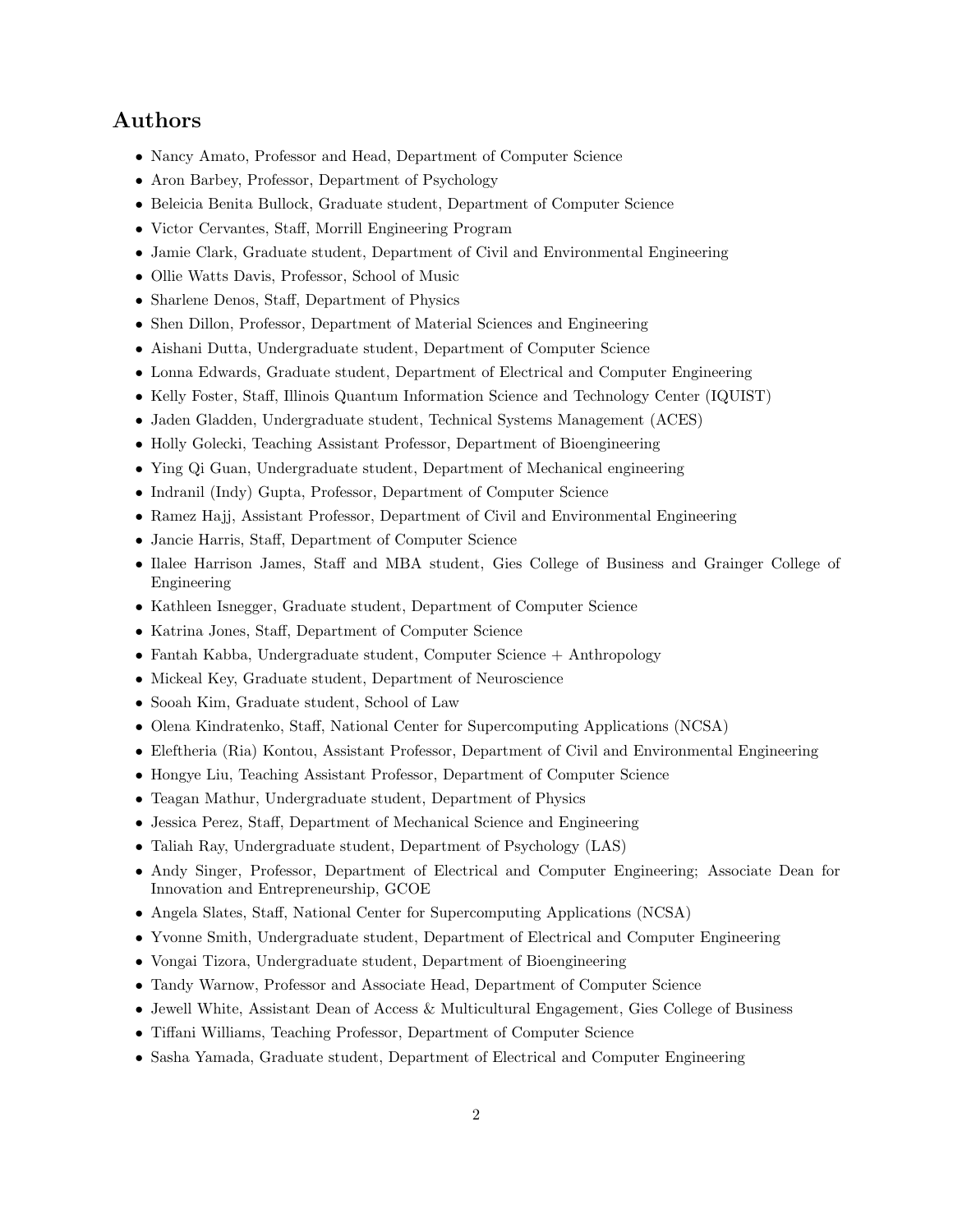# Contents

| $\mathbf 1$    | Foreward                                                                                                                                                                                                                                                                                                                                                                                                                                                                                                                                                                                                                                                                                                                                                                                                                                                      | $\overline{\mathbf{4}}$                                                                                                                   |
|----------------|---------------------------------------------------------------------------------------------------------------------------------------------------------------------------------------------------------------------------------------------------------------------------------------------------------------------------------------------------------------------------------------------------------------------------------------------------------------------------------------------------------------------------------------------------------------------------------------------------------------------------------------------------------------------------------------------------------------------------------------------------------------------------------------------------------------------------------------------------------------|-------------------------------------------------------------------------------------------------------------------------------------------|
| $\overline{2}$ | <b>Executive Summary</b>                                                                                                                                                                                                                                                                                                                                                                                                                                                                                                                                                                                                                                                                                                                                                                                                                                      | 5                                                                                                                                         |
| 3              | Prioritized Action Items for the GCOE<br>3.1<br>3.2<br>Increase representation of Black and African-American students, faculty, and staff<br>3.3<br>3.4<br>GCOE leadership meeting with Black and African-American students, staff, and faculty<br>3.5<br>Improve data assembly and access regarding diversity<br>3.6<br>3.7<br>3.8<br>Incentivize anti-racism activities experience in the set of the set of the set of the set of the set of the set of the set of the set of the set of the set of the set of the set of the set of the set of the set of the set<br>3.9<br>3.10 Ensure department-level engagement and commitment to action<br>3.11 Develop mentoring and advocacy programs for Black and African American staff members<br>3.12 Establish mechanisms to obtain feedback from students<br>3.13 Establish regular Town Halls with students | $\overline{7}$<br>$\overline{7}$<br>8<br>10<br>15<br>16<br>17<br>19<br>21<br>23<br>25<br>27<br>29<br>32<br>34<br>36<br>$39\,$<br>41<br>42 |
| 4              | Proposed Action Items for Campus                                                                                                                                                                                                                                                                                                                                                                                                                                                                                                                                                                                                                                                                                                                                                                                                                              | 44                                                                                                                                        |
| 5              | <b>Selected Literature</b><br>5.1<br>5.2                                                                                                                                                                                                                                                                                                                                                                                                                                                                                                                                                                                                                                                                                                                                                                                                                      | 45<br>45<br>47                                                                                                                            |
| 6              | <b>Cited Publications</b>                                                                                                                                                                                                                                                                                                                                                                                                                                                                                                                                                                                                                                                                                                                                                                                                                                     | 49                                                                                                                                        |
| 7              | Appendix<br>7.1<br>7.2<br>7.3<br>7.4                                                                                                                                                                                                                                                                                                                                                                                                                                                                                                                                                                                                                                                                                                                                                                                                                          | 54<br>54<br>55<br>58<br>60                                                                                                                |
|                | 7.5                                                                                                                                                                                                                                                                                                                                                                                                                                                                                                                                                                                                                                                                                                                                                                                                                                                           | 63                                                                                                                                        |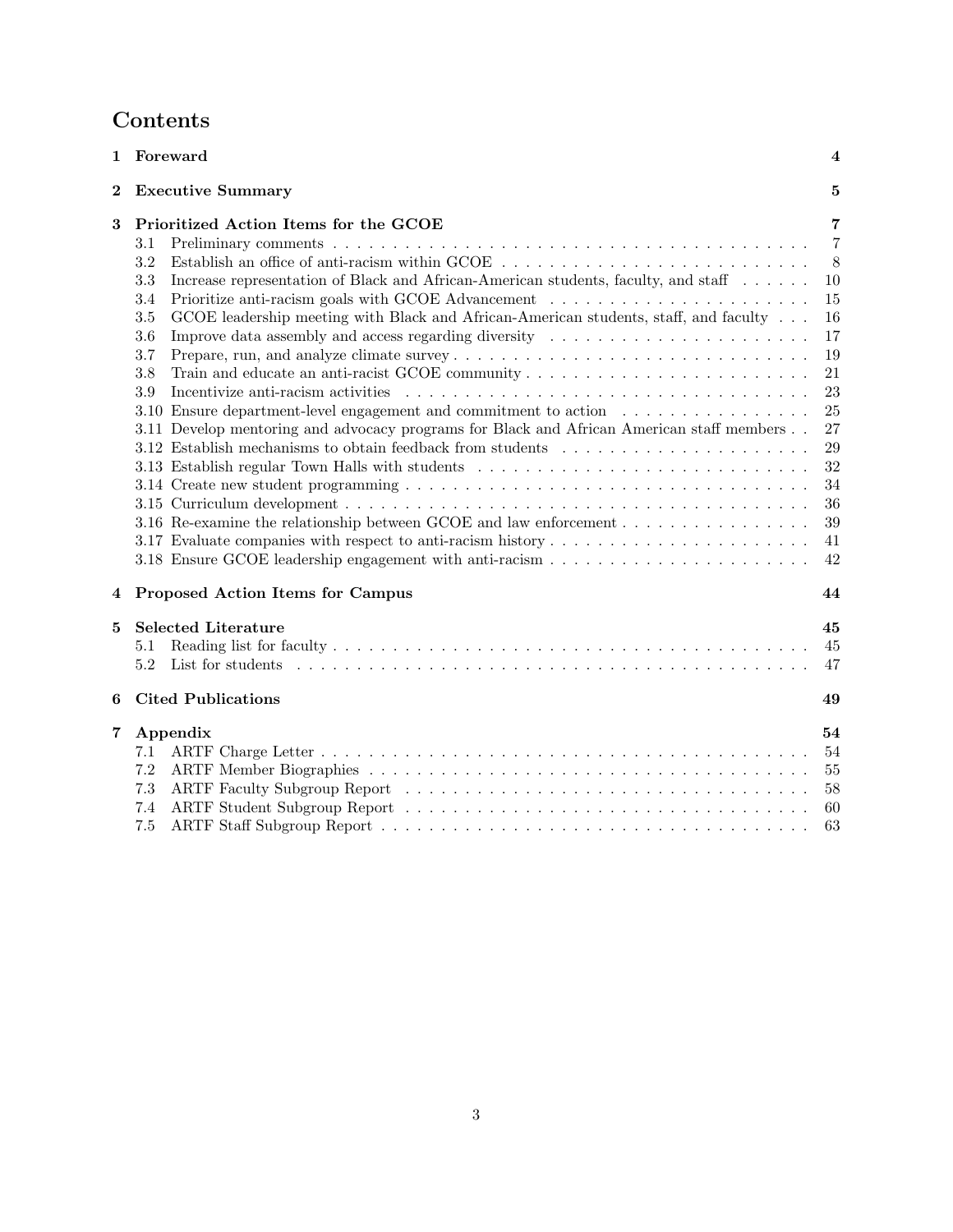### <span id="page-3-0"></span>1 Foreward

#### Tandy Warnow, ARTF chair

In the wake of the events following George Floyd's death, the IDEA Institute established The Anti-Racism Task Force (ARTF) and charged it with "making recommendations of actions that the Grainger College of Engineering (GCOE) can take with respect to anti-racism. Recommendations that can be implemented or developed in collaboration with other Colleges or Units on campus should also be identified." The 37 students, faculty, and staff who assembled into this ARTF have worked hard together to come up with action items that would be significant, could be implemented, and might really make a difference. Most of us were members of IDEA, and because of this, we had confidence in the capacity and sincere willingness of the GCOE leadership to make a substantial difference for Blacks and African Americans in our community.

The discussions in our meetings (all of us together every week, and subgroups meeting every week as well) have revealed the depth of difficulty that the Black and African American students, faculty, and staff experience, not just in their lives away from campus, but also here on campus. It has also revealed how strongly each of us are committed to finding *positive* ways forward that can lead to the very necessary change. At the same time, it has revealed how complex and difficult this effort will be.

The ARTF is concerned with all manifestations of racism, and more generally with other violations of the principles of the IDEA Institute. However, with the longterm violence against Black and African Americans in our country, and the particularly horrific multiple recent events, we have chosen to focus on addressing racism specifically against Black and African Americans. Black Lives Matter.

The ARTF identified a set of 17 prioritized action items, addressing the different members of the community (faculty, staff, postdocs, and students), and focusing on different types of efforts. Many of these prioritized action items themselves contain multiple action items, addressing different ways of making progress towards the stated objective. In addition, the ARTF also identified other goals and action items that were not prioritized as highly; these are provided in the Appendix.

Within these 17 prioritized action items, we have identified a large number of specific detailed action items that provide examples of how the overall objectives can be accomplished. However, the most important specific recommendation in this report is to greatly increase representation of Black and African American faculty, staff, postdocs, and students within the GCOE. Success in this goal will transform the GCOE: it will enable us to attract and retain strong students, faculty, and staff; it will dramatically improve the climate in the GCOE; and, if done well, it will lead to a future where the GCOE at Illinois is known for being welcoming and supportive to Black and African American students, faculty, and staff.

This report is more than a list of recommended action items: it is also the assertion of values and goals, the affirmation of the importance of all the members of our community, and specifically of our Black and African American students, staff, postdocs, and faculty. It is tempered by the gravity of the problems we address, but inspired by the leadership of the Grainger College of Engineering and the University of Illinois at Urbana-Champaign, who have shown that they understand why this is important and why change is urgently needed. Therefore, we thank the IDEA Institute and Lynford Goddard for inviting us to form this task force and prepare this report, and we look forward to helping the College achieve its vision.

In closing, I want to acknowledge that the members of the ARTF have been extraordinarily open, honest, hard working, thoughtful, and informed. This has been hard work, especially because we all care, and it matters a great deal that we not only identify important directions and objectives, but also that we communicate our suggestions in ways that are helpful to the GCOE in trying to address our objectives. And so I thank the ARTF members for making this effort as fruitful as it has been, and for their generosity.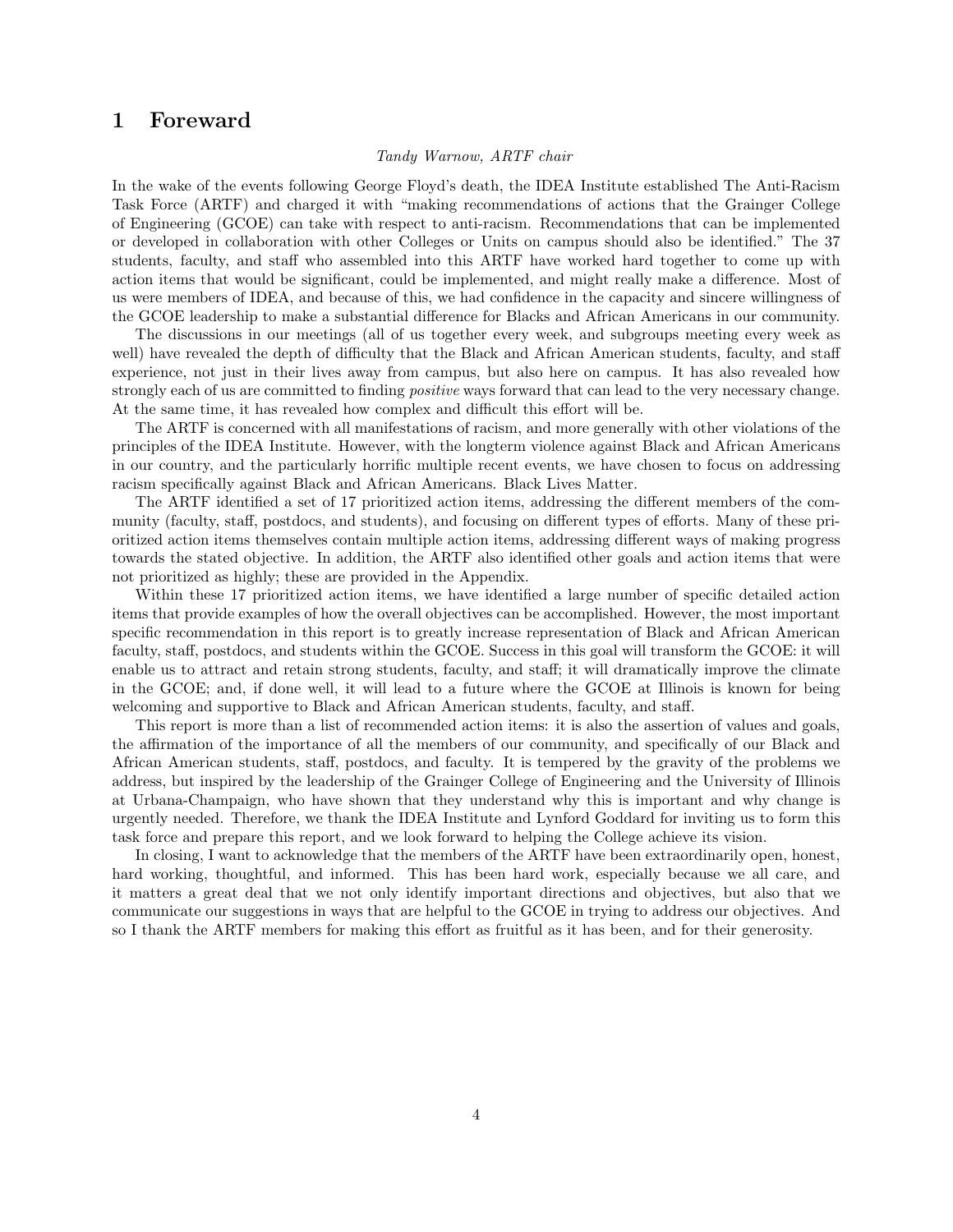### <span id="page-4-0"></span>2 Executive Summary

This week, Science reported that "the National Academies of Science, Engineering, and Medicine (NASEM) is gearing up for an in-depth study of racism in academic research" [\[50\]](#page-51-0), and the Faculty Senate at the University of Illinois voted in favor of EQ.20.04, a "Resolution on University Response to Racism". These events signify the realization that racism is not only throughout the country, but also within our own academic community, and this realization calls for serious action and commitment.

The Anti-Racism Task Force (ARTF) was established by the IDEA Institute to propose actions that the Grainger College of Engineering (GCOE) should take to address racism. In developing these action items, we were guided by a set of common goals:

- to improve conditions for the entire BIPOC (Black, Indigenous, and People of Color) community within GCOE, with specific focus on Black and African American students, staff, and faculty
- to help the GCOE community understand how racism operates and presents itself within academia, so that collectively we can better support the BIPOC members of the community
- to help the GCOE leadership become a force for change and a strong advocate for anti-racism, so that Grainger Engineering at Illinois becomes known as one of the best examples of an anti-racist engineering school.

These goals thus focus on improving conditions for the BIPOC members of our community, and especially on the Black and African American members. The students and staff are the most vulnerable members of our community, and hence received the most concern. Given this focus, we were aware that our task force needed to draw on a diverse group, including students (both undergraduate and graduate students), staff, and faculty. The membership of the ARTF is therefore very diverse: 8 undergrads, 7 graduate students, 10 staff, and 12 faculty. The ARTF has 28 women and 9 men, with 17 self-identifying as Black or African American, [1](#page-4-1)5 as White, 7 as Asian (3 as Indian, 1 Japanese, 1 Korean, and 1 Chinese), and 2 as LatinX<sup>1</sup>. Thus, ARTF includes a broad set of perspectives with representation spanning most of the departments in Engineering as well as several other Colleges.

The ARTF members have been working together since June 9, 2020, meeting every week towards the goal of proposing "action items" for what can be done by the GCOE community members to change the trajectory for our students, faculty, and staff. In addition, the different subgroups have been meeting every week as well, each focused on a different community within the GCOE or on a different cross-cutting activity.

Prioritized Action Items Taken together, these prioritized action items provide a specific plan towards achieving the core values laid out in the GCOE strategic plan. We are aware that some of the proposed actions may not yet be possible, due to constraints imposed either by the university or by other agents (e.g., by requirements imposed by ABET accreditation). Where possible, we hope that the GCOE leadership will find alternative ways of addressing the desired goal, or will work to relax the constraints that prevent progress.

Final comments. The recommendations made in this report reflect the overall consensus of the group. In a group as diverse as this, it will not be surprising that there are some differences of opinion, mainly in terms of whether certain recommended action items should be required. Despite these differences, the ARTF very strongly supports the overall objectives, and hopes to work with the GCOE leadership in developing effective strategies towards accomplishing these goals.

The ARTF will dissolve on August 21, 2020. We expect that the GCOE will decide to establish new task force(s) and/or committee(s) that will provide some assistance, evaluation, and oversight for Phase II of this effort. The ARTF makes three further recommendations. First, we recommend that this report be made easily available to the GCOE community. Second, we recommend that the GCOE leadership communicate

<span id="page-4-1"></span><sup>&</sup>lt;sup>1</sup>The 37 ARTF members provided race and ethnicity information, and several self-identified as more than one race; each such identification is counted above.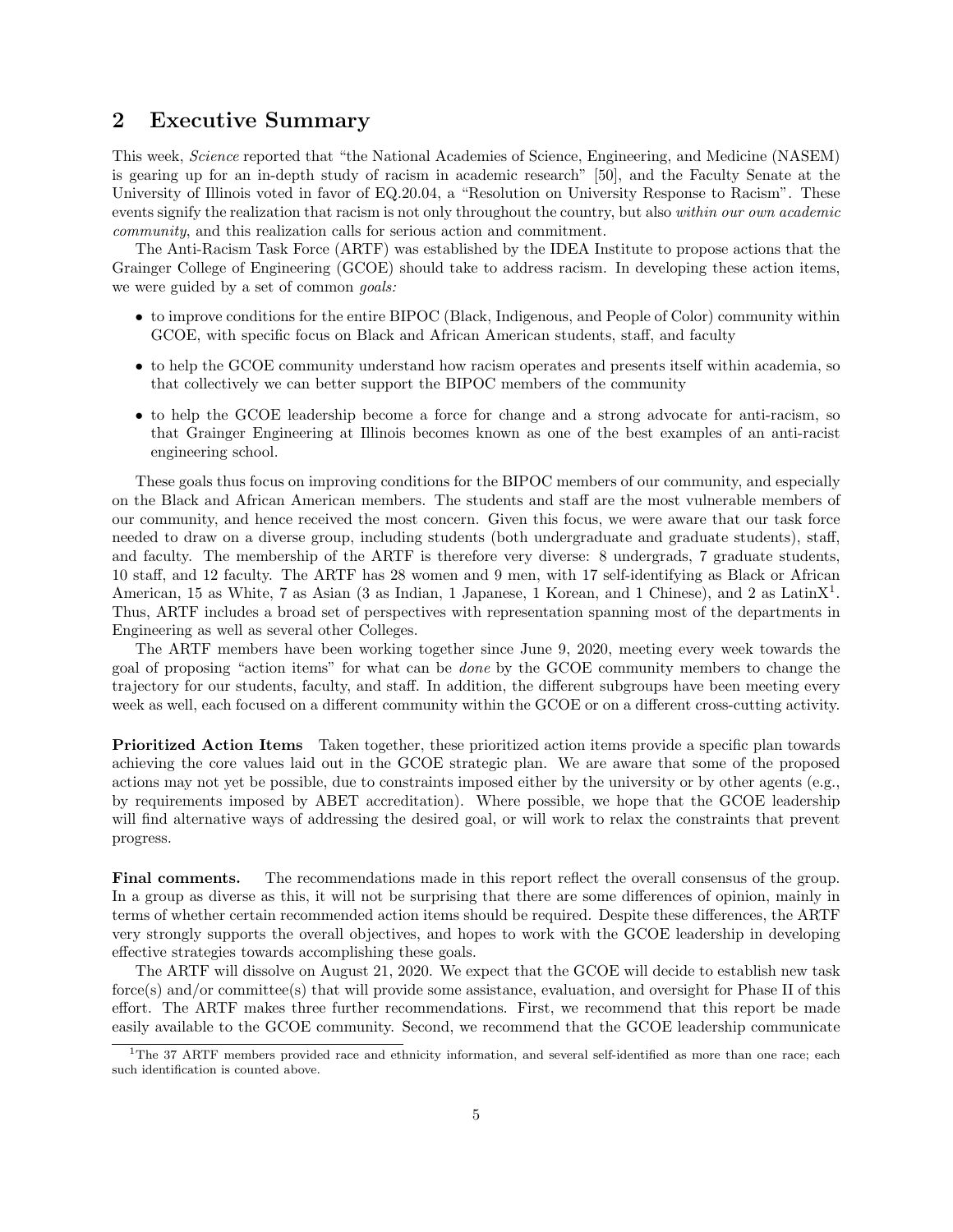to the GCOE community how they will respond to the suggestions in the report, indicating which specific activities will be addressed in the near future, and how/when those activities will be performed. Third, we recommend that the GCOE establish a new task force to work on the implementation and execution plans for the anti-racism actions that the GCOE will address. We are aware that help will be needed, and we welcome the opportunity to work with the GCOE to achieve these goals.

In moving forward, we note that improving conditions within the GCOE requires the engagement of the Black and African American members of our community as leaders. This task force very much depended on its Black and African American members to lead the discussion and selection of objectives and action items, but design and execution were not the responsibility of this task force. We are aware that the GCOE already includes Black and African American people in its leadership team, but additional voices are needed at the table. Therefore, as the GCOE makes plans for which action items to address first, and how to address them, we strongly recommend it include additional Black and African American members of the GCOE community in high-level strategic planning and decision making, and then subsequently in monitoring progress and informing future plans.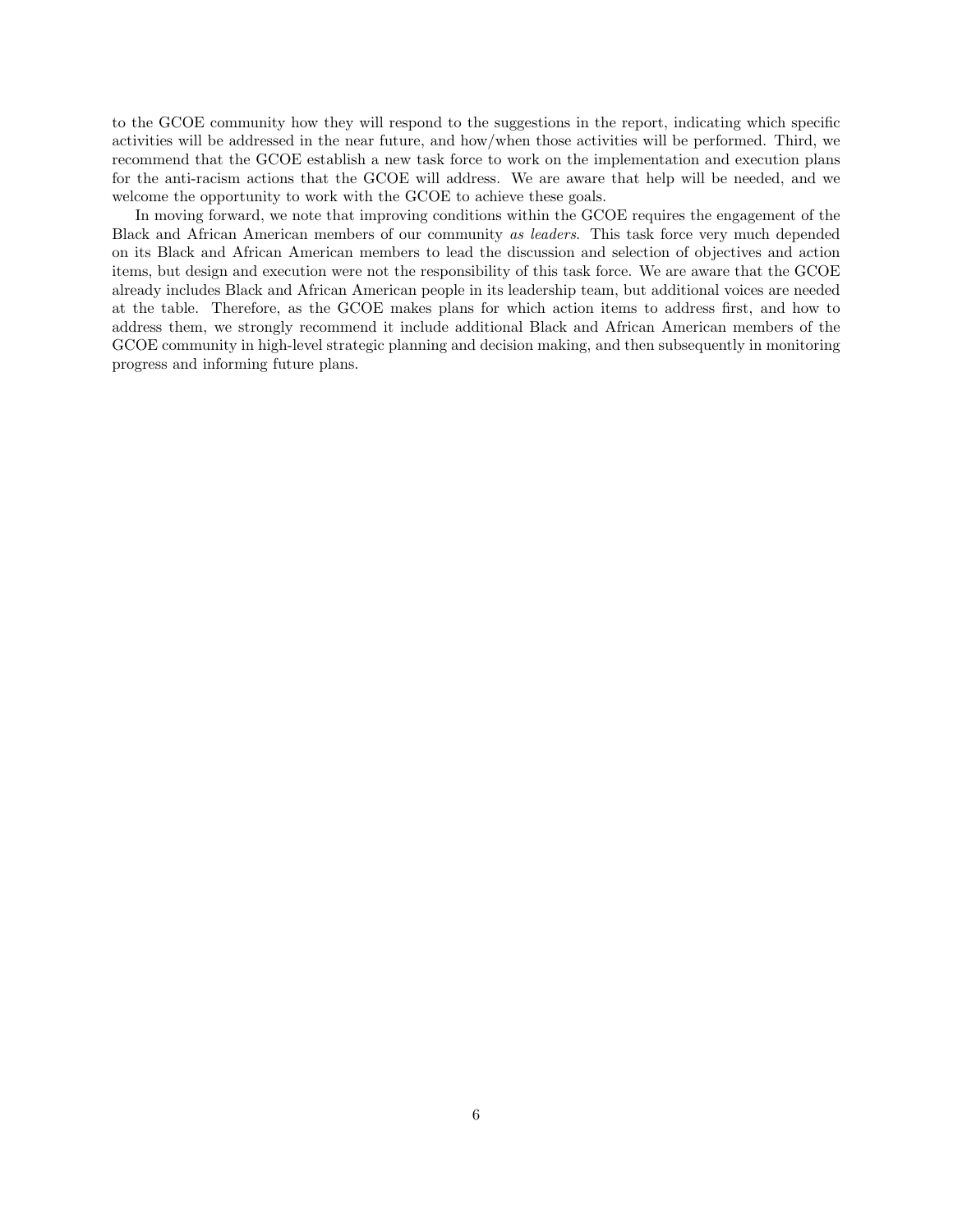# <span id="page-6-0"></span>3 Prioritized Action Items for the GCOE

#### <span id="page-6-1"></span>3.1 Preliminary comments

All the action items in this list received strong support from the ARTF, and so were selected for prioritization. Within each prioritized action item, there are several individual proposed action items, all of which are relevant to the goal of the overall prioritized action item. Therefore, all are valuable and should be considered "prioritized".

While anti-racism is the overarching goal of these action items, nearly all include components that address organizational structure, climate and culture, and data gathering for the purpose of evaluation. Some of these proposed action items will require substantial resources, but others may be accomplished without significant expense; similarly, some of these proposals will take significant time and effort, but others could be accomplished (or at least started in a significant way) in a very short amount of time.

Among the ones that can be performed quickly, the recommendation that the Dean and GCOE leadership hold meetings with the Black and African American community within the GCOE (Section [3.5\)](#page-15-0) is perhaps the most important to do in the near future. In addition, the recommendation that the GCOE prioritize anti-racism fundraising with Advancement (Section [3.4\)](#page-14-0) is also time-critical, and should be started as soon as feasible. The ARTF recommends the creation of an Office of Anti-Racism (Section [3.2\)](#page-7-0), which would include the creation of one or more Ombuds persons; this would help address many of the concerns raised, especially by the students (Section [3.12\)](#page-28-0) and staff (Section [3.11\)](#page-26-0), and could be achieved in a reasonably short amount of time.

There are also several recommendations that will take much longer, of course, of which changing the culture and climate is one. Many of the recommendations are focused on changing culture and climate (Section [3.9\)](#page-22-0), in some cases through training (Section [3.8\)](#page-20-0), through educational programming and curriculum development (Sections [3.14](#page-33-0) and [3.15\)](#page-35-0), through improving support to the Black and African American members of the GCOE community (Sections [3.11](#page-26-0) and [3.12\)](#page-28-0), through Town Halls (Section [3.13\)](#page-31-0), and through committed and visible actions by the leadership at the department/unit level (Section [3.10\)](#page-24-0) and college (Section [3.18\)](#page-41-0).

Improving culture and climate is thus a critically important overall recommendation, that informs every recommendation. A necessary part of this overall goal is to hold regular climate surveys (Section [3.7\)](#page-18-0) for each of the communities within the GCOE (undergraduates, graduates, postdocs, faculty, and staff), and to gather and maintain disaggregated data (Section [3.6\)](#page-16-0) to help the GCOE assess its progress towards overall goals. While progress in improving climate will take time (see Section [3.9\)](#page-22-0), we do recommend that the climate surveys begin in the near future (preferably Fall 2020).

The report also includes recommendations that reflect the importance of engagement with the larger community (Sections [3.16](#page-38-0) and [3.17\)](#page-40-0). These specific recommendations should be considered in a broader light, in terms of how the GCOE could engage with the Urbana-Champaign community in ways that would be welcoming and productive.

The largest and most important recommendation, however, is to very substantially increase representation of Black and African Americans within the GCOE, at every level: undergraduates, graduate students, postdocs, faculty, and staff (Section [3.3\)](#page-9-0). This will take the most effort and the most time, but–if successful– will transform the GCOE, and establish it as a leader among Colleges of Engineering.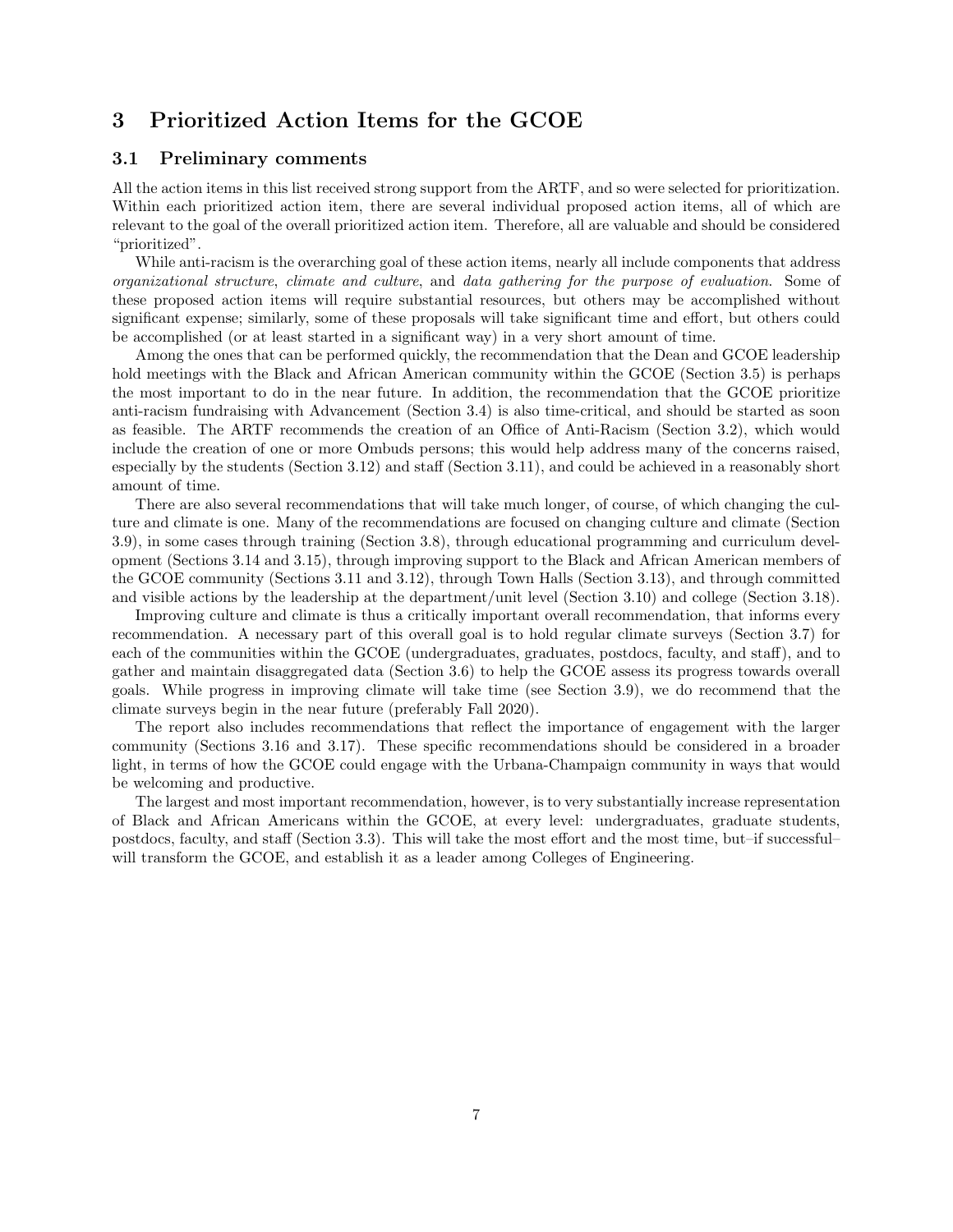#### <span id="page-7-0"></span>3.2 Establish an office of anti-racism within GCOE

#### 3.2.1 Purpose

Many action items in this report call for accountability and oversight to achieve anti-racism goals. Additionally, the administrative time commitment necessary to oversee the implementation of anti-racism work at all levels will be rigorous and call for dedicated funding and staff support to ensure outlined actions and goals are achieved. Policy making power and collaboration with College leadership will be essential to the accomplishment of the action items outlined in this report. While the College's IDEA institute has been crucial in centering the work of inclusion, diversity, equity, and access, much progress is needed towards anti-racism at all levels in GCOE. The work proposed in this report is beyond the scope of resources currently available. As such, significant administrative resources and personnel must be dedicated specifically to this work. The proposed Office of Anti-Racism would work together with established entities, such as the IDEA institute, to make progress towards the actions recommended in this report.

#### 3.2.2 Action items

- 1. Create the GCOE Office of Anti-Racism to oversee implementation of anti-racism work at all levels. This office would include dedicated funding/staff support, policy making power, collaboration with college leadership, and implementation and evaluation of actions recommended in this report (especially increasing representation, data collection, collaboration with leadership, climate surveys, training at all levels, incentivizing anti-racism, and retention). This office would be responsible for facilitating and supporting the implementation of action items related to increasing representation, data collection, training, surveys, incentivization of anti-racism activities, mentoring, and coalition building. Positions serving in the GCOE Office of Anti-Racism would include dedicated, full-time administrators including faculty, staff, and student Ombuds persons, program coordinators dedicated to anti-racism training and programming, and data specialists to facilitate collection and tracking. Personnel working within the office should have substantial power to make decisions, formulate policies, and allocate budgets to departments. Personnel should regularly work with a diverse committee of faculty, staff, and student members. Duties of administrators working in the Office of Anti-Racism would include (but are not limited to):
	- Work with college leadership to develop actionable Anti-Racism goals and track/report progress on the Office's work
	- Serve as the point of contact for racism-related complaints and processes
	- Engage College leadership with Anti-Racism work
	- Develop, implement, and analyze climate surveys
	- Oversee anti-racism training programs
	- Develop programs that foster community and support retention
	- Proactively catalyze and help each department do cluster hires (this may leverage the officer's own networking)
	- Participate actively in recruiting (and retention) of named professorships and chairs for Black faculty
	- Oversee collection and analysis of equity data on recruiting, retention, and salary
	- Write grants to support Anti-Racism programming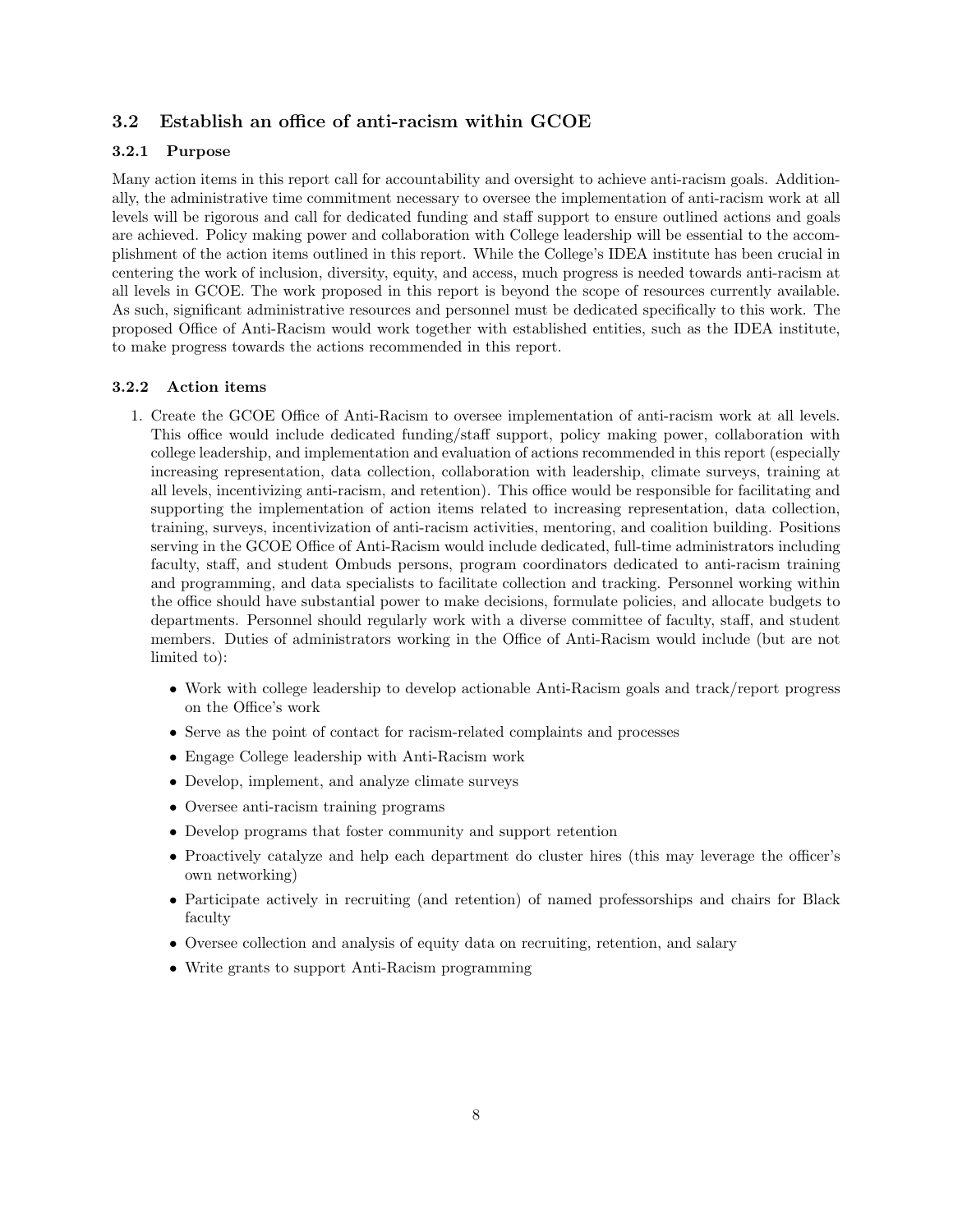2. Increase budget and staff resources to IDEA Institute. In addition to dedicated budget and staff resources for the Office of Anti-Racism, we recommend an increase and budget and staffing for the IDEA institute. Anti-Racism work is intersectional, and additional funding and administrative support for the IDEA Institute will provide an even stronger foundational support for Anti-Racism work in the Grainger College of Engineering.

#### 3.2.3 Potential impediments

Financial and staffing.

#### 3.2.4 Accountability

GCOE leadership, with assistance from IDEA.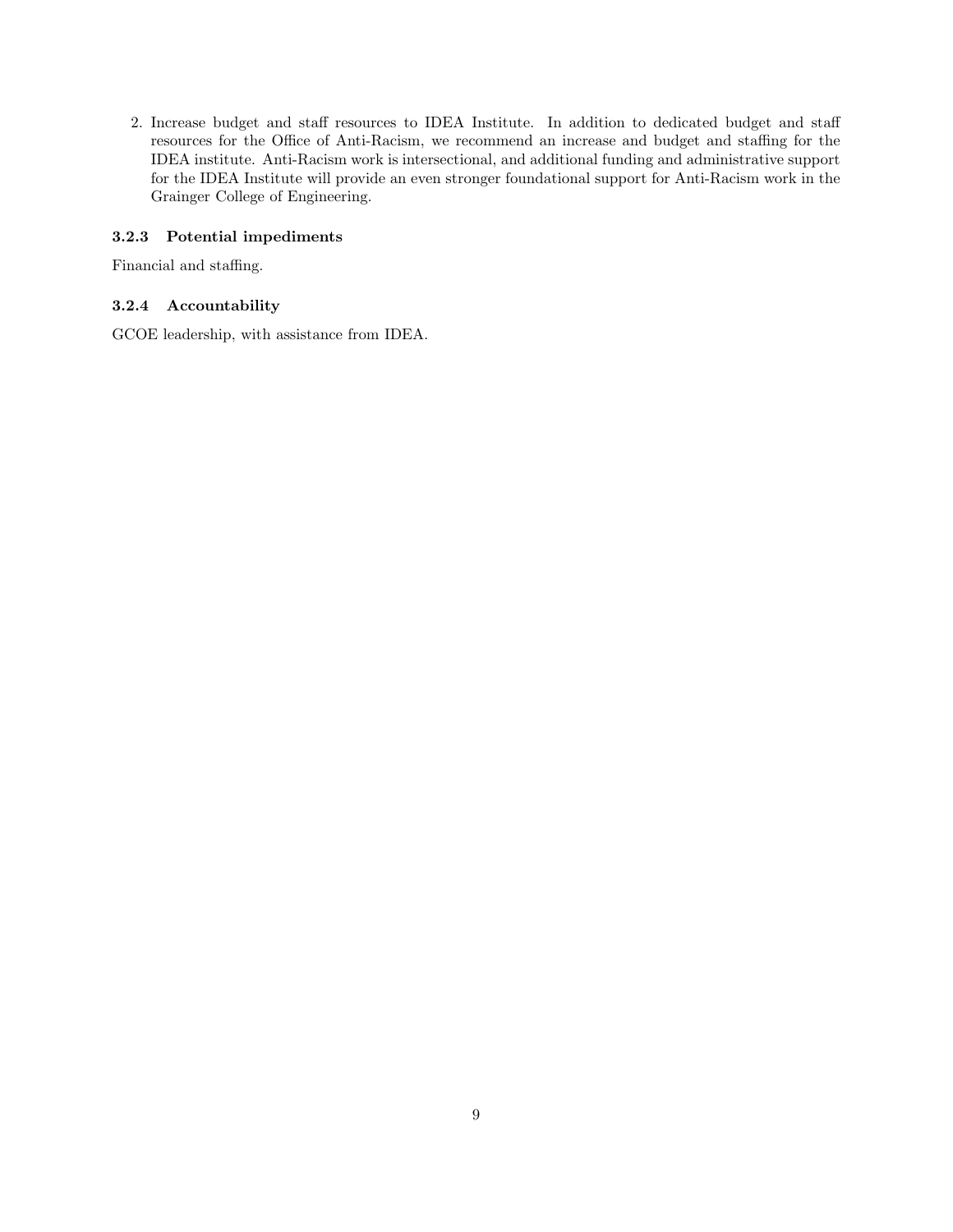### <span id="page-9-0"></span>3.3 Increase representation of Black and African-American students, faculty, and staff

#### 3.3.1 Purpose

The compositional diversity of a University has been shown to affect perceptions of climate, which strongly influences recruitment, performance, and retention of Black students, staff, and faculty. In order to reach its goals of an 'Inclusive Illinois', the college must directly confront the problem of underrepresentation amongst the student body, staff, and faculty while avoiding the pitfalls of tokenism. It should also do so in fulfilling the University's stated mission to 'enhance the lives of citizens in Illinois, across the nation and around the world through our leadership in learning, discovery, engagement and economic development'.

Students: According to a 2019 ASEE report [\[2\]](#page-48-1), Engineering at Illinois graduated the most B.S. students of any US university in 2018. Illinois, however, did not even rank in the top 20 for the number of Black and African American B.S. graduates, and Black engineers graduate at a rate considerably lower than the national average of 4.2%. These statistics are concerning considering the fact that Illinois is home to the 7th largest Black population in the US. According to the ASEE data, 43 of 2375 (i.e., 1.8%) of B.S. degrees awarded in 2018 went to Black and African American students. As a historical point of reference, participation by Black students in Illinois campus chapters of science and engineering professional societies, such as ASME, ACS, AICE, AIEE, ASCE between 1947 and 1949, was on the order of 1% [\[25\]](#page-49-0).

While enrollment data is not available from this segregation era period, the data provide a useful reference for the order of magnitude of enrollment statistics. These data are broadly problematic with regard to Illinois' role in providing an Engineering workforce for the nation. Illinois also awarded the most Engineering Ph.D. degrees in 2018 and a large number of M.S. degrees. Issues with the so-called STEM pipeline are often cited for the lack of STEM graduates and faculty, and the GCOE must seriously consider its own role in this problem at the national level. The GCOE should, furthermore, take necessary steps to begin providing leadership in developing the next generation of Black engineers, scientists, and faculty.

Staff: Staff are often the key contact points for students to resolve logistical issues and practical problems related to their education and play a key role in students' success. Having a diverse staff is a key component of having a diverse and inclusive unit. According to the Division of Management Information, the GCOE and its Units have amongst the lowest percentages of so-called 'underrepresented minorities' employed as civil service staff and academic professionals. It should be noted that aggregation of the data in this way is not helpful in understanding racial demographics and the term "underrepresented minorities" has negative connotations [\[66\]](#page-52-0) [2](#page-9-1) . For perspective, the University's academic professional and civil service staff were 11.7% and 12.1% underrepresented minorities, respectively, while the GCOE only employs 8.2% and 7.1% underrepresented minorities in these positions.

Underrepresentation of Black staff, relative to the rest of the University, in the GCOE is consistent across all of the Division of Management Information spanning more than a decade. These data are highlighted, because STEM pipeline issues are irrelevant for civil service positions and mostly irrelevant for academic professional positions.

Postdoctoral Fellows Diversity among postdoctoral fellows is crucial due to: a) the vital part they play in the academic research enterprise, b) the postdoc position being an integral step in the pathway to professorship, and c) the postdoc's role in mentoring and training both undergraduate and graduate students. According to the Division of Management Information, the percentage of underrepresented postdocs campuswide has been on the decline since the 2016-2017 academic year. As of this past academic year (2019-2020), the campus total for under-represented postdocs was 17, constituting only 3.3% of the 518 postdocs on campus. For the 2019-2020 academic year, GCOE had 147 postdocs, with only 2 being underrepresented

<span id="page-9-1"></span><sup>2</sup>The term "underrepresented minority" has harmful and racist connotations, as noted by [\[66\]](#page-52-0); however, because it is the current language of GCOE, the University, and STEM in general, we also use it in this report as well. We recommend that the term be replaced.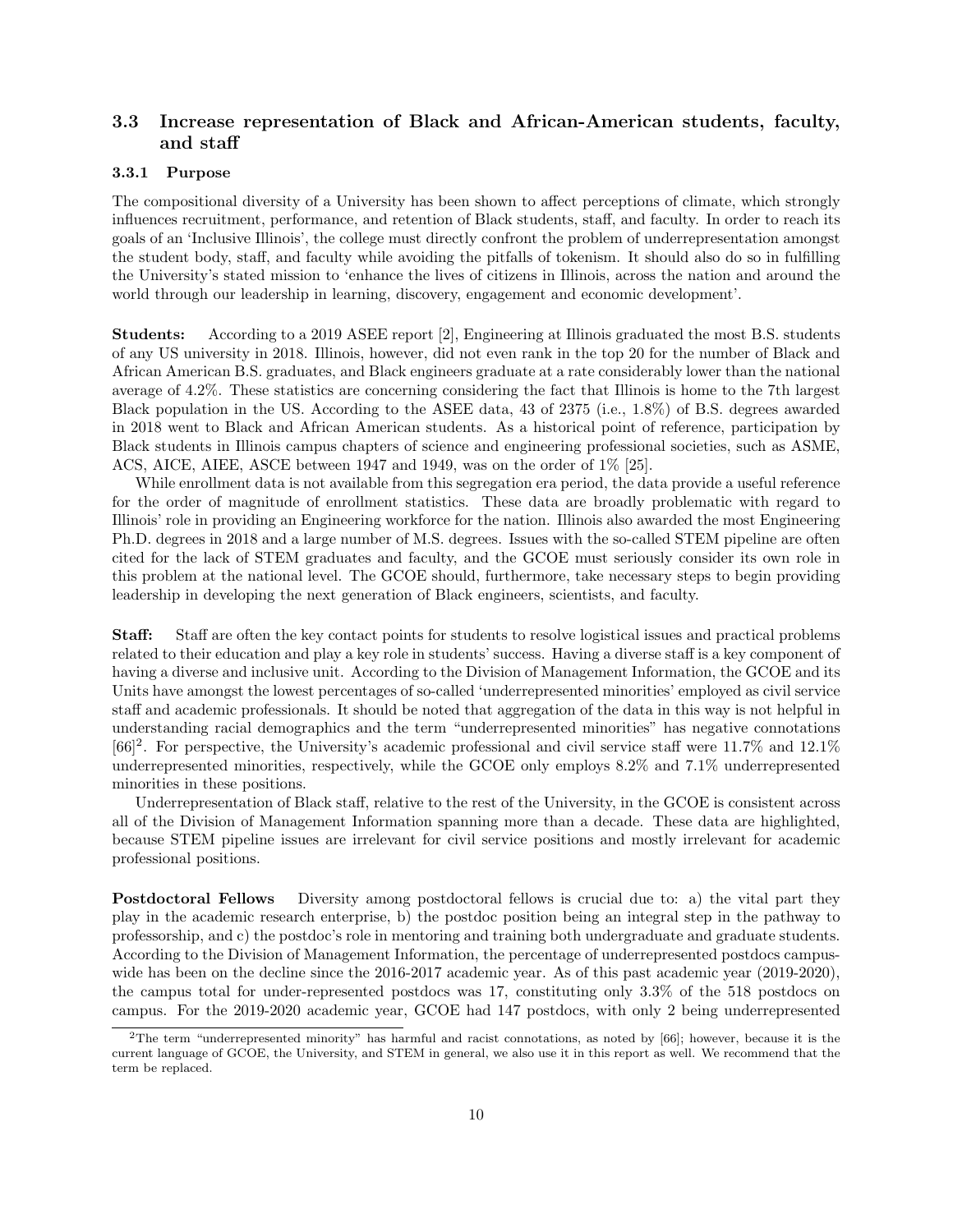(1.4%). Independent funding and structured mentorship are fundamental in the successful transition from trainee to junior faculty; therefore, these components should be emphasized alongside increased recruiting of Black/African American postdocs.

Faculty: A diverse faculty is important for developing novel and diverse scholarship. Diverse faculty are also important role models and mentors for our students. According to the same ASEE report, African Americans made up 4.2% of B.S. graduates and 4.2% of Ph.D. graduates, but only 2.4% of tenure-track faculty nationwide in 2018. The same year Black engineering faculty at Illinois was also ∼2.4%. This statistic is exceeded by several peer institutions, such as Georgia Tech, Cornell, U. Michigan, Stanford, and MIT.

The discrepancy between graduating Ph.D. students and tenure-track faculty is the portion of the "leaky" STEM pipeline that Universities are responsible for. The data suggests that, at best, we are not making efforts to actively recruit qualified graduating Ph.D. students and, at worst, have policies and procedures in places that are actively discouraging recruitment.

Diversifying the student body, staff, postdocs, and faculty will require more than just admitting more students and hiring more people. The long-term success of this initiative will rely on well-organized retention and mentorship programs, community building activities, and a commitment to changing campus culture and climate [\[35,](#page-50-0) [55,](#page-51-1) [42\]](#page-50-1). The GCOE will have to affect culture within the college by providing appropriate incentives and deterrents to foster an inclusive environment that can develop from these efforts.

#### 3.3.2 Action items

The proposed action items below are separated into tasks specific to students, postdocs, staff, and faculty.

#### Students:

- 1. The GCOE should create new and additional scholarships and fellowships to recruit and retain Black undergraduate and graduates. The GCOE should be mindful about disaggregating funds targeting racial diversity and gender diversity.
- 2. The GCOE should review admissions policies to reduce systemic bias inherent in the process. Such a review should be done in coordination with scholars with expertise in Black K-12 education who are knowledgeable about how systemic bias influences factors included in admissions review, such as teacher and guidance counselor recommendations [\[9\]](#page-48-2), standardized testing [\[65\]](#page-52-1), or disciplinary records [\[18\]](#page-48-3).
- 3. The GCOE should develop an active recruitment effort to target high achieving students in Black communities in Illinois. The GCOE should send representatives to appropriate high schools to promote engineering at Illinois, provide information, and answer questions. The GCOE should be mindful that it will be difficult for some students to attend the events hosted on-campus throughout the year.
- 4. The GCOE should implement a plan to recruit Black graduate students. The majority of recruitment efforts have historically been at the departmental level. Establishing meaningful relationships with Historically Black Colleges and Universities (HBCUs) and Minority Serving Institutions (MSIs) that are valuable talent pools from which to recruit Black engineers will, however, require more coordinated efforts at the college level.
- 5. The GCOE should evaluate existing mentoring and retention programs and develop new programs with input from stakeholders. Specific concerns were raised that there are not enough mentoring opportunities for Black and Brown students, particularly with Black and Brown engineers and scientists. Mentoring opportunities were, furthermore, suggested to be less accessible to Black graduate students who do not have access to programs available to undergraduate students. Although graduate students often have a specific research or academic advisor, they could benefit from mentoring that reflects knowledge of systemic racism inherent in their chosen career path.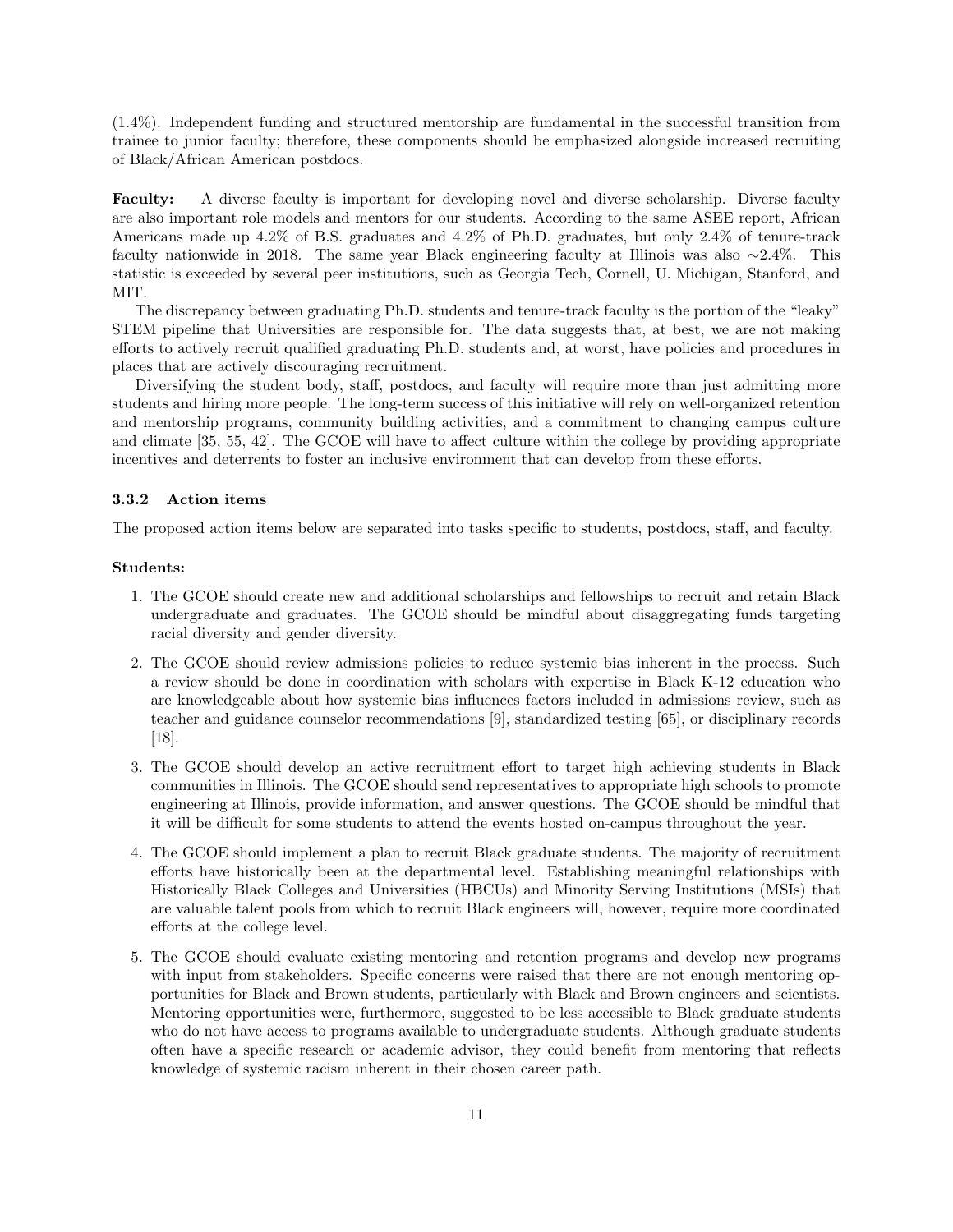- 6. The GCOE should create student awards that reward efforts made by students to promote racial inclusion on campus.
- 7. We recommend that the GCOE provide additional resources for Grainger faculty to engage, recruit and hire Black graduate students in their research groups. This both helps the College goal of increasing research output and increases the pool of students of color in the College.

#### Staff:

- 1. As discussed above, the data regarding diversity in the GCOE staff reflects systemic bias relative to the rest of the University. Furthermore, the staffing of the University does not reflect the broader community, which possibly reflects historical biases in hiring. The GCOE should review HR policies in order to understand the nature of systematic biases in GCOE staff hiring and implement changes that mitigate these biases. This should be done in consultation with scholars that have expertise in racial biases in recruitment and hiring practices. For example, civil service positions require testing that is used to rank candidates. However, the general content of and expectations for those 2–4 hour exams are not publicly available. This unknown represents a large barrier to entry for people not already familiar with the system. This biases hiring towards people that have access to that information via their friends, family, and professional network. The GCOE should be making efforts to educate all potential applicants in how to best prepare for and apply for positions within the GCOE and the University in order to ensure fairness in the system.
- 2. The GCOE should actively recruit staff from the local community and Illinois in an effort to bring demographics more in line with those of the county. This could be facilitated by providing public information sessions, question and answer activities and public events, and providing information resources to the public regarding best practices for applying for civil service and academic professional positions. The window during which applications for civil service positions are open is sufficiently short that it often practically requires that the applicant already be registered in the system prior to the position becoming available. Additionally, many positions are not advertised publicly outside of the system. The GCOE should be actively recruiting potential candidates to register in the system prior to positions becoming available, and publicly advertising all positions, possibly prior to them becoming open to applications in order to ensure that candidates have sufficient time to apply to those positions.
- 3. The GCOE should develop training and mentoring programs for Black staff from across the college, and these programs could be coordinated with other colleges and units. This plan should have clear metrics and goals related to job satisfaction, retention, and career development along relevant promotional pathways.
- 4. The GCOE should introduce awards for staff that work to promote racial diversity and inclusion in the College, on campus, and in the community.

#### Postdoctoral Fellows:

- 1. We recommend that the GCOE work to strengthen and extend the DRIVE program (including through additional financial resources) to formulate and achieve ambitious goals regarding postdoctoral recruitment and placement. Examples of activities that would be beneficial include: recruiting from PhD students into DRIVE, recruiting new faculty from among the DRIVE postdoctoral fellows, building and supporting new collaboration opportunities between Illinois faculty and DRIVE postdocs, and providing additional professional development opportunities for the DRIVE postdocs (including travel funds to speak at other universities and attend conferences).
- 2. Increase funding for GCOE postdoctoral fellowships for which applicants can apply directly and funding would be independent of the faculty mentor. This would also include increased participation in campus or various institute-backed programs. Examples include, but are not limited to: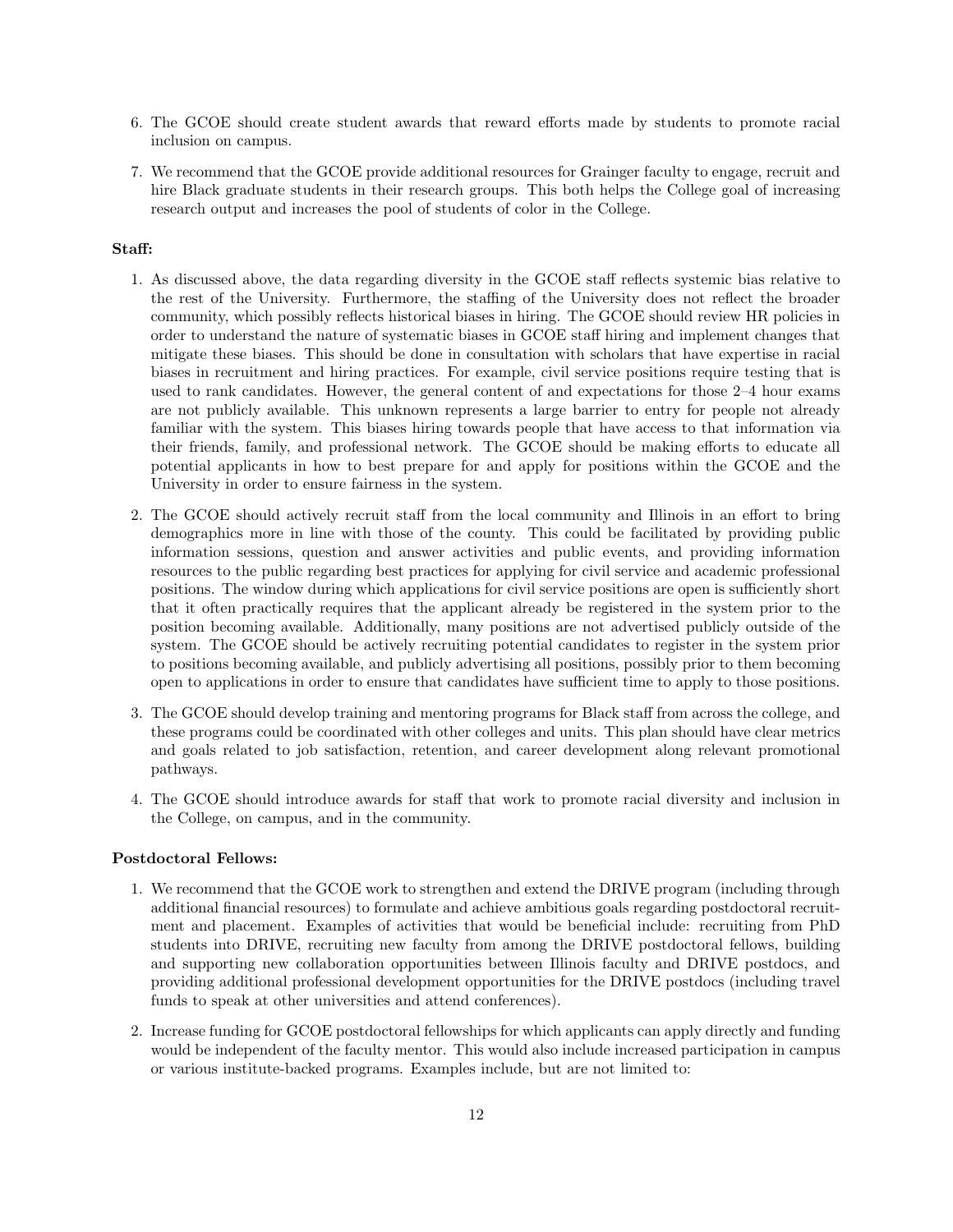- The Chancellor's Diversity Postdoctoral Fellows Program and the Illinois Distinguished Postdoctoral and Visiting Scholar (DRIVE) Program (nominations only)
- The Beckman Postdoctoral Fellows Program (direct application)
- 3. The various postdoctoral fellowship programs within the GCOE (or available through the campus) should be evaluated for efficacy in terms of providing the best training and opportunities for Black and African-American grantees. Those programs found to be ineffective should be revised to address shortcomings.

#### Faculty:

- 1. The GCOE should commit to hiring 10–20 Black tenure-track faculty over the next years; this will double or triple the number of black faculty in the college. The goal can be achieved by adding on average 1–2 faculty per department. This growth would make Illinois amongst the most racially diverse engineering programs. One of the ways of hiring is to do cluster hires, i.e., hiring groups of faculty from other institutions perhaps even spread out over multiple departments or units.
- 2. To improve recruitment success, the GCOE could implement a program that redistributes funds available for start-up packages that incentivizes hiring Black candidates, until the program goals are met.
- 3. To improve recruitment and also increase the tenure success rates for Black faculty, the GCOE could implement a competitive "junior sabbatical" program, in which junior faculty receive a paid semester off from teaching and service obligations before they come up for tenure, thus enabling these faculty to spend time at other institutions (e.g., the Institute for Advanced Study (<https://ias.edu>), the Radcliffe Institute for Advanced Study (<https://www.radcliffe.harvard.edu>), the Simons Institute for the Theory of Computing (<https://simons.berkeley.edu>), etc.), in order to make major advances in research and scholarship. DEI activities could be included as part of the evaluation process. In some cases, this could be taken as part of a postdoctoral experience before joining Illinois.
- 4. The GCOE should review existing departmental faculty recruitment activities and develop best practices for recruiting and evaluating Black faculty candidates in a way that helps eliminate systemic biases.
- 5. The GCOE should make use of existing endowed chairs to target the recruitment of senior Black engineering faculty.
- 6. The GCOE should create new endowed professorships for recruitment and retention of Black faculty.
- 7. One of the very prestigious and effective ways for recruiting female faculty in EE and CS departments is the annual "Rising Stars" conference, which brings the top junior women (current PhD students or early career postdocs) seeking academic jobs together for an intensive workshop in which they are mentored, give research talks, and meet other students and faculty at leading institutions. This program began in 2012, and was most recently co-hosted by the ECE and CS departments at Illinois (see <https://publish.illinois.edu/rising-stars/>). Given the success of these conferences at promoting young women in EE and CS, we would recommend that the GCOE plan and host a "Rising Black Stars" conference for Black PhD students and postdocs, and host it annually, starting in 2021.
- 8. Data should regularly be collected regarding retention, recruitment, and salary equity of faculty members. This data must also be properly analyzed and disseminated where appropriate.
- 9. Improve retention of Black faculty. Strong social networks should be formed for existing and new faculty members to ensure both retention and that promotion is achieved. This is particularly important for Black and African American faculty, who may be isolated within their departments. Department Heads and other administrators should participate in these networks to help them to grow and become strong. Similarly, it is important to support faculty research interests and activities in diversity,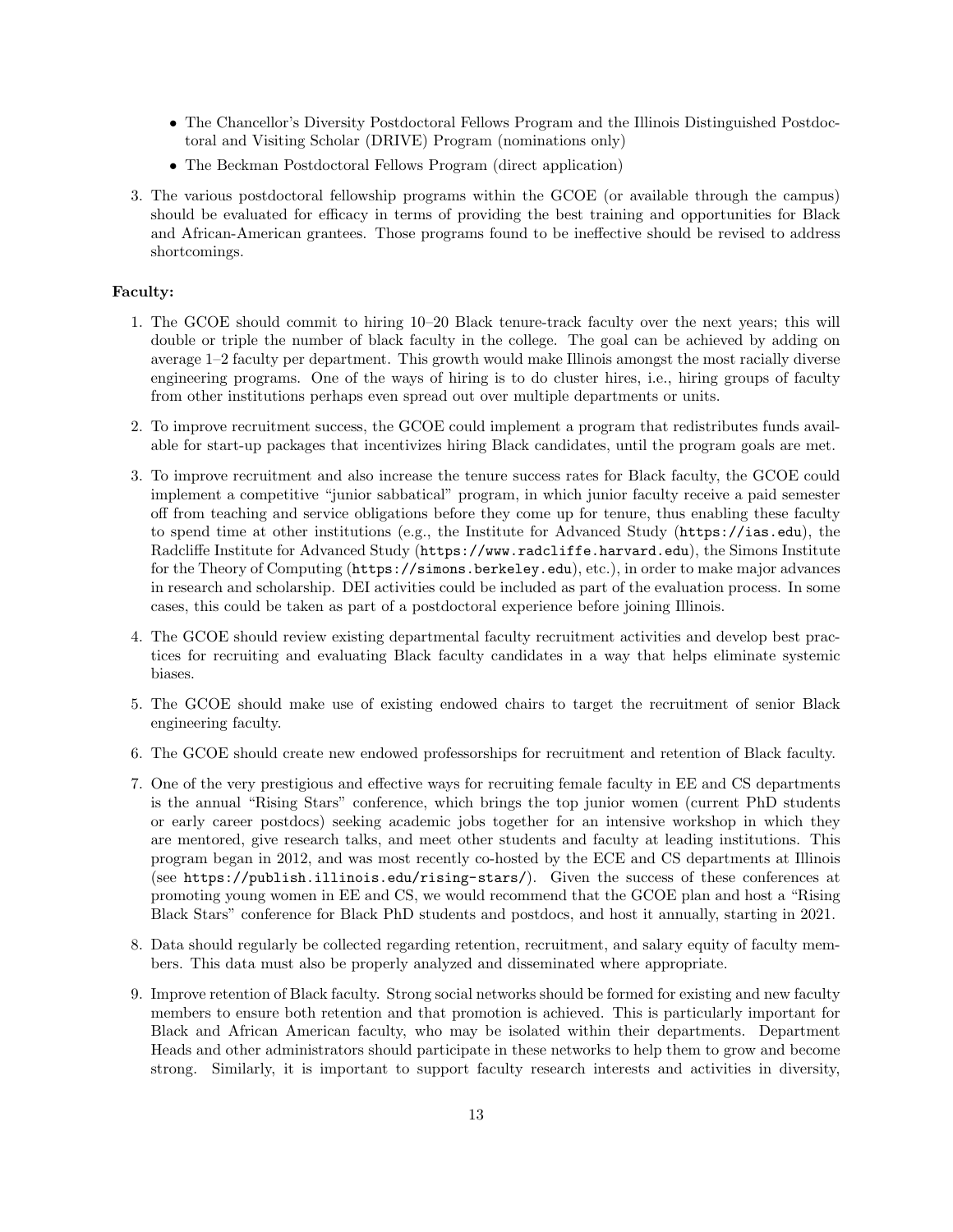inclusion, anti-racism, and disparities. However, this work is not always valued, which has unnecessary negative consequences. We recommend that the GCOE acknowledge the value of this type of work, so that it is appropriately credited as scholarly work in promotion, tenure, and annual evaluations [\[44\]](#page-50-2). Finally, faculty members who participate in service related to the above topics should also have this work properly credited.

#### Cross-cutting:

- 1. With respect to the proposed activities focused on diversifying the student body, staff, and faculty, the GCOE should establish clear goals, criteria for evaluation, timelines, and metrics for success. These items should be publicly available.
- 2. A College-level committee, with faculty, staff, and student members, should be formed and tasked with implementing the proposed action items, and should be active until the program goals are met. Although there is a standing committee on diversity in the GCOE, this appears to be too broad of an umbrella to allow for the specific focus on racial diversity that the proposed action items require.
- 3. In relation to retention goals, the GCOE should perform exit interviews of Black students, staff, and faculty leaving the University in order to better understand problems faced by those who decide to leave.

#### 3.3.3 Potential impediments

Financial limitations and competing interests.

#### 3.3.4 Accountability

The College leadership and Executive Officers of the Departments.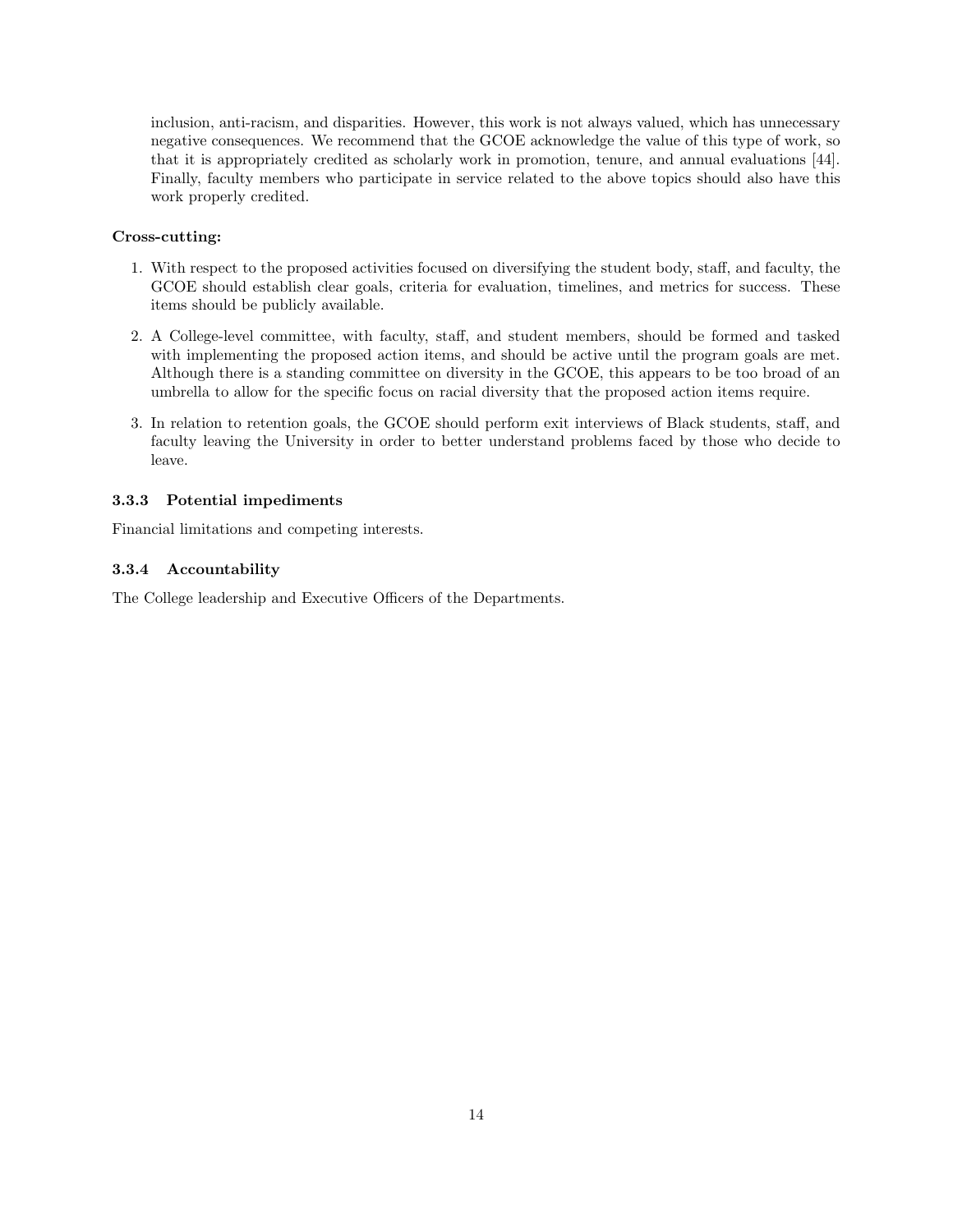### <span id="page-14-0"></span>3.4 Prioritize anti-racism goals with GCOE Advancement

#### 3.4.1 Purpose

Efforts by the college to mitigate the legacies of historical injustices in accordance with the recommendations proposed in this document will require significant financial investment. The proposed incentives for recruitment, retention activities, training programs, scholarships, awards, and endowed chairs will all require long-term funding stability. Furthermore, discretionary budget allocations for DEI activities are often amongst the first to be cut in times of financial crisis (see [https://www.chronicle.com/article/](https://www.chronicle.com/article/diversity-takes-a-hit-during-tough-times/) [diversity-takes-a-hit-during-tough-times/](https://www.chronicle.com/article/diversity-takes-a-hit-during-tough-times/)). For these reasons, establishing and growing endowments dedicated to DEI activities in general and anti-racism in particular should be a top priority of the College's advancement activities until strategic goals are met.

### 3.4.2 Action items

- 1. The GCOE should actively develop new relationships with potential donors who care about DEI and anti-racism in particular. This is an opportunity now, especially, and so timely action in this regard is best.
- 2. The GCOE should develop a comprehensive budget to address the prioritized goals outlined in this call to action. It is anticipated that these efforts will require discretionary spending in the short-term, but must transition to a sustainable funding model.
- 3. The GCOE should
	- predict future annual expenditures associated with each of the newly launched initiatives,
	- develop an endowment goal that will sustain these initiatives,
	- establish an endowment specific to DEI within the GCOE, and
	- prioritize advancement activities promoting this endowment until the specific fundraising goals are met.
- 4. The GCOE is strongly encouraged to review their investment management, since it is well documented that Black investment managers are under-represented in managing university endowment portfolios despite performing equivalent to their White peers.

#### 3.4.3 Potential impediments

Competing interests for other initiatives.

### 3.4.4 Accountability

Associate Dean for Advancement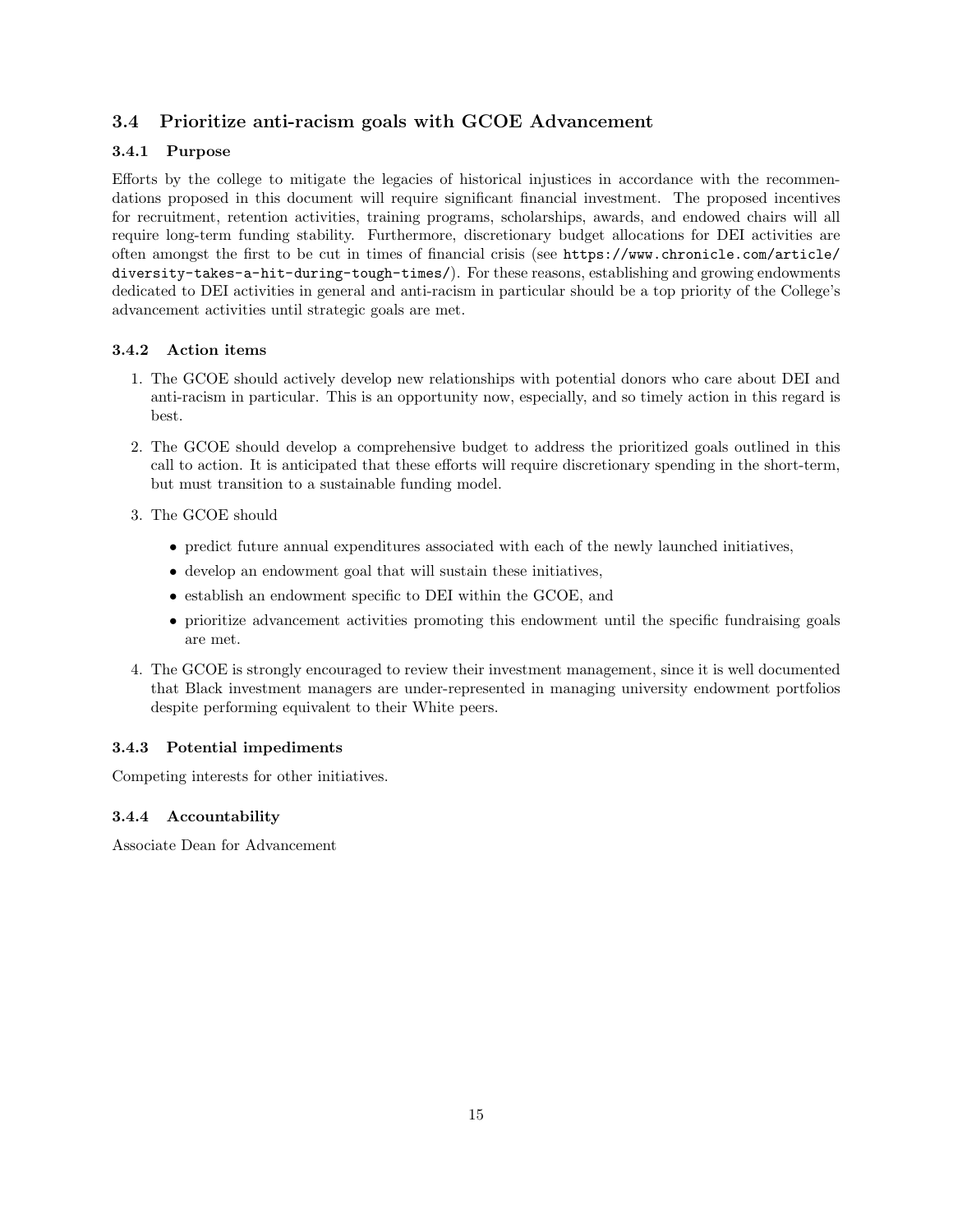### <span id="page-15-0"></span>3.5 GCOE leadership meeting with Black and African-American students, staff, and faculty

#### 3.5.1 Purpose

The ARTF has learned about the very significant anxiety experienced by the African-American community at Illinois about the climate locally and nationally, and the inadequacy of the student code to protect students, staff, and faculty from racist and hostile actions.

#### 3.5.2 Action item

The GCOE leadership (Dean, department heads, associate heads, graduate and undergraduate advisors, etc.) should meet with the Black and African-American students, postdoctoral researchers, faculty, and staff, to hear about their concerns, and then respond to their concerns. For this effort to be most productive, we make the following recommendations:

- 1. The GCOE leadership should begin (and end) with a clear anti-racism statement, show support to the Black and African American community, and make it clear that the expectation is that the GCOE community will behave better than is required by law or the student code.
- 2. There should be four separate meetings: undergraduate students, graduate students and postdocs, faculty, and staff. This recommendation is based on the realization that while the entire Black and African American GCOE community have common goals and needs, they also have distinct differences, and the best information sharing will occur within the smaller group meetings.
- 3. These meetings should happen early in the Fall 2020 semester. This will communicate that the GCOE leadership has a deep understanding of the importance of the issues, and is committed to addressing them.
- 4. The meetings could be facilitated by someone with experience in this capacity. This will help ensure that all attendees are heard, and may also enable some issues to be discussed.

The GCOE leadership should provide a written response to the concerns raised by the students, faculty, and staff. This response should specify concrete actions that the GCOE will take to prevent problems, and then to support the community appropriately should (when) problems occur. The most effective kinds of support that the administration could provide is unclear, but should begin with the following:

- more mental health support for students coupled with specific training of mental health support staff on how to address issues concerning racism.
- engaging with campus police to ensure they are appropriately sensitive and responsive to concerns that are being raised.

#### 3.5.3 Potential impediments

Appropriate responses to the input from the students, faculty, and staff will take some care. However, it will be important to not delay too long in responding. Furthermore, improving mental health support and ensuring that the campus police understand the community concerns will take additional effort and personnel.

#### 3.5.4 Accountability

The Dean of Engineering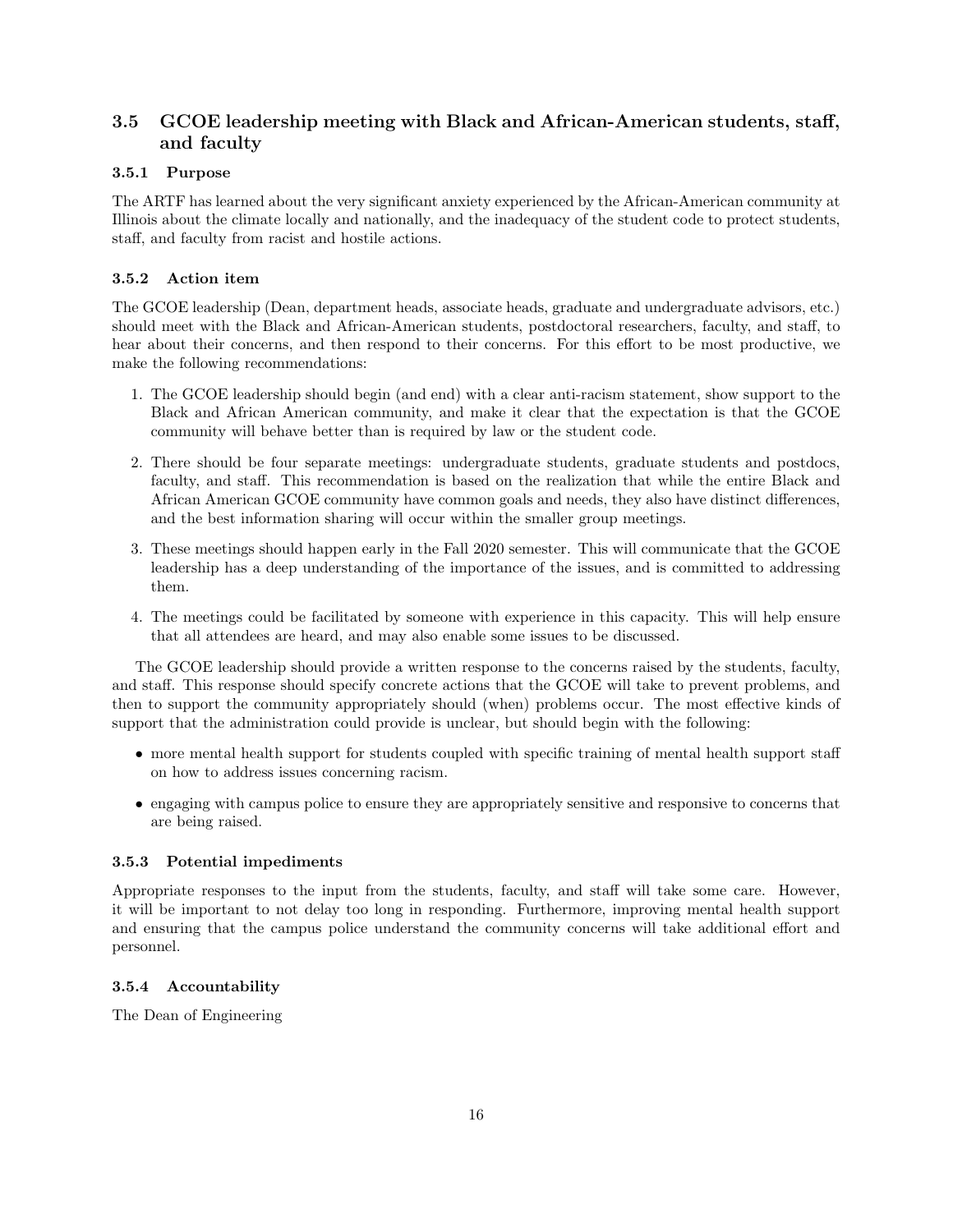#### <span id="page-16-0"></span>3.6 Improve data assembly and access regarding diversity

#### 3.6.1 Purpose

Without data of various types, it is not possible to understand the challenges we face, design mitigation strategies, or evaluate the impact of our actions. Climate survey data is part of this, and is discussed in more detail in Section [3.7.](#page-18-0) In this section, we focus on comprehensive data on the demographics, retention and advancement of the GCOE community, in particularly on people of color, is essential to (1) quantifying the diversity and success of all members of our community, (2) identifying areas of concern, and (3) evaluating the impact of our diversity, equity and inclusion efforts.

Currently, community data is available through the Division of Management ([http://dmi.illinois.](http://dmi.illinois.edu/cp/) [edu/cp/](http://dmi.illinois.edu/cp/)) and extensive student data is available through the ASEE profiles (<http://profiles.asee.org/>). These data primarily focus on students and faculty, where postdocs and staff information is less comprehensive.

Race and ethnicity data is currently aggregated as "underrepresented groups" instead of split up by category (i.e. White, Asian, Black/African American, Native American/Alaskan Native, Pacific Islander/Native Hawaiian, and Latinx/Hispanic). The experience of these race and ethnicity groups differ greatly on campus, thus division of this data is essential to understanding their experiences within GCOE. Data on undergraduate retention is comprehensive, but information on graduate students, postdocs, faculty and staff retention rates is lacking. Additionally, metrics tracking the success or career paths of faculty and staff by various demographics are missing. Furthermore, much of the available data on racial diversity collected through the Division of Management is presented in a convoluted format, which is largely inaccessible to most students and the general public.

#### 3.6.2 Action items

- 1. Establish data collection and analysis pipeline. Our first recommendation is to establish clear goals, metrics, benchmarks for diversity, equity, and inclusion within the publicly available GCOE Strategic Plan. The strategic plan should guide the data collection and analysis process and will likely include the following approaches:
	- Diversity: Race, ethnicity and gender representation should be disaggregated for all metrics under investigation. Individuals should have the ability to specify more than one race/ethnicity instead of defaulting to the "Other" category which causes their data to be lost in data reports. Intersectionality should also be considered during the analysis.
	- Equity and Access: It is not enough to have a diverse community. We need to ensure our community is being supported and progressing in their careers at the same rate across all demographics. Thus, more investigation is needed into the following factors across relevant roles, especially in the race and ethnicity categories: job offer rate, job acceptance rate, promotion rate, succession rate, length of employment, pay rate, and reasons for leaving. Demographic information should also be collected and published on the composition of the leadership teams within the GCOE, including the Executive Committee and the Dean's Cabinet. More data should be collected on staff particularly due to the essential student-facing roles they play.
	- Inclusion: Measuring the climate within the GCOE community is critical to reach our diversity and retention goals. See Section [3.7](#page-18-0) for more details.
- 2. Collection and assembly of data. The annual process of collecting and assembling GCOE data should be organized by a committee led by students, faculty and staff to ensure transparency and fair representation. This committee may be a subgroup of the current GCOE Diversity Committee or a separate entity. A suggested format of the committee's findings could follow a format similar to the Harvard College Open Data Project (<https://hodp.or>) and the NYC Open Data Project. Committee members should be compensated for their time through FTE% or stipend. Assembly of this group should be established by the Spring of 2021.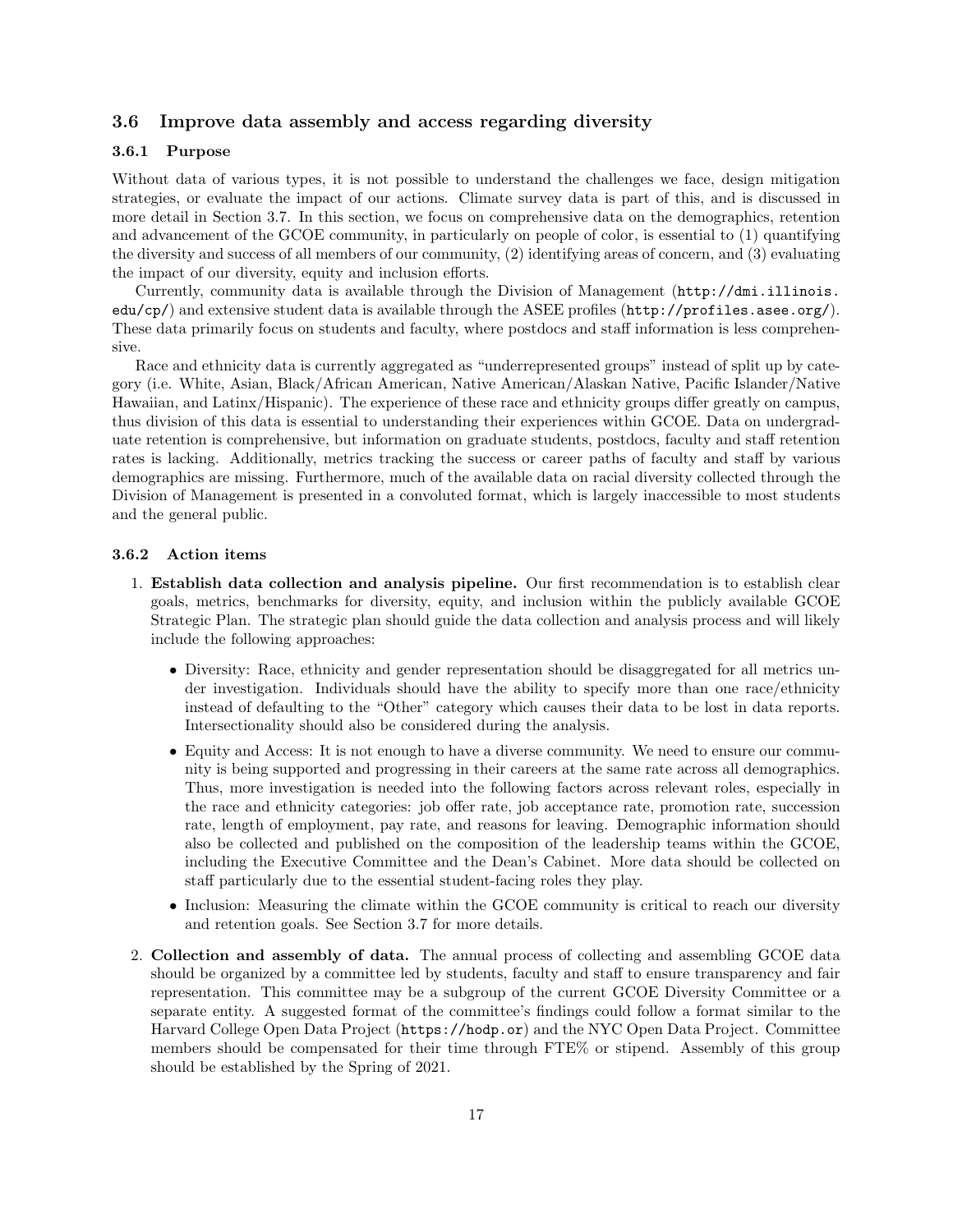3. Transparency of Information. College data should be made readily available in an easily digestible manner on the GCOE website under its About Diversity website ([https://grainger.illinois.edu/](https://grainger.illinois.edu/about/diversity) [about/diversity](https://grainger.illinois.edu/about/diversity)). Department-level data should be disaggregated and published on each department's respective website. The college's Diversity Plan should also be made public with regular reports tracking the college's progress on the Diversity Plan's goals and benchmarks.

#### 3.6.3 Potential impediments

Effort could be substantial.

#### 3.6.4 Accountability

GCOE administration and IDEA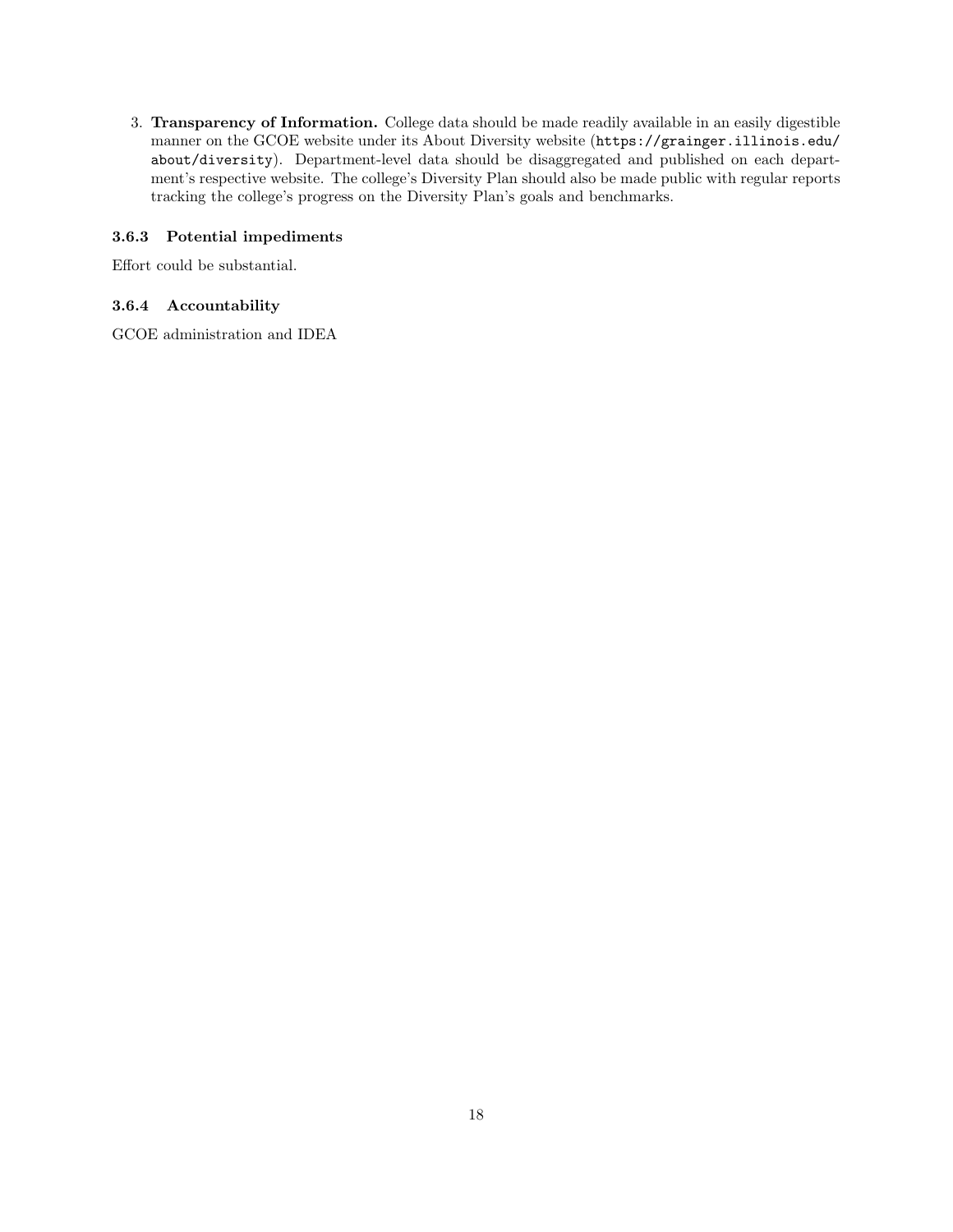#### <span id="page-18-0"></span>3.7 Prepare, run, and analyze climate survey

#### 3.7.1 Purpose

The GCOE lists being inclusive amongst its core values within its strategic plan (see [https://ws.engr.](https://ws.engr.illinois.edu/sitemanager/getfile.asp?id=690) [illinois.edu/sitemanager/getfile.asp?id=690](https://ws.engr.illinois.edu/sitemanager/getfile.asp?id=690)). An inclusive environment is a reflection of campus climate. Climate relates to students, employees, and participants perceptions of the institution. Climate has been shown to affect the performance, success, and outcomes of Black and Brown students and is central to the GCOE's mission of providing excellence in education. Climate also impacts recruitment and retention of Black and Brown students, staff, and faculty who contribute to the diversity of ideas and perspectives on campus. Delivering on the GCOE's promise of an inclusive climate is, therefore, critical to its educational mission. Perceptions of racial climate in education have been proposed to reflect five broad factors; a) the historical legacy of inclusion or exclusion, b) the compositional diversity of the institution, c) a psychological factor related to perceptions of attitudes, discrimination, and injustice, d) a behavioral climate affected by interactions between races and ethnicities, teaching practices, and the nature of intergroup relationships, and e) a structural dimension that reflects policies such as hiring practices, tenure policy, budget allocations, the definition of merit, policing, or admissions policies [\[33,](#page-49-1) [51\]](#page-51-2).

The various recommendations contained within this report all address various aspects of these five factors that influence climate. Culture describes the fundamental ideologies and assumptions inherent in an institution [\[43\]](#page-50-3). Culture often reflects historical perceptions regarding what the institution rewards, punishes. Culture and climate are inherently interrelated. Administrators can most directly affect culture with the goal of influencing climate. In order to strategically influence both culture and climate it is important to have high quality supporting data.

A 2011-2012 climate survey conducted by campus found that 39% of students of color felt uncomfortable on campus because of their race, resulting in the 2015 report on microaggressions at the University of Illinois [\[28\]](#page-49-2). This high response rate survey also found that in Illinois 51% of the students of color reported stereotyping in the classroom. About 8% of students of color have thought about dropping out of the school because of microaggression. A study of Black and Hispanic Women Engineers in the College found that they experienced statistically higher levels of microaggressions and depression than their female engineering student peers [\[17\]](#page-48-4). Although these surveys provide valuable insight into psychological and behavioral aspects of campus climate, the data do not provide comprehensive insights into campus. Campus level studies, while valuable, do not provide insights into GCOE-specific issues and thus the GCOE is strongly encouraged to collect its own data. Furthermore, there is no contemporary data from the perspective of staff and faculty at Illinois. This lack of data, for example, presented challenges in drafting recommendations for this report. An envisioned process of continuous future improvement should collect, analyze, and respond to such data at appropriate intervals.

#### 3.7.2 Action items

- The GCOE should work with stakeholders and social scientists to develop a climate survey that addresses the major factors affecting racial climate. The climate survey should be implemented by a dedicated staff or third-party in order to avoid placing excess burden on GCOE faculty. The survey must ensure strong guarantee of anonymity. In some departments and units, there may be at most 1 or 2 Black staff or faculty, and only a handful of students, graduate students, or postdocs. Being a Black male or female in a particular unit at a particular level may be identifying information, so it is imperative that the data collection and analysis is mindful of this fact.
- Climate surveys should be performed at regular appropriately spaced intervals consistent with a model for continuous improvement. The GCOE should establish a mechanism to ensure this occurs. As an example, the University committed to performing regular climate surveys every two to three years during their 2011 climate survey, but subsequent comprehensive climate surveys were not implemented.
- The GCOE and each of its units should provide responses to the reports addressing how they intend to respond to any major concerns raised by these surveys.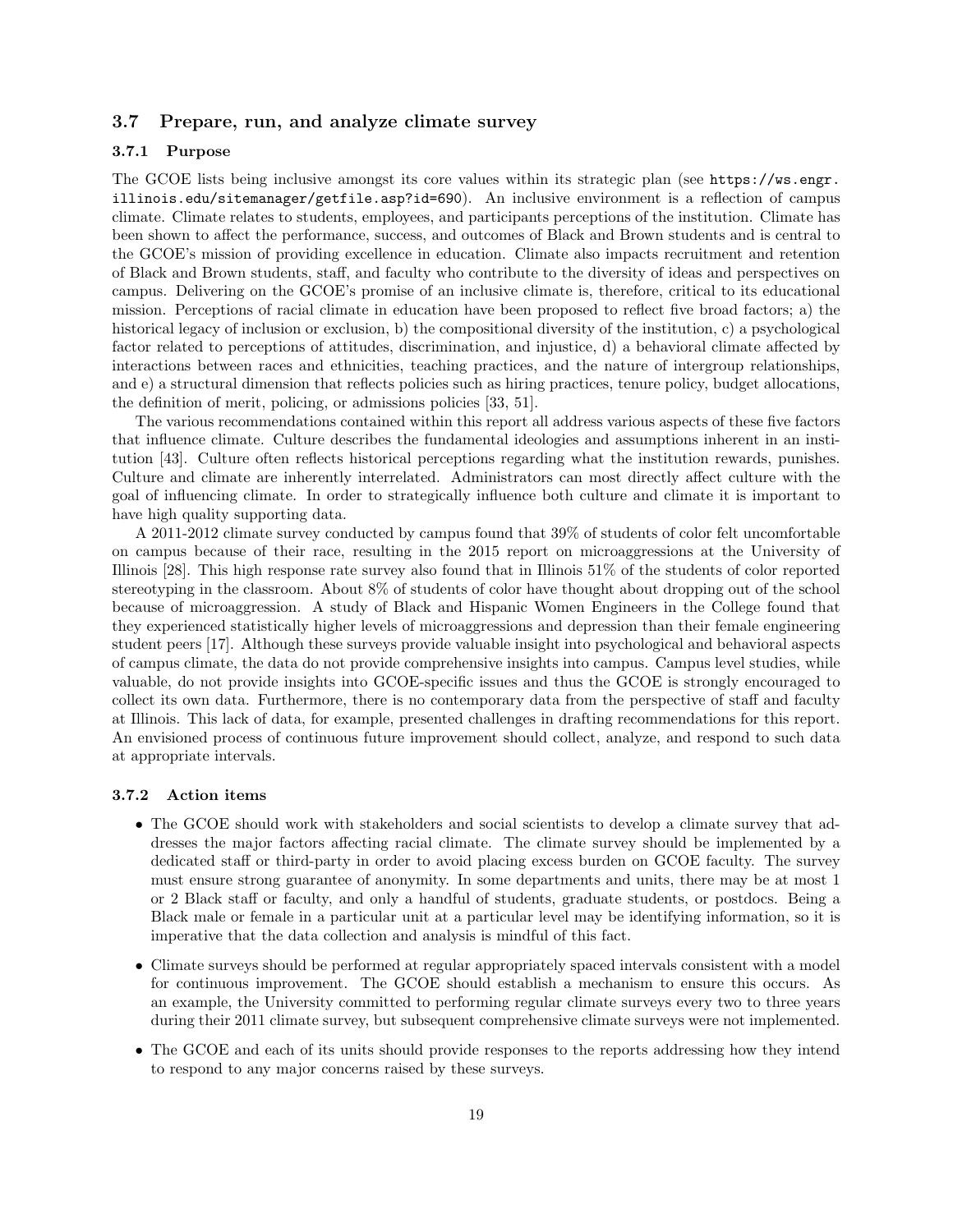• The climate survey should be implemented and analyzed by an independent third party and the results should be made available to the GCOE community.

#### 3.7.3 Potential impediments

One of the challenges is ensuring sufficient anonymity; standard approaches may not be sufficient. Another challenge is ensuring that the climate survey questions are appropriate (and this will depend on the group in question), and that the interpretation of the surveys is done by appropriately skilled people.

#### 3.7.4 Accountability

GCOE administration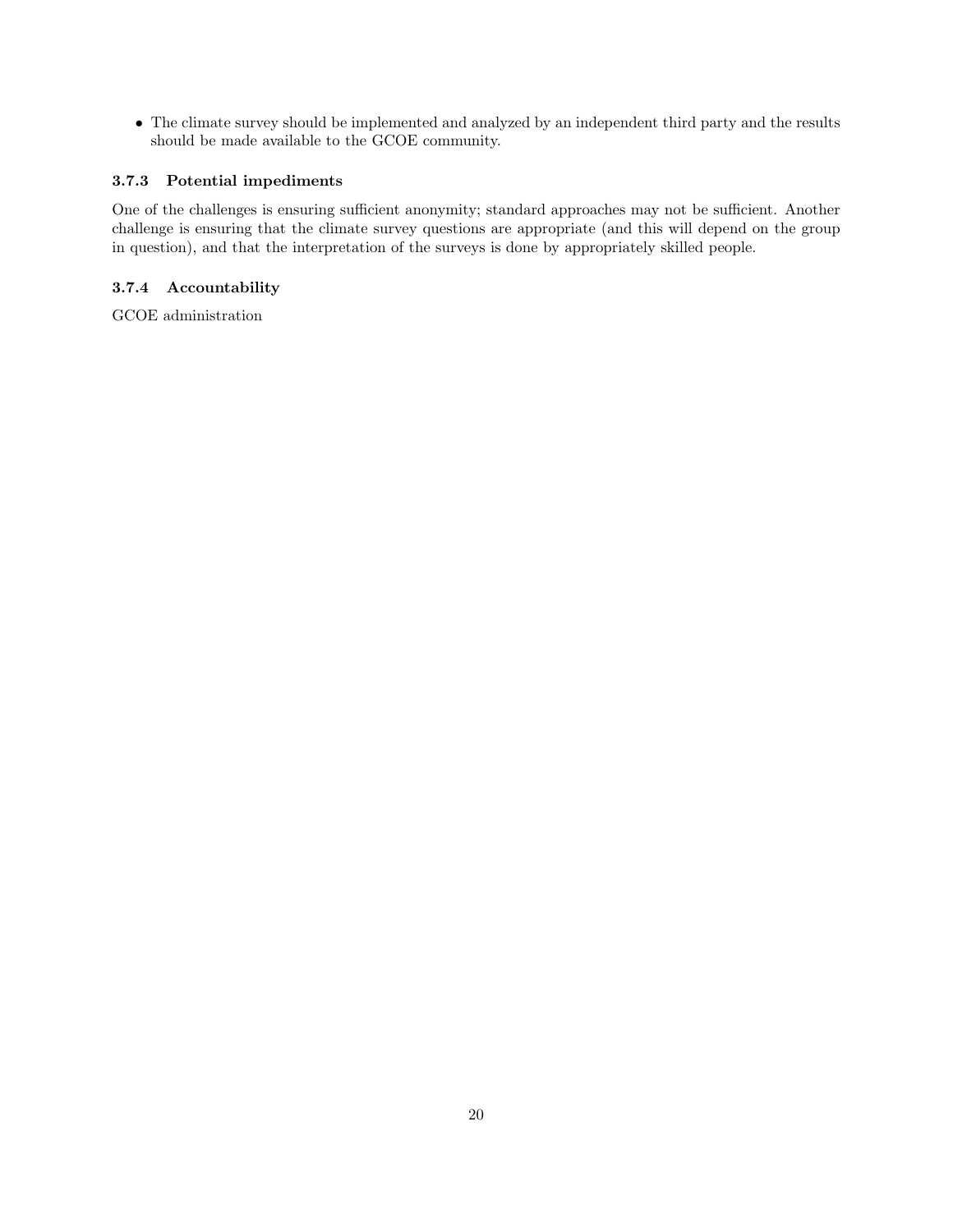#### <span id="page-20-0"></span>3.8 Train and educate an anti-racist GCOE community

#### 3.8.1 Purpose

Without awareness of racial injustice as well as consistent action to disrupt it, an organization full of smart, caring, and well-intentioned people will still fail to create a supportive, safe, and respectful environment for Black students, faculty and staff. Many non-Black faculty, students, and staff in the GCOE are concerned about perpetuating racial injustices that marginalize their Black colleagues, students, and classmates, and instead want to serve as an "ally" to them. According to [\[15\]](#page-48-5), allies are individuals who belong to dominant social groups (e.g., whites, males, heterosexuals) and, through their support of nondominant groups (e.g., people of color, women, LGBTQ individuals), actively work toward the eradication of prejudicial practices they witness in both their personal and professional lives. This ally work requires both an awareness of racial justice issues and the skills required to disrupt racist events and policies as they encounter them in their everyday lives. That is, allyship requires both education and action. These actions may be thought of as microinterventions to disrupt racial microaggressions, as proposed by [\[62\]](#page-51-3). Furthermore, there is no endpoint to ally work, but it is instead a continuous process. No one can be defined as an "ally", but the actions they engage in can serve that role, when they effectively leverage their privilege in support of and solidarity with marginalized groups. Finally, while it is important for the GCOE to encourage ally training and ally work, it is important to recognize that anyone seeking rewards for "allyship" is most likely not functioning in a true ally capacity. They may be engaging in performative allyship, which harms trust and can also make things even more difficult and dangerous for the marginalized community they are claiming to help. Ally work, then must come from an internal commitment to disrupt racial injustice, and require no validation or glorification.

There are inadequate opportunities for faculty, students, and staff in the GCOE to learn how to be better allies to Black students, colleagues, and classmates, as well as other people of color. To address this, we recommend a training program tailored to each group (faculty, undergraduate students, postdocs, faculty, staff, and other categories as needed). The program would offer introductory and continuing training opportunities and be developed in a "train the trainer" style in order to extend the reach and allow for small, hands-on sessions, which will be more effective. We also recommend better promotion of additional training opportunities available throughout the campus on anti-racism and allyship.

#### 3.8.2 Action items

- 1. Develop an anti-racism ally training program, potentially in collaboration with other Colleges or units on campus. It is important to be aware that building a thorough understanding of racism in all contexts is a life-long (yet worthwhile) endeavor. Participants should be given resources to continue their education beyond the training workshop, and should be encouraged that allyship skills can be developed alongside this reading and intellectual work (there is no need to wait to become an expert on racism to begin acting as an ally).
	- Introductory training mechanisms should be developed that are accessible to all GCOE students, faculty, and staff. In addition, advanced and ongoing training mechanisms should be developed that allow those who are interested to further develop these skills.
	- Trainings should include reading and discussion to provide a greater awareness of racial injustice, specifically as this applies to the oppression faced by Black GCOE faculty, students, and staff.
	- Trainings should include a substantial practical component in which participants have the opportunity to learn and practice new ways of serving as anti-racism allies. As described in [\[62\]](#page-51-3), one approach is to develop microintervention strategies that will (a) make the invisible visible, (b) disarm the microaggression, (c) educate the perpetrator, and/or (d) seek external reinforcement or support for the individual targeted by the racial microaggression. Furthermore, responding to some microaggressions, such as subtly racist policies, may be challenging, and effective allyship in these instances requires skill and practice.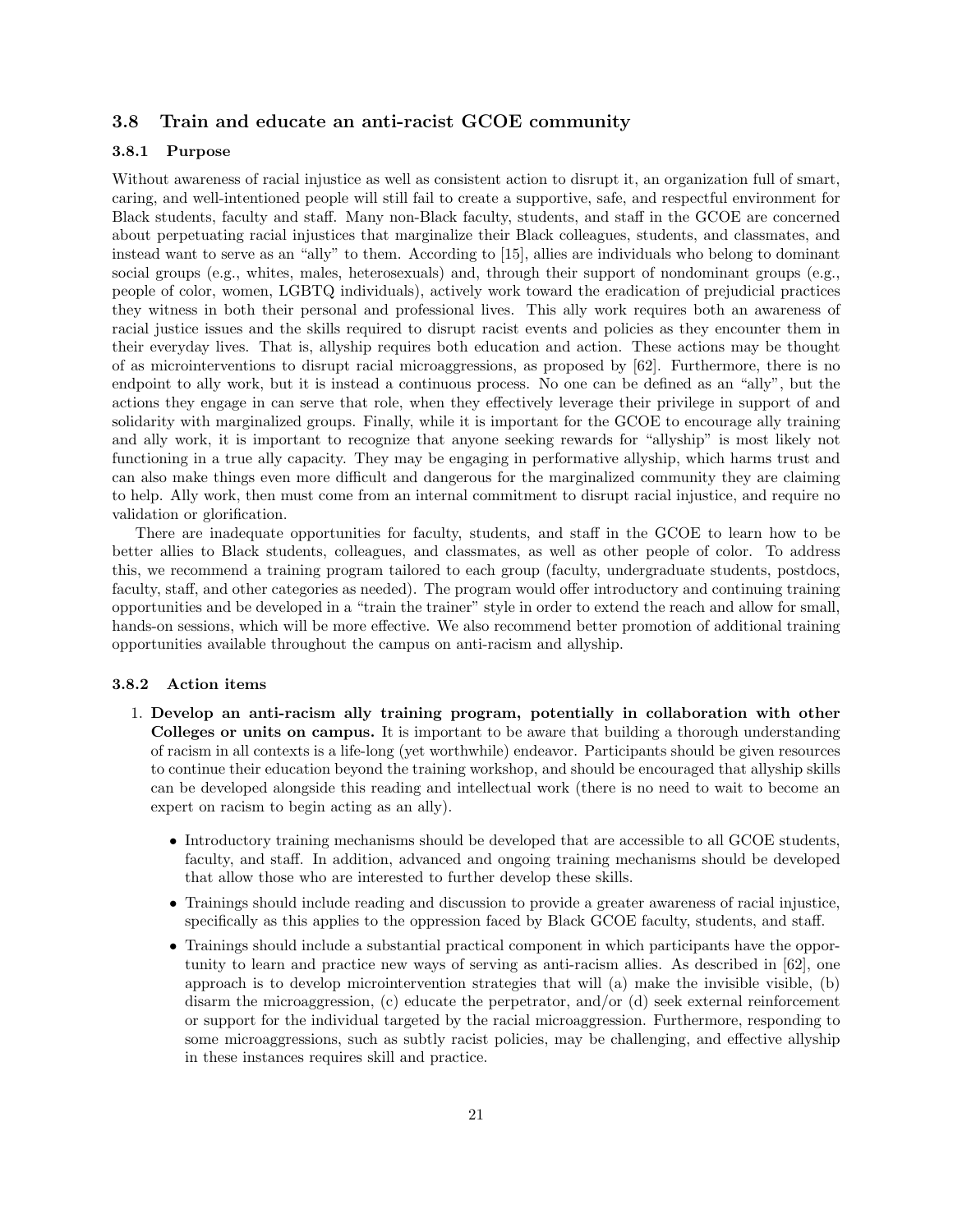- The training should be hands-on, small-scale workshops that include plenty of time for role playing in order to practice the allyship practice. One way to achieve this for such a large college like GCOE is to develop a "train the trainer" style workshop, so that trained individuals can lead future training in their units. Experts should be consulted to ensure this can be done without compromising the quality of the training or promoting misinformation.
- Where possible, these trainings should be tailored to the needs and concerns of specific groups, for example graduate students, undergraduates, staff, and faculty.
- Special care should be taken to protect Black students, staff, and faculty, as well as other people of color participating in or leading these training. The IRISE team, when leading their "Talking with Racist Uncle Joe" and other anti-racism workshops with GCOE graduate students, developed strategies in which some workshop co-facilitators could leverage their privilege to support Black cofacilitators, who were more likely to be personally attacked for pointing out racist ideas. Strategies were also developed to protect vulnerable students in these workshops (e.g., the single BIPOC student in a group).
- Venues for these trainings may include existing courses and training programs, such as departmental TA trainings or the Engineering Faculty Leadership Forum.
- 2. Develop, maintain, and widely distribute throughout the GCOE a listing of current and future training opportunities that will strengthen faculty, staff, and student skills in anti-racism and allyship. Examples include the series "Creating Inclusive Classroom Series" offered by the OVCDEI.
- 3. The GCOE training and other anti-racism workshops should be encouraged through promotion and recognition of this work by graduate advisors, department heads, etc. This work should be included in annual evaluations and promotions.

#### 3.8.3 Possible Impediments:

Some research has shown that mandatory anti-racism and diversity training can result in unforeseen consequences (e.g., see [\[39\]](#page-50-4) and [link at theconversation.com\)](https://theconversation.com/why-diversity-training-on-campus-is-likely-to-disappoint-143644), especially if not continued over a long period of time. This suggests that the design of these training activities should be ongoing, and revisited, as the best practices are developed and taught. It also suggests the possibility that efforts that focus on developing optional advanced training, especially training that is associated with other benefits (e.g., leadership training or mentoring), may be desirable. However, many on the ARTF are convinced that mandatory training is nevertheless needed and beneficial.

#### 3.8.4 Accountability

Department and unit Executive Officers, GCOE leadership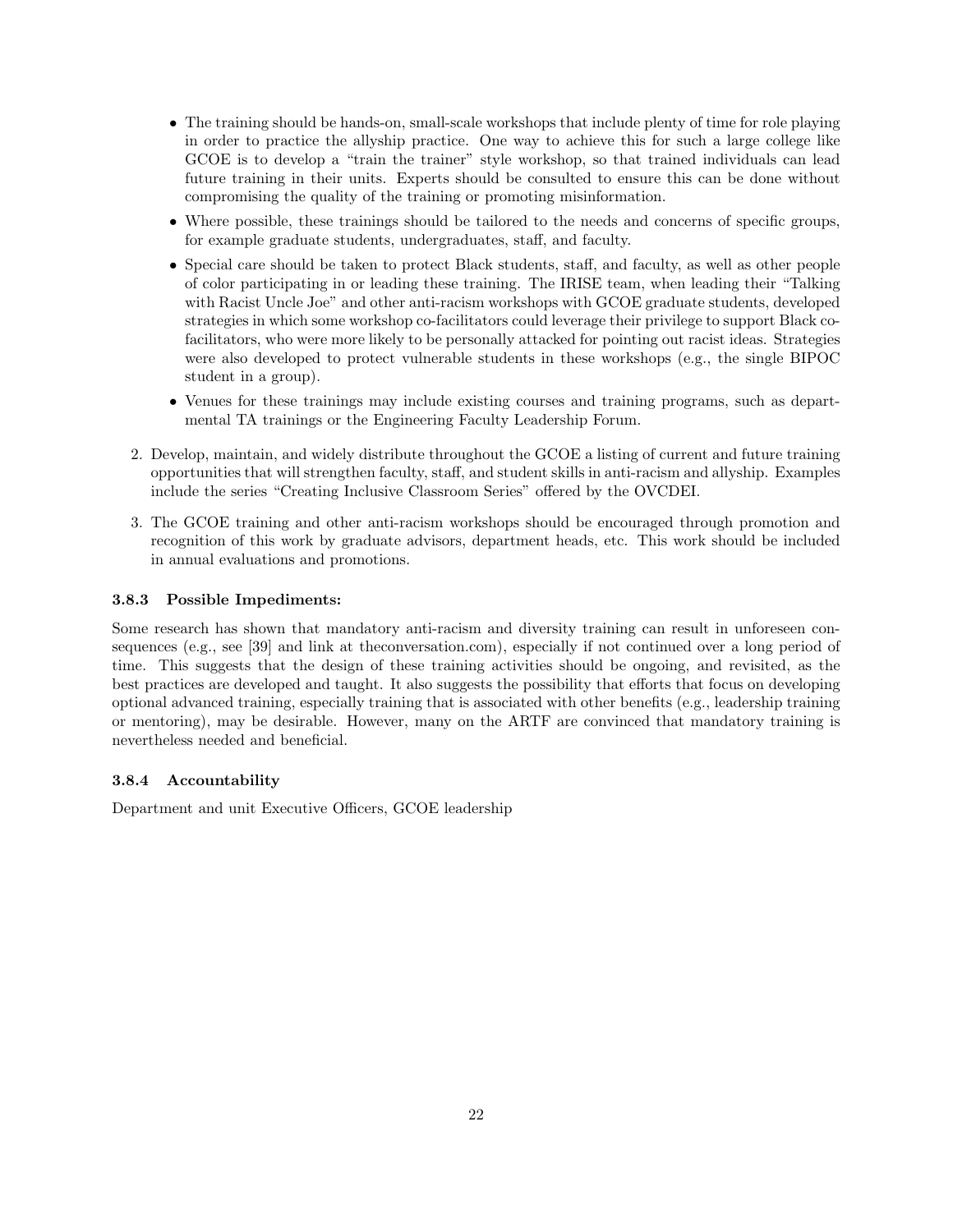#### <span id="page-22-0"></span>3.9 Incentivize anti-racism activities

#### 3.9.1 Purpose

The GCOE gives a clear message that diversity, inclusion, and equity are important, valued, and a prerequisite for excellence. Moreover, GCOE is committed to the creation of an anti-racist, inclusive community.

However, in practice, anti-racism efforts are treated as extracurricular activities. GCOE faculty, staff, and students who actively engage in anti-racism work risk career advancement opportunities. For example, faculty who are dedicated to anti-racism and DEI work pay a high "service tax" in comparison to their peers who devote their time and energy to research on their road to tenure and promotion; staff members volunteer or are appointed to anti-racism and DEI committee work without adjustment to their assigned duties; and students serve on student advisory boards to ensure an inclusive community, lead town halls addressing racism on campus, and serve on anti-racism committees while maintaining academic excellence despite bias and microagressions in the classroom.

Black, Brown, and Indigenous faculty, staff, and students (and their allies) are most likely to engage in anti-racism activities compared with their overrepresented peers. They often feel personal responsibility for anti-racism, while many overrepresented peers show disinterest or even disdain. The extra time and energy required for anti-racism activities is undervalued and invisible in comparison to scholarly activities (e.g., research and teaching) or work that is considered core (e.g., advancement) to the college's mission. Thus, anti-racism work is unlikely to lead to tenure, promotion, scholarships, fellowships, or awards and recognition and hence career advancement.

#### 3.9.2 Action items

Incentivize individuals Incentivize anti-racism activities of GCOE faculty, staff, and students through evaluation and awards.

- 1. The GCOE should promote and support faculty and staff professional development in DEI and antiracism.
- 2. Include anti-racism and DEI activities as a required part of annual evaluation for all faculty and staff.
- 3. Include anti-racism and DEI activities as part of the P&T process.
- 4. Provide strong guidelines that ensure that staff performing anti-racism and DEI activities or developing professionally in this space are provided an opportunity to do so as part of their core duties. Staff should not have to take time off for anti-racism and DEI work.
- 5. Establish annual college level awards for anti-racism and DEI activities for faculty, staff, and students.
	- Some (or all) of these awards would incorporate a monetary reward, which could be a mechanism to increase base pay for staff and faculty members engaged in this important work.
	- A college-level event would be held with GCOE leadership to recognize the importance of antiracism and DEI work and honor award recipients.
	- At a student level, provide financial support to RSOs that engage in DEI outreach, which is already occurring and largely underrecognized.
- 6. Increase funding to cultural STEM RSOs including, but not limited, to GEDI (Graduate Engineers Diversifying Illinois), NSBE (National Society of Black Engineers), SHPE (Society of Hispanic Professional Engineers), etc.
- 7. Provide paid student worker roles (hourly) at each department to develop student-centered anti-racism development programs.
- 8. Develop internships for students that are interested in researching anti-racism in STEM (potentially for students outside of a STEM department).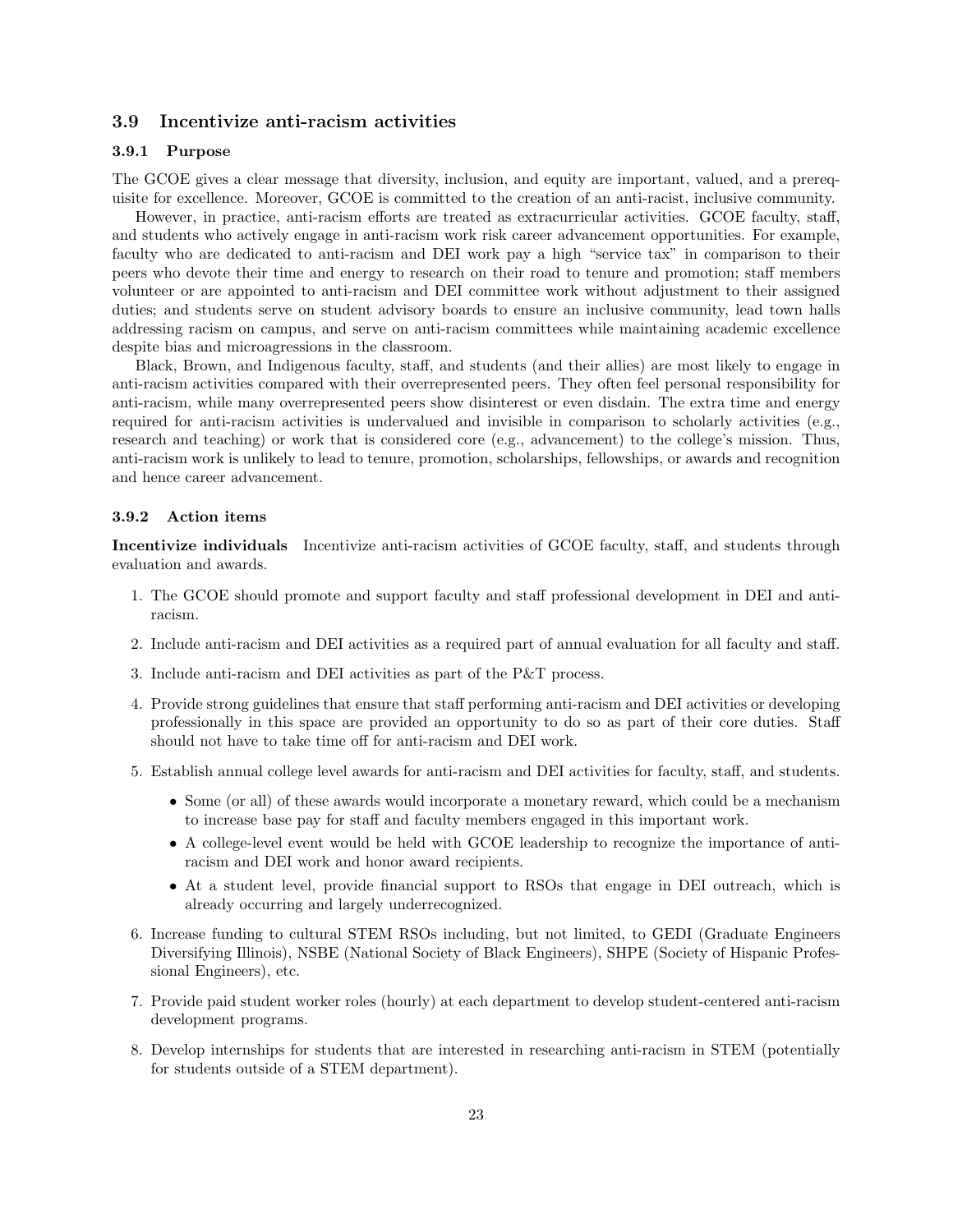9. Require GCOE grant competitions (e.g., SIIP, SRI, IFG) consider DEI and anti-racism when reviewing proposals. For example, they can include "How does the proposed activity promote anti-racism and DEI?" as an evaluation criterion.

Incentivize departments and IRUs Campus and the GCOE may help encourage departments and IRUs in the direction of DEI and anti-racism in various ways. For example, awarding additional staff lines or faculty hires based on excellence in addressing DEI and anti-racism could be very effective.

#### 3.9.3 Potential Impediments

- Successful adoption of these recommendations will require training in how to evaluate these activities, which will require time and thoughtfulness.
- Additional funding will be needed to implement college level awards that incorporate a monetary award, especially if these are added to the staff or faculty member's base pay.

#### 3.9.4 Accountability

GCOE leadership and Department Executive Officers.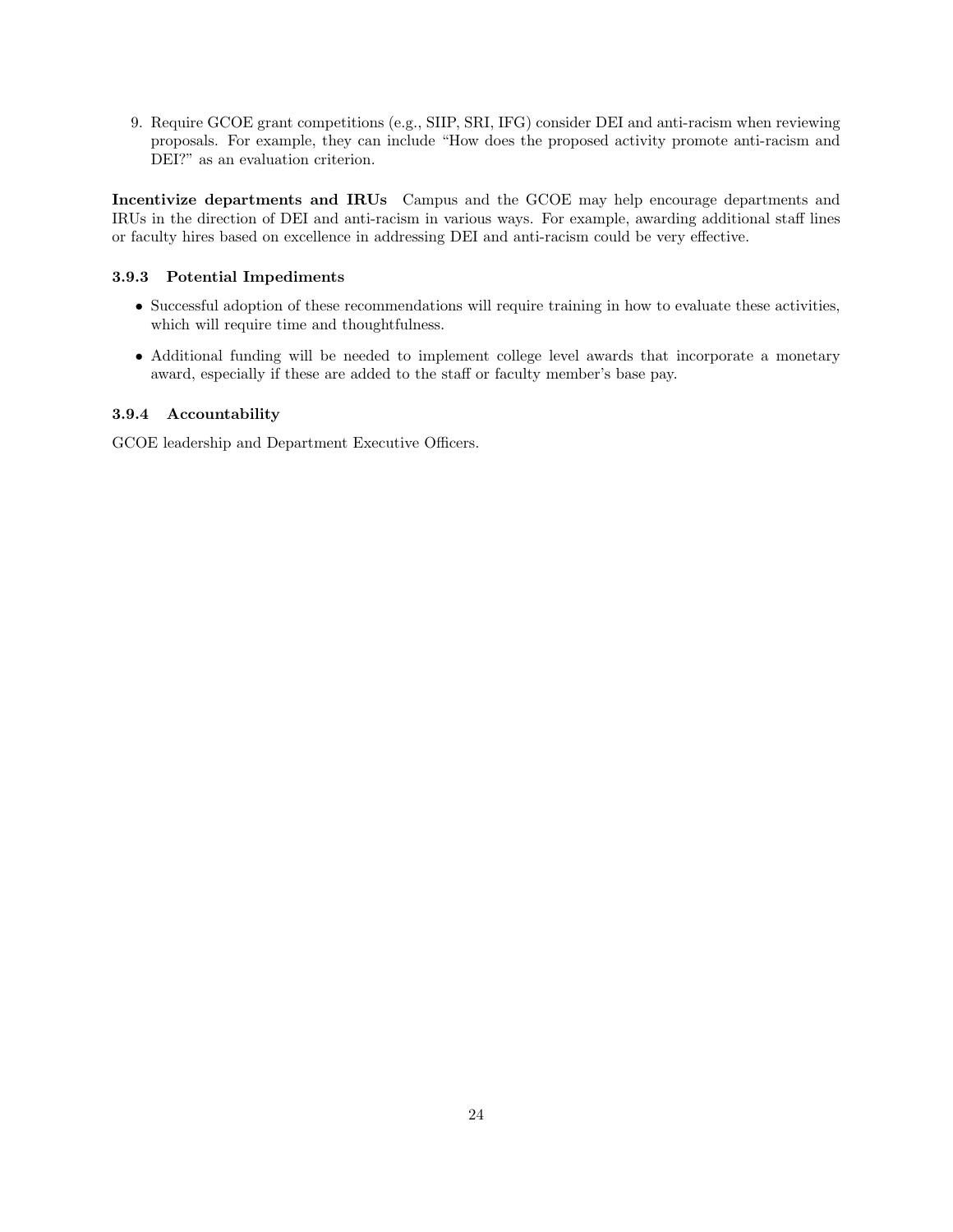#### <span id="page-24-0"></span>3.10 Ensure department-level engagement and commitment to action

#### 3.10.1 Purpose

The individual experience within academia is centered within the academic department or unit, thus making the climate within each such subgroup of tremendous importance to the well being of the campus community. Recognizing the importance of this focus on the academic unit as a social environment, throughout the country, academic programs, departments, and units, have been posting statements of policy, values, and (sometimes) plans for addressing racism within their programs. These statements communicate support and understanding, and the plans provide specific ways the program will attempt to address the damage caused by racism.

A noteworthy example of such a statement and plan is provided by the Illinois Psychology Department, which published a Statement of Diversity, Values and Commitments ([https://psychology.illinois.edu/](https://psychology.illinois.edu/diversity/commitment-diversity) [diversity/commitment-diversity](https://psychology.illinois.edu/diversity/commitment-diversity)) and an Anti-Racism Action Plan ([https://psychology.illinois.](https://psychology.illinois.edu/diversity/psychology-department-anti-racism-action-plan) [edu/diversity/psychology-department-anti-racism-action-plan](https://psychology.illinois.edu/diversity/psychology-department-anti-racism-action-plan)). Their action plan identifies specific anti-racism changes that support BIPOC students, staff and faculty.

However, each department and unit has its own culture, demographics, history, policies, and constraints, and so the Statement and Plan that is best suited to one department will not directly translate to another. Therefore, we recommend that each GCOE department and unit articulate its own commitment and approach to creating and maintaining an anti-racism environment. Furthermore, although many GCOE departments have already begun this process, we recommend that these activities continue as the departments develop an improved understanding of what their departmental needs are, and are able to formulate the best approaches.

#### 3.10.2 Action items

Each department should develop their own plan that addresses climate and supports the members of their community, including students, staff, and faculty. The following proposed actions outline suggestions for department/unit statements and action plans.

- 1. Departments/Units should articulate their responsibility for creating a climate in which all faculty, staff and students can pursue academic excellence and career advancement.
- 2. Departments/Units should review course syllabi to remove inherently racist terminology (e.g. "master/slave", "white list/black list", etc.), establish clear ground rules for classroom interactions, and integrate inclusive teaching best practices.
- 3. Departments/Units should acknowledge/encourage efforts by faculty to include scholarship by people of color and to include relevant social justice topics and DEI in their courses.
- 4. Departments/Units should specify how they will support the College's efforts to collect and report its members' diversity, equity and inclusion data.
- 5. Departments/Units should evaluate the effectiveness of their recruitment and retention strategies for students, faculty and staff, and develop effective approaches to correct practices that are not succeeding.
- 6. Departments/Units should promote and organize activities that improve climate and multi-cultural competence, including holding DEI workshops, dialogues, townhalls, social events involving all the members (students, staff, and faculty), and supporting their members professional development in these capabilities. Furthermore, Departments/Units should recognize DEI activities and training by staff and faculty as part of their service to the department, college, and campus.
- 7. Where feasible, Departments/Units could replace some assigned tasks by DEI and anti-racism responsibilities for selected staff members and student workers. (This would have the added benefit of enabling the GCOE to achieve its DEI goals.)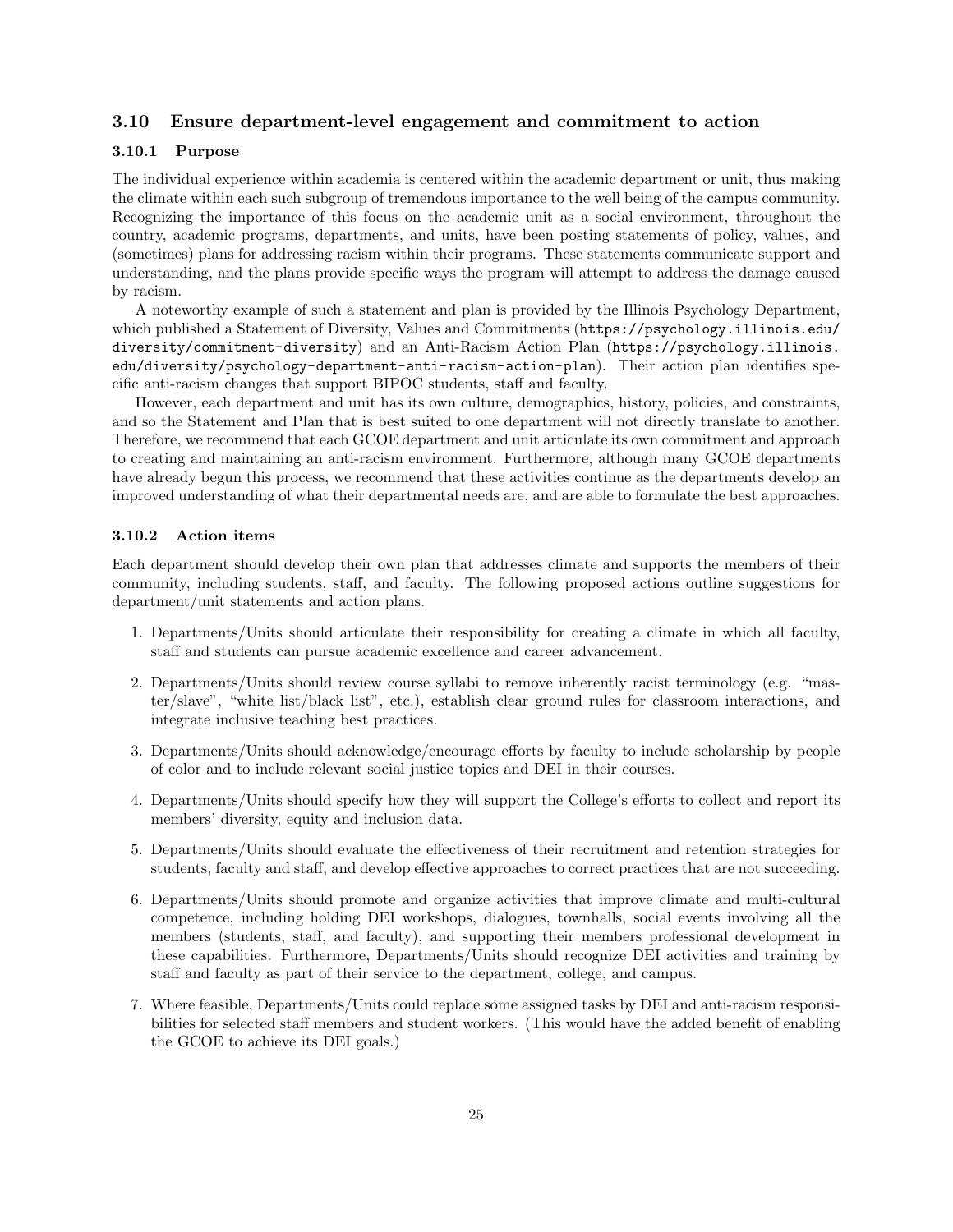- 8. Departments/units should foster an open environment focused on diversity by holding at least two meetings annually to discuss their outreach efforts that are planned or have been implemented.
- 9. Department/unit action plans should include a timeline for implementation of proposed initiatives.
- 10. Careful considerations should be made to establish reliable accountability measures for all proposed initiatives in the department/unit action plan.

#### 3.10.3 Potential Impediments

Culture change is difficult.

#### 3.10.4 Accountability

The Department Executive Officers.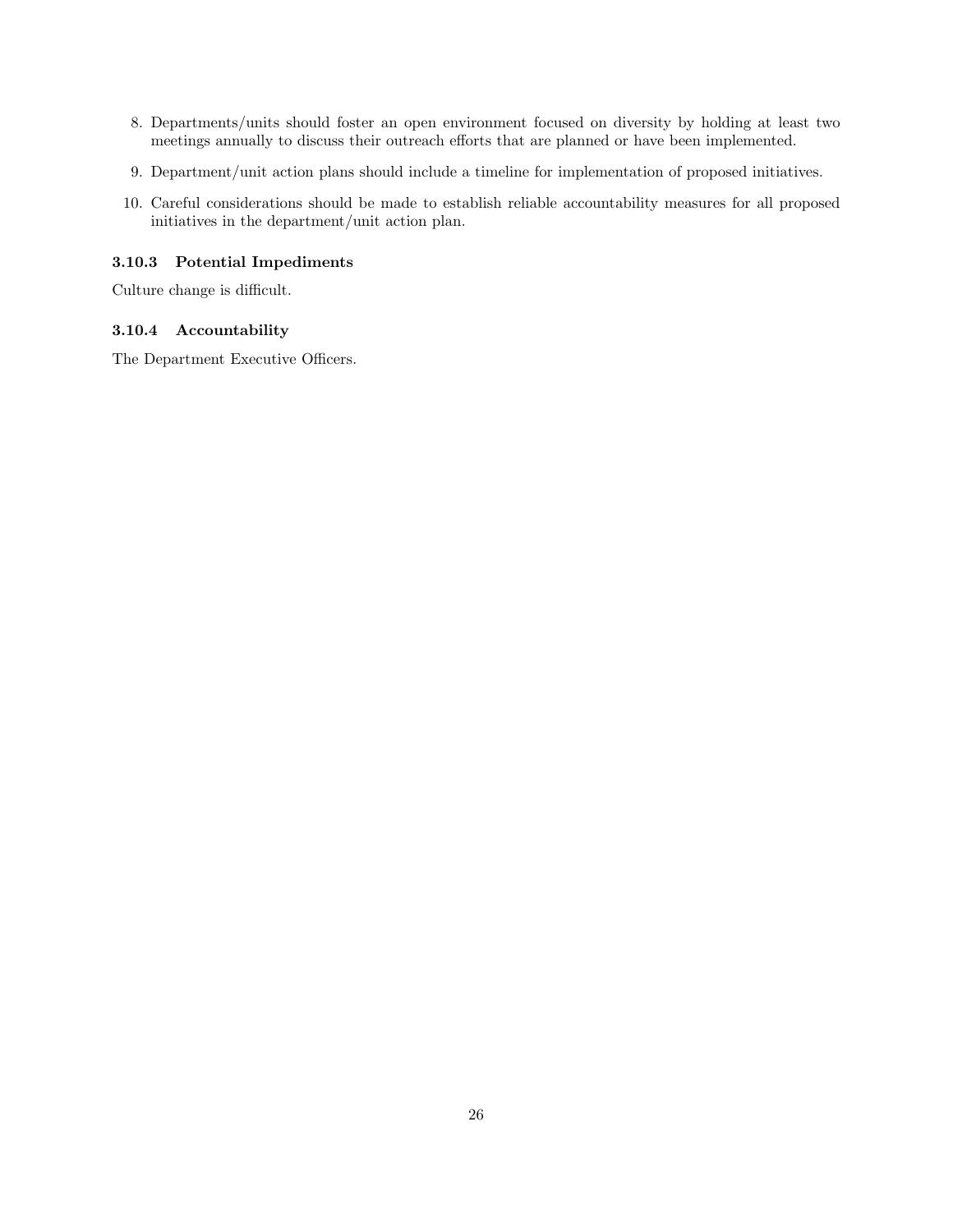### <span id="page-26-0"></span>3.11 Develop mentoring and advocacy programs for Black and African American staff members

#### 3.11.1 Purpose

The Grainger College of Engineering must retain and promote a diverse staff, including a critical mass of Black and African American staff members in order to create and maintain an anti-racist workplace among an innovative and thriving academic environment. To achieve this, GCOE will need to invest resources that retain and promote Black and African American staff members.

Black and African American staff members on the University of Illinois campus have faced many barriers to retention and promotion, and these are typical of barriers experienced in general by Black and African American people:

- 1. Lack of safety and sense of belonging, which leaves Black and African American staff members invisible, isolated, and distressed [\[45\]](#page-50-5),
- 2. Lack of mentorship and advocacy beyond the direct supervisor results in a lack of connection and support within the unit [\[30\]](#page-49-3),
- 3. Power dynamics, racial microaggressions, and other racist interactions between supervisors/faculty members and Black and African American staff members that cause a marginalizing and painful work environment [\[45\]](#page-50-5),
- 4. Taking on unseen and unrewarded work of supporting anti-racism initiatives and creating community among fellow staff members with shared experiences [\[30\]](#page-49-3), and
- 5. Rising potential for further conflict as GCOE works towards a more diverse workplace.

Many of the action items proposed in this report are related to the issues impacting Black and African American staff raised here, including (1) review of hiring practices, (2) anti-racism and ally training, (3) departmental policy and commitment to action, and (4) incentivization of anti-racism work.

However, the action items proposed in this section seek to directly address fostering community and belonging, implementing advocacy structures that protect and promote the experiences of Black and African American staff members, and tracking progress and improvement towards the retention and promotion of a more diverse GCOE staff. Research has established that community is essential to the safety and well-being of Black and African American staff members in predominantly White institutions, and support systems implemented by the Institution are one of the most essential steps to retain and promote a diverse staff [\[30\]](#page-49-3). Furthermore, proposed support systems create a sense of belonging, provide neutral reporting structures other than the supervisor who can advocate for staff members, and establish oversight to ensure implementation and effectiveness of proposed actions.

#### 3.11.2 Action items

- 1. Hire a Staff Ombudsman. [Addresses items 1, 2, 3, 5]
- 2. Establish a mentoring program for Black and African American staff members. [Addresses 1,2,3,5]
	- Mentoring program will be developed and overseen by the Office of Anti-racism.
	- Topics include campus resources, career development, wellness, and advocacy groups
	- Metrics include wellness surveys, promotion and retention data
- 3. Establish a GCOE Staff Anti-Racism Committee. [Addresses items 1-5]
	- Committee Makeup: One staff member from each department in the Grainger College of Engineering. Membership should include a diversity of hiring category (e.g. Civil Service/AP), work experience, and background.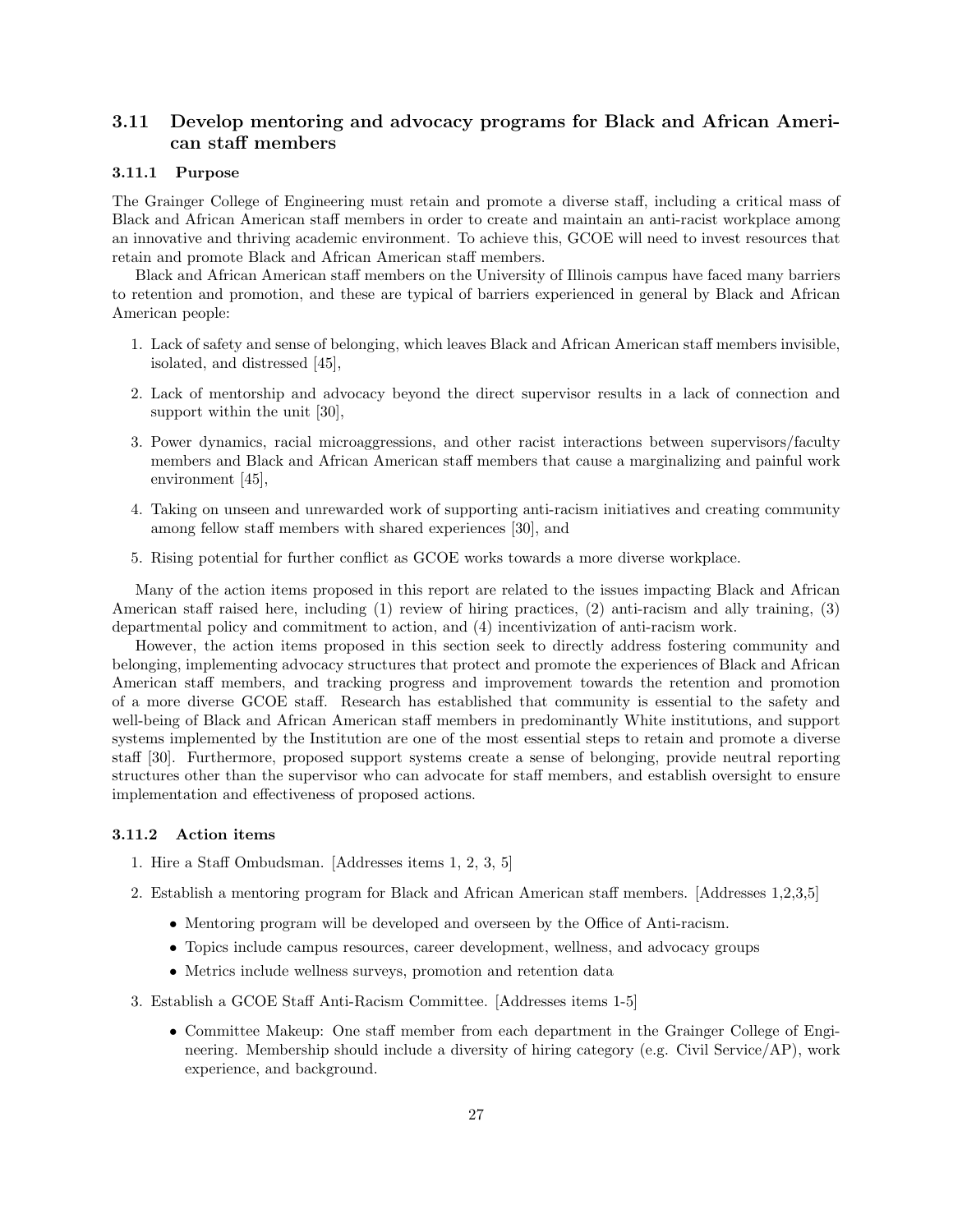- Department Heads put forth one representative from their department to serve. The Head of the IDEA institute, in consultation with the Dean of the College, reviews the committee membership and approves appointments.
- Ex-Officio members: The Director of the IDEA Institute, two members of the Faculty Senate, Staff Ombuds person
- $-$  Work should constitute 10% part of the appointed staff members' workload (3.75-4 hours/week of work).
- Committee Charge:
	- Identify issues faced by Black and African American Staff members.
	- Set and measure progress towards staff anti-racism goals. Progress should be reported annually to the Office of Anti-Racism and be made public for the broad community.
	- Review and Update current hiring and promotion practices to ensure high matriculation and retention rates of Black and African American Staff Members.
	- Develop an Anti-Racism Annual Review reporting rubric and procedure for all staff members.

#### 3.11.3 Potential impediments

Some of the proposals require the creation of the Office of Anti-Racism, which doesn't yet exist, and the appointment of a staff Ombuds person.

#### 3.11.4 Accountability

Department and Unit Executive Officers. GCOE leadership.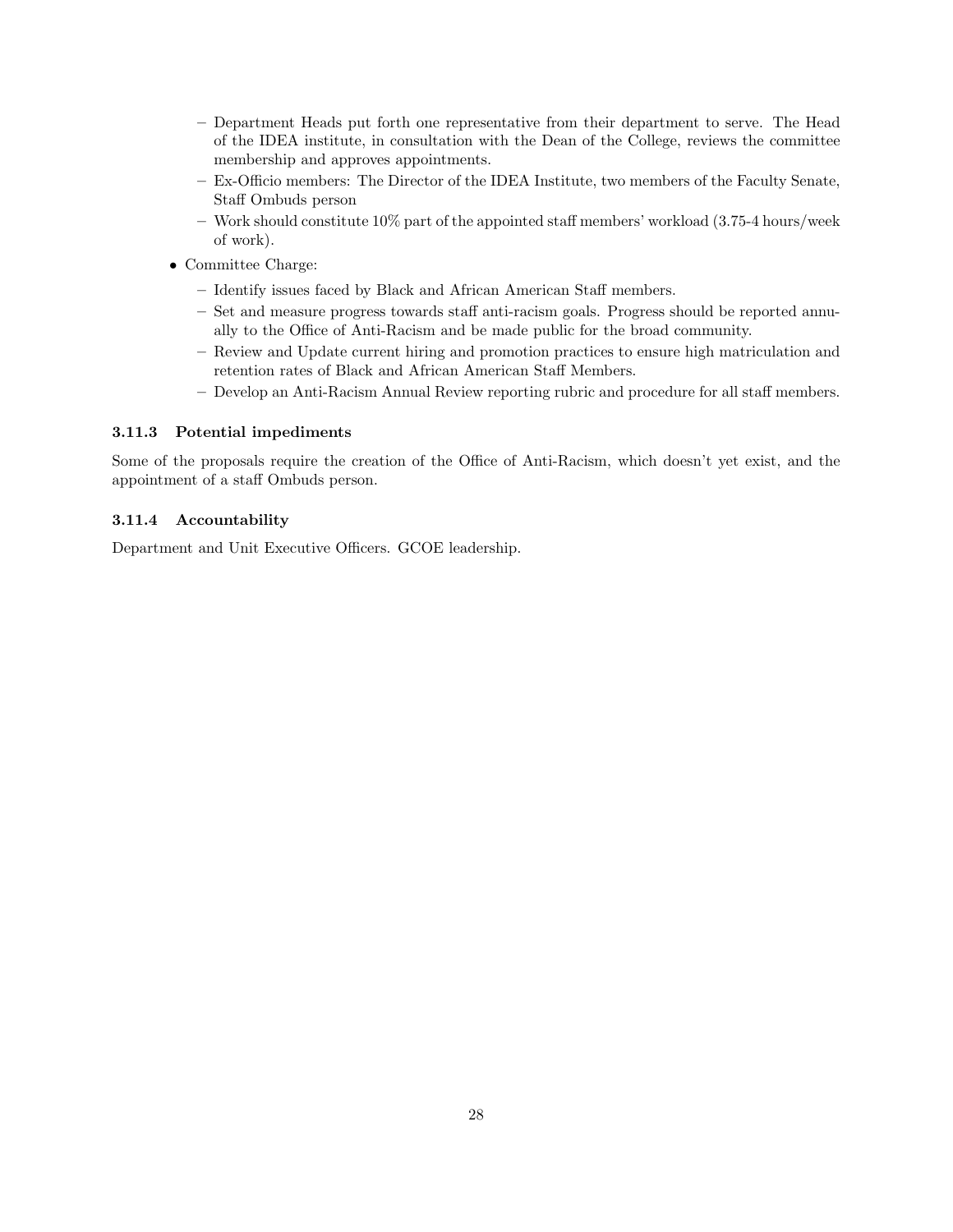#### <span id="page-28-0"></span>3.12 Establish mechanisms to obtain feedback from students

#### 3.12.1 Purpose

Obtaining feedback from students is necessary for improving the environment within the GCOE.

For concerns specific to courses, ICES forms are the primary mechanism for students to provide feedback; however, these surveys do not provide any space for discussing racist behavior and microaggressions which impact the classroom experiences of Black and Brown students. In addition, the aggregated nature of ICES data collection often silences the voices of those students (e.g., Black and African-American) who are in the minority in their classes. Furthermore, providing feedback via ICES presents risks because minority students might be easily identified.

While there are other venues for reporting problems and concerns, many students are hesitant to come forward with their experiences facing racial discrimination because there is a lack of guaranteed protection and support given to students who speak out. Even in situations where students choose to report incidents of race-based discrimination, their concerns are often dismissed and perpetrators are not held accountable [\[1\]](#page-48-6). Ultimately students who are most vulnerable, particularly Black, LatinX, and Native-American students, feel caught in a painful cycle of trying to convince GCOE administrators to take their concerns seriously while never actually witnessing progress to address those concerns adequately. Thus, students need better platforms for expressing their ideas and conveying their experiences to administrators who have the power to institute changes on campus.

The process of critiquing and suggesting overarching policies and programs within the college is even less accessible to students. Several departments hold a Town Hall meeting once per semester; however, these meetings rarely lead to substantive change. Due to a lack of structure and organization, concerns are often repeated from one Town Hall to the next with no concrete mechanism for ensuring that progress towards addressing students' problems is being made. Town Halls are often held during weekday evenings and afternoons, which can exclude students who are seeking academic help or working a job shift at that time. In addition, Town Halls, which are solely held at the departmental level, never achieve student-driven structural change across the College of Engineering as a whole.

The students need the College to do more to listen to their voices, believe them, and show them that they have been heard through reforms addressed to their specific needs. Furthermore, any individual, regardless of their background, membership in student organizations, or affiliation with any honor societies, should be able to voice their concerns to college leadership with support and confidentiality. The creation of an effective Ombuds office would be highly beneficial, and good examples of these offices exist [\[3\]](#page-48-7).

#### 3.12.2 Action items

- 1. Establish an Ombuds office to serve as a point of contact for students seeking support.
	- Purpose: The establishment of an independent Ombuds office is critical for fair conflict mediation, and many of the concerns raised in this section will be best addressed through such an office. Here we describe aspects of the office that will ensure its effectiveness.
	- Suggested actions:
		- Undergraduate and graduate students should be involved in the hiring process of Ombuds staff, to ensure that they feel comfortable seeking support and consultation from the office.
		- The responsibilities of the Ombuds office in addressing students concerns include, but are not limited to:
			- ∗ Collecting data related to harassment and discrimination while maintaining the confidentiality of those involved.
			- ∗ Mediating disputes and facilitating conversations regarding racial discrimination and harassment.
			- ∗ Listening to student concerns and providing them with resources and next steps to resolve their complaints.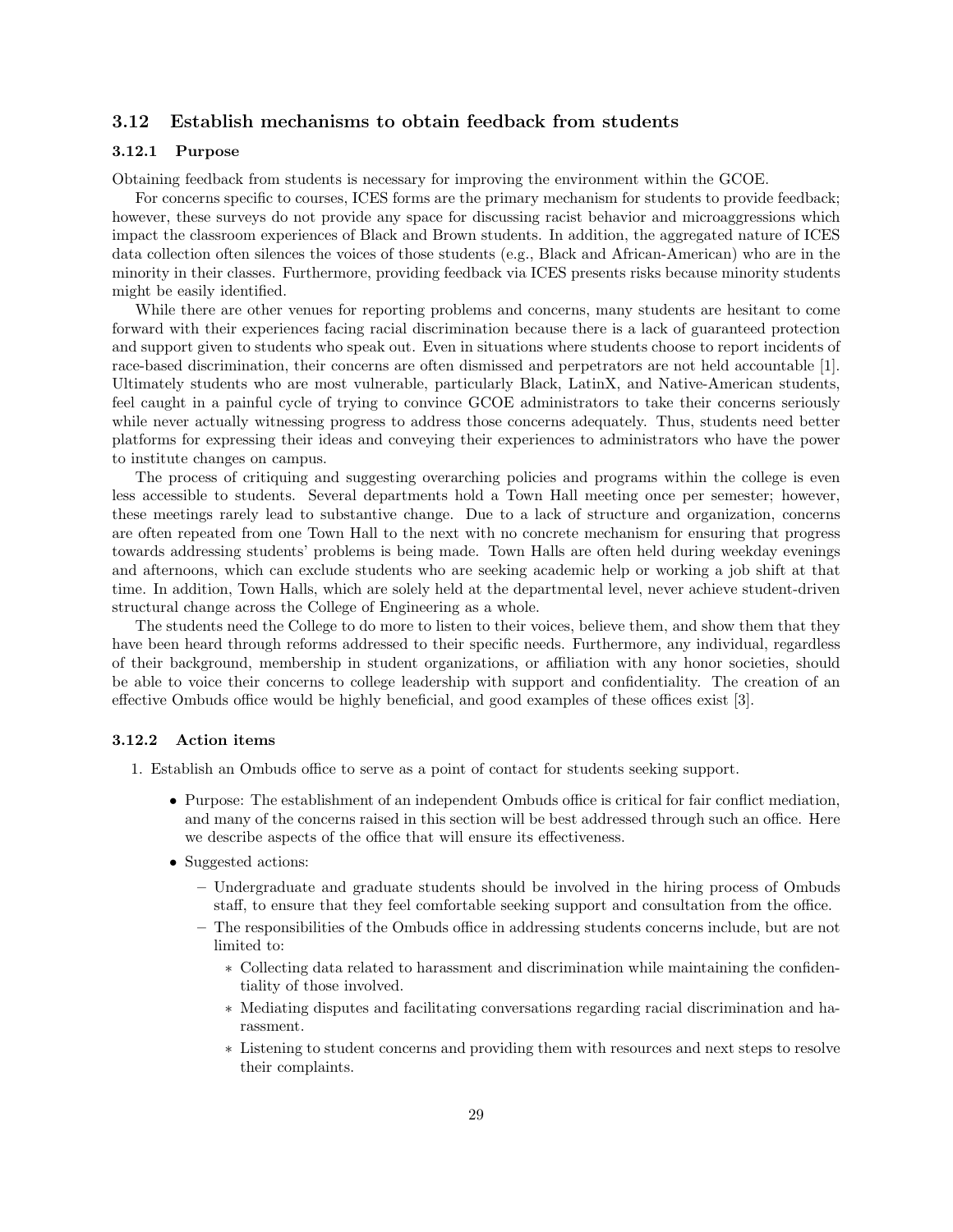- ∗ Serving as an independent, impartial, informal, and confidential body for addressing conflict and handling student concerns.
- 2. Improve the infrastructure for reporting racial bias and discrimination incidents.
	- Purpose: Currently, students who experience racism on campus are directed to the Bias Assessment and Response Team (BART) if they wish to report an incident. According to the latest annual report released by BART [\[4\]](#page-48-8), their portal received 265 reports of bias-motivated experiences in the 2017-2018 year. In that same year, BART only handled 128 incidents, which is less than 50% of the reports received. In the subsequent fiscal year, the number of reports filed decreased from 265 to 111. We are concerned that these statistics indicate that the system is not working well, and suggest some ways of improving this.
	- Suggested Actions:
		- Ensure confidentiality, and ensure that students understand how their concerns will be addressed.
		- Provide clear additional resources to students who have concerns.
		- Update the GCOE website to provide clarity as to where students should report incidents and whom students should contact in order to discuss concerns related to racial discrimination.
		- Provide a point of contact to escalate allegations if initial efforts fail to address students concerns.
- 3. Improve communication and transparency surrounding how GCOE is able to support students who are affected by racial discrimination and microaggressions.
	- Purpose: Students are insufficiently informed of their rights and protections when it comes to reporting racial bias and discrimination incidents.
	- Suggested actions:
		- Introductory survey courses such as ENG 100, as well as trainings such as iConnect should discuss what options are available to students if they experience racial discrimination; students should also be given a list of relevant offices and individuals to contact in order to seek more information about racial bias reporting. In addition, students should be made aware of the extent that their confidentiality and anonymity will be maintained if they choose to report and given a point of contact for discussing racial bias incidents. This information should also be publicly available on departmental websites, so that anyone can easily understand the procedures for handling racial discrimination claims at the college and university level.
		- Progress can be evaluated by asking students to take a yearly quiz, demonstrating their knowledge of the policies and procedures in place for reporting racial bias incidents as a victim and as a bystander.
- 4. Involve students in the development and implementation of college policies.
	- Purpose: involving students in these decisions will improve the outcomes, and will also improve student wellbeing.
	- Suggested Actions:
		- We propose that Administrative Committee meetings and Senate faculty meetings invite representatives from engineering-related student organizations to express the needs of the student body on a regular basis. In addition to involving students from general engineering organizations such as the Engineering Council, administrators must make a concerted effort to include the voices of focused groups such as NSBE, SHPE, GEDI, and BAAC. Departmental and college leadership must make a longstanding commitment to addressing student concerns by routinely engaging with these organizations and obtaining feedback through surveys as well as dialogue in meetings.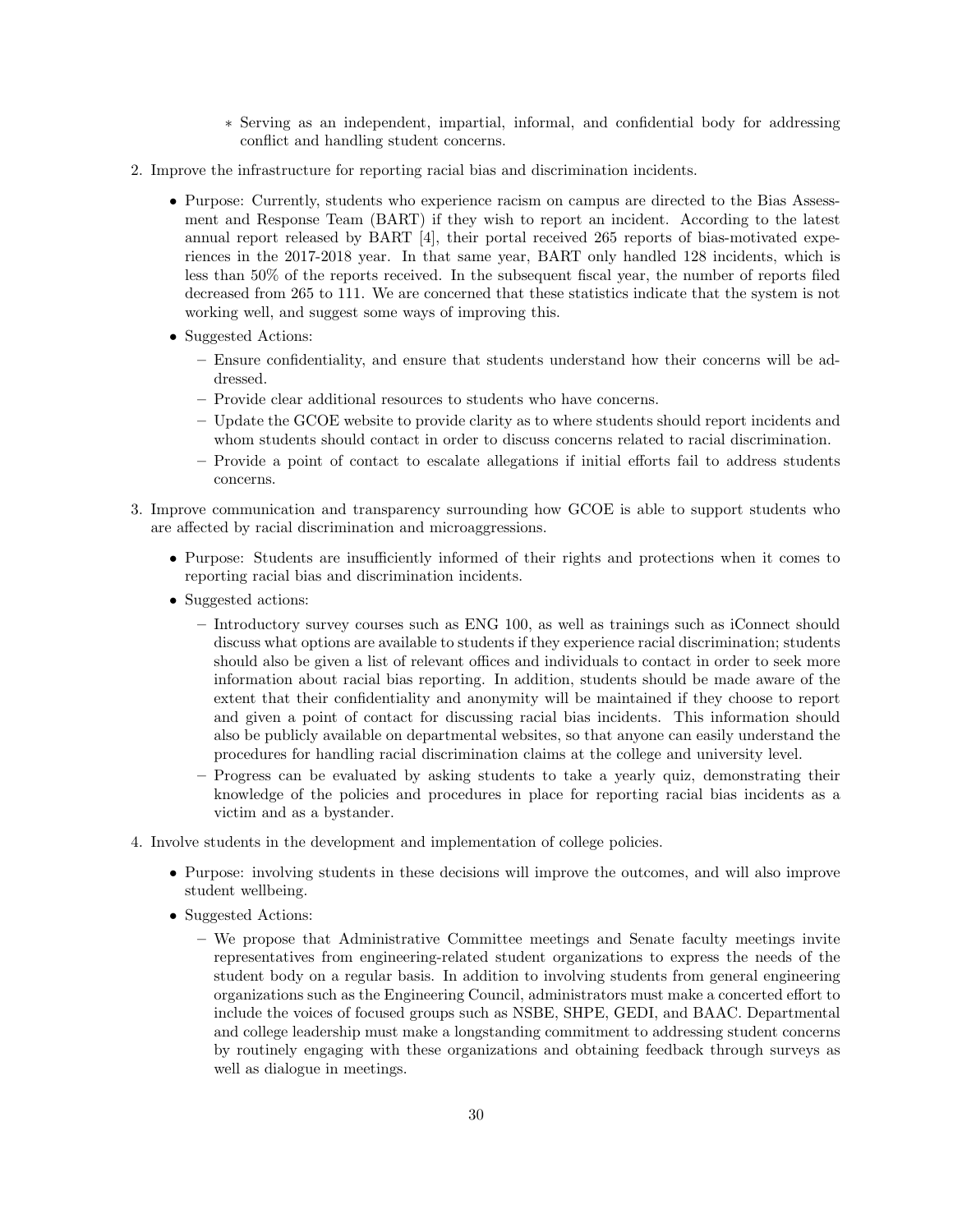- 5. Collect data regarding student experiences with racism and discrimination in the classroom
	- Purpose: The data gathered regarding student experiences can be used to inform policy development, DEI and anti-racism training of course staff and faculty, and lead to a more inclusive classroom.
	- Suggested actions:
		- Develop mechanisms beyond ICES forms for students to provide feedback regarding classroom experiences.

Students must be given the opportunity to provide feedback regarding their experiences with racism and microaggressions in the classroom.

Because of the problems with relying on ICES for this feedback (described above), we ask the GCOE to develop other mechanisms that enable students to communicate concerns in a safe environment, and for the concerns to be responded to and communicated to the faculty.

One possibility is to create an Ombuds office (see above) dedicated to student concerns, with clear communication regarding how to report concerns, and how the concerns will be handled. Information regarding racism in the classroom might also be collected independently via the Ombuds office, which could conduct surveys and discussions to gauge what extent Black and Brown students felt included and supported in their courses. This feedback should be conveyed to faculty members, and faculty members should be asked to respond with ways in which they will improve their classroom environment.

- 6. Conduct regular anonymous surveys to gauge student well-being and satisfaction (discussed more in Section [3.7\)](#page-18-0).
- 7. Improve and expand upon the Town Hall organizational structure (discussed more in Section [3.13\)](#page-31-0).

#### 3.12.3 Potential impediments

Some of this depends on the establishment of an Ombuds office that will respond to student concerns.

#### 3.12.4 Accountability

Undergraduate programs office (UPO), graduate programs office (GPO), and IDEA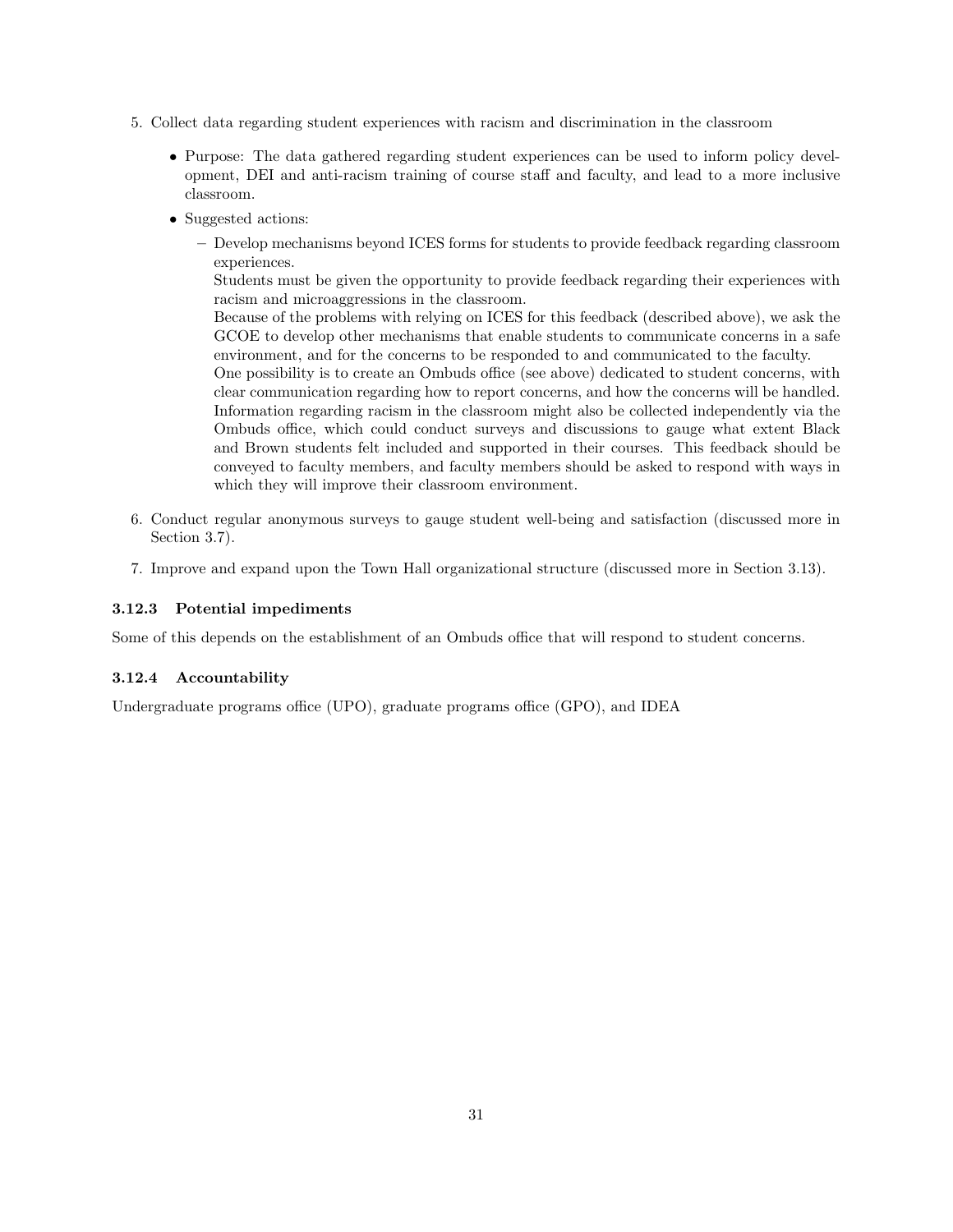#### <span id="page-31-0"></span>3.13 Establish regular Town Halls with students

#### 3.13.1 Purpose

Students who take issue with policies within their department and the GCOE as a whole are encouraged to voice their opinions at departmental Town Hall meetings, which are typically held each semester. However, too often Town Halls are structured in a manner that hinders meaningful change and excludes marginalized voices, thus failing the student body in several ways:

- 1. There is no mechanism in place for making sure that concerns brought up in Town Halls are actually addressed. When students speak out about problematic practices within their departments, no specific person is identified as having the responsibility or accountability to make sure that work is done to address those issues. As a result, the concerns raised during one Town Hall are likely to be repeated in subsequent semesters. Action is typically only taken when individuals who have power within the student body are invested in pursuing change. This system puts minority voices at a disadvantage and places an undue burden upon students' shoulders to solve systemic problems with little to no collaborative effort from administrators.
- 2. Town Halls are held in a manner that is inaccessible to students who are working jobs during weekday afternoons and evenings. To avoid conflicting with classes, Town Halls are typically held during afternoons on weekdays. For students who must work during college to support themselves and their families, this timing is not accessible. Although it is impossible to schedule a gathering that suits everyone's schedule, we must make sure that any individual who has a concern about departmental and college-wide policies is able to express their opinion and be heard. We must commit to ensuring that low-income, Black, and Brown students are able to contribute to the dialogue that takes place in Town Hall meetings.
- 3. There are no accessible forums or Town Hall discussions in place to address student concerns at the college level. Town Halls are typically siloed between departments and attended by students within the same major. This structure fails to account for the fact that problems within one GCOE department may often affect students in other departments. In addition, students majoring in one subject will often take courses in several other departments and should be given the opportunity to share their perspectives. In addition to departmental Town Halls, it is imperative that the college creates an open discussion space for students of any background to share their concerns.
- 4. There are no archives or consolidated documentation of what occurs during Town Hall procedures. Although meeting notes are often taken and shared at Town Hall meetings, there is no accessible consolidated archive that details the content discussed during all prior Town Hall meetings. This contributes to the repetition of material between Town Hall meetings, which in turn stifles progress.
- 5. Town Halls fail to create a collaborative environment between both undergraduate and graduate students.

#### 3.13.2 Proposed actions

The GCOE and its departments and units should hold regular Town Halls that enable the students to communicate concerns, and these concerns should then be explicitly addressed in subsequent Town Halls.

- 1. At the beginning of each Town Hall meeting, progress on previously raised student concerns must be presented. Students should also be given points of contact who are primarily responsible for instituting the necessary changes to resolve each complaint.
- 2. Students should be given access to a form or portal for voicing their concerns a week before the Town Hall to ensure that those who cannot be physically present still have a chance to contribute. Town Hall organizers should ensure that representatives from each RSO centered around marginalized voices in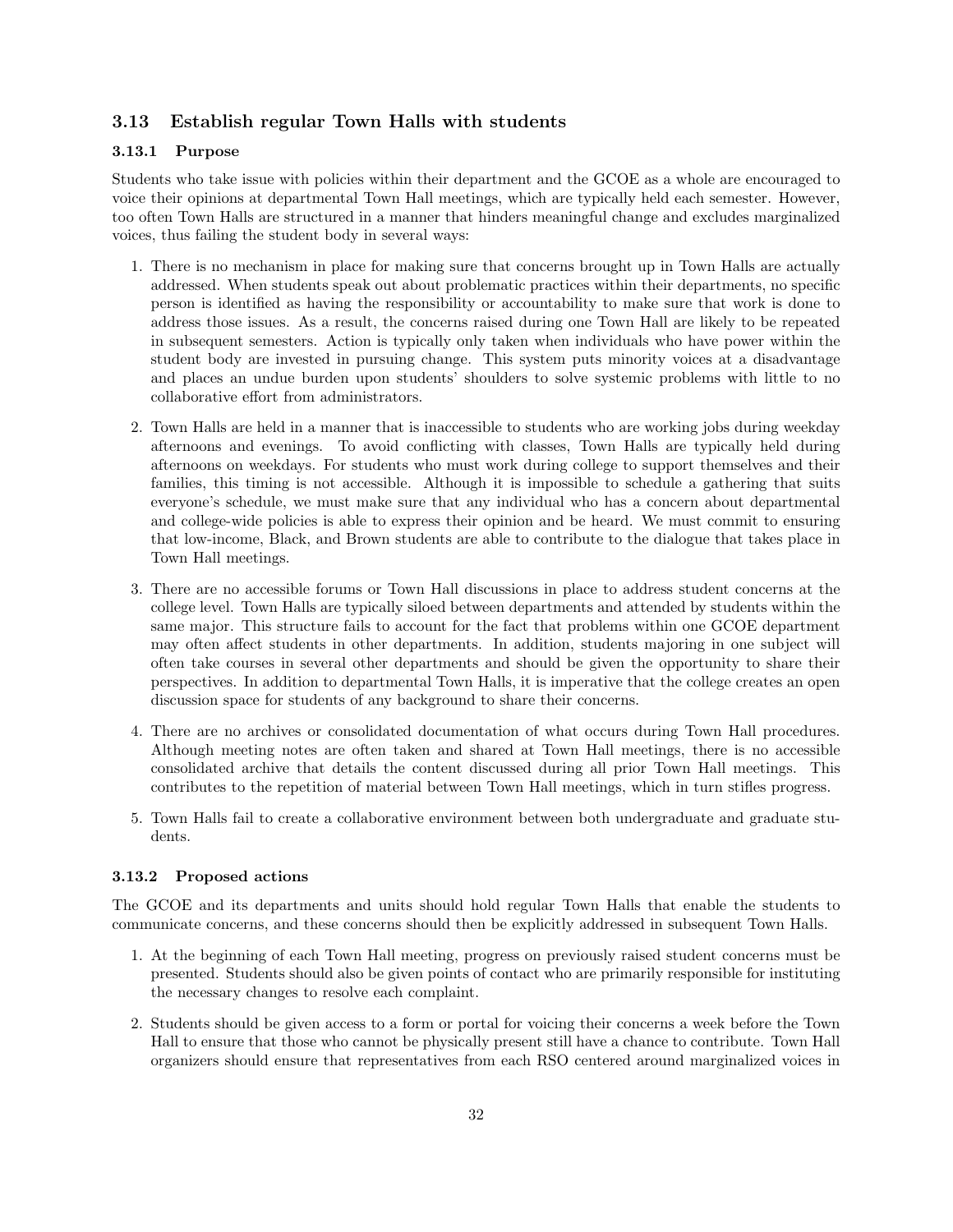the college (NSBE, LCS, BAAC, GEDI etc.) are given the opportunity to share concerns and feedback either prior to or during the meeting.

- 3. In addition to departmental Town Halls, we recommend that the GCOE organize a college-wide forum to address overarching issues affecting both undergraduate and graduate students. The forum should ideally be moderated by an independent staff member of the Ombuds office or an administrative staff member from the college. At least one administrator from each department should be present to listen and address student concerns. Attendees may consist of elected representatives from the student body, but every student should be given the opportunity to state their concerns through an online form prior to the meeting.
- 4. Town Hall meeting notes should be documented in an accessible manner and made easily available to all Illinois students in a consistent location.
- 5. Students should be given the opportunity to provide anonymous feedback at the end of each Town Hall meeting. This ensures that we have a mechanism for gauging the effectiveness of the Town Hall meeting structure and that students have the chance to openly discuss their thoughts and ideas without fearing the repercussions of stating constructive criticisms.

#### 3.13.3 Potential impediments

Organization of these townhalls will take effort. Furthermore, the benefits of townhalls will depend on engagement by both faculty and students, as well as thoughtful responses to input.

#### 3.13.4 Accountability

College-held townhalls: GCOE leadership with IDEA facilitating. Department-held townhalls: Department Executive Officers.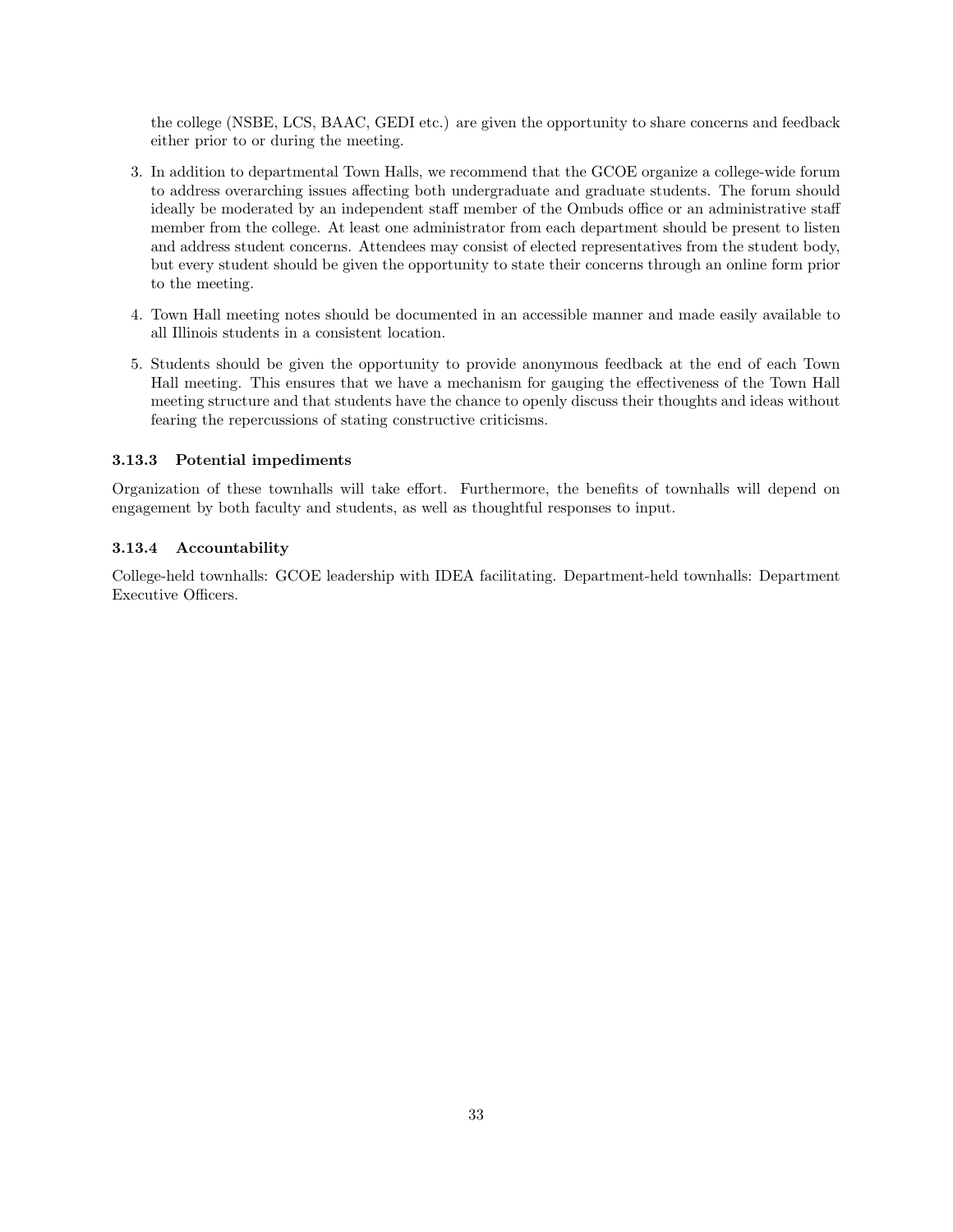#### <span id="page-33-0"></span>3.14 Create new student programming

#### 3.14.1 Purpose

The ARTF makes several recommendations regarding undergraduate and graduate programming to specifically improve the experience of Black and African-American students in GCOE. Studies show that the success of Black students in STEM depends on the university's commitment to provide them with social and academic integration [\[37\]](#page-50-6).

The Meyerhoff Scholars (<https://meyerhoff.umbc.edu/>) and Meyerhoff Graduate Fellows ([https:](https://meyerhoffgrad.umbc.edu/) [//meyerhoffgrad.umbc.edu/](https://meyerhoffgrad.umbc.edu/)) programs at the University of Maryland Baltimore County (UMBC) are celebrated programs that have greatly advanced BIPOC careers [\[50\]](#page-51-0), for undergraduates and for graduate students, respectively. The Meyerhoff Scholars program, which is focused on undergraduate students interested in PhDs, has been very successful according to multiple metrics, including retention and graduation rates, grades, etc. Due to its success, the Meyerhoff Scholars program has been replicated at several leading public universities (e.g., Penn State and the University of North Carolina at Chapel Hill), and studies on Meyerhoff Scholars and its derivatives report high success [\[49,](#page-51-4) [48,](#page-50-7) [20\]](#page-49-4).

BRAID (Building, Recruiting and Inclusion for Diversity) is a multi-university initiative funded by NSF (see <https://anitab.org/braid-building-recruiting-and-inclusion-for-diversity/>), which aims to improve representation of women and underrepresented minority students among computer science departments. BRAID has been highly successful in its goals [\[13\]](#page-48-9); for example, using this approach, the undergraduate enrollment in computer science at Harvey Mudd, one of the founders of this initiative, grew to more than 50% women students. Although computer science, as a field, presents specific challenges for diversity, the approach in BRAID is likely to be generally applicable beyond computer science, and so merits consideration by GCOE.

There are also other programs that have been deployed at other institutions to great success, and should be examined and potentially replicated. Examples include:

- The NSF Louis Stokes Alliances for Minority Participation (LSAMP) program, [https://www.nsf.](https://www.nsf.gov/funding/pgm_summ.jsp?pims_id=13646) [gov/funding/pgm\\_summ.jsp?pims\\_id=13646](https://www.nsf.gov/funding/pgm_summ.jsp?pims_id=13646)
- The Posse Model, <https://www.possefoundation.org/about-posse>
- Early Research Scholars Program, pioneered by Christine Alvarado (previously Harvey Mudd, now UCSD), <https://ersp.eng.ucsd.edu/>
- The Affinity Research Group Model, pioneered by Ann Gates (UTEP) and adopted/promoted by CAHSI, <https://cahsi.utep.edu/ARG/>

Here, we focus on recommendations that are modeled on Meyerhoff, given its recognition specifically for Black and African American students.

#### 3.14.2 Action items

1. Develop new undergraduate programs modeled on the Meyerhoff Scholars program. The Meyerhoff Scholars program at the University of Maryland Baltimore County (UMBC) has been highly effective at producing cohorts of undergraduate students who go on to PhD programs in STEM and Medicine, many of whom are Black and African American. We recommend the Meyerhoff Scholars program be adapted to the GCOE. We also recommend that the approach be designed so as to synergistically build on the existing programs at Illinois with similar and compatible aims (e.g., MEP, SURGE, ARISE).

The success of the Meyerhoff Scholars program is attributed to its guiding philosophy, which emphasizes collaboration rather than competition and the importance of aspiration towards a research-based PhD. The program has provided a template to achieve the goal [\[20\]](#page-49-4), based on 13 different "key components" (see <https://meyerhoff.umbc.edu/13-key-components/>), which are: (1) Recruitment, (2) Financial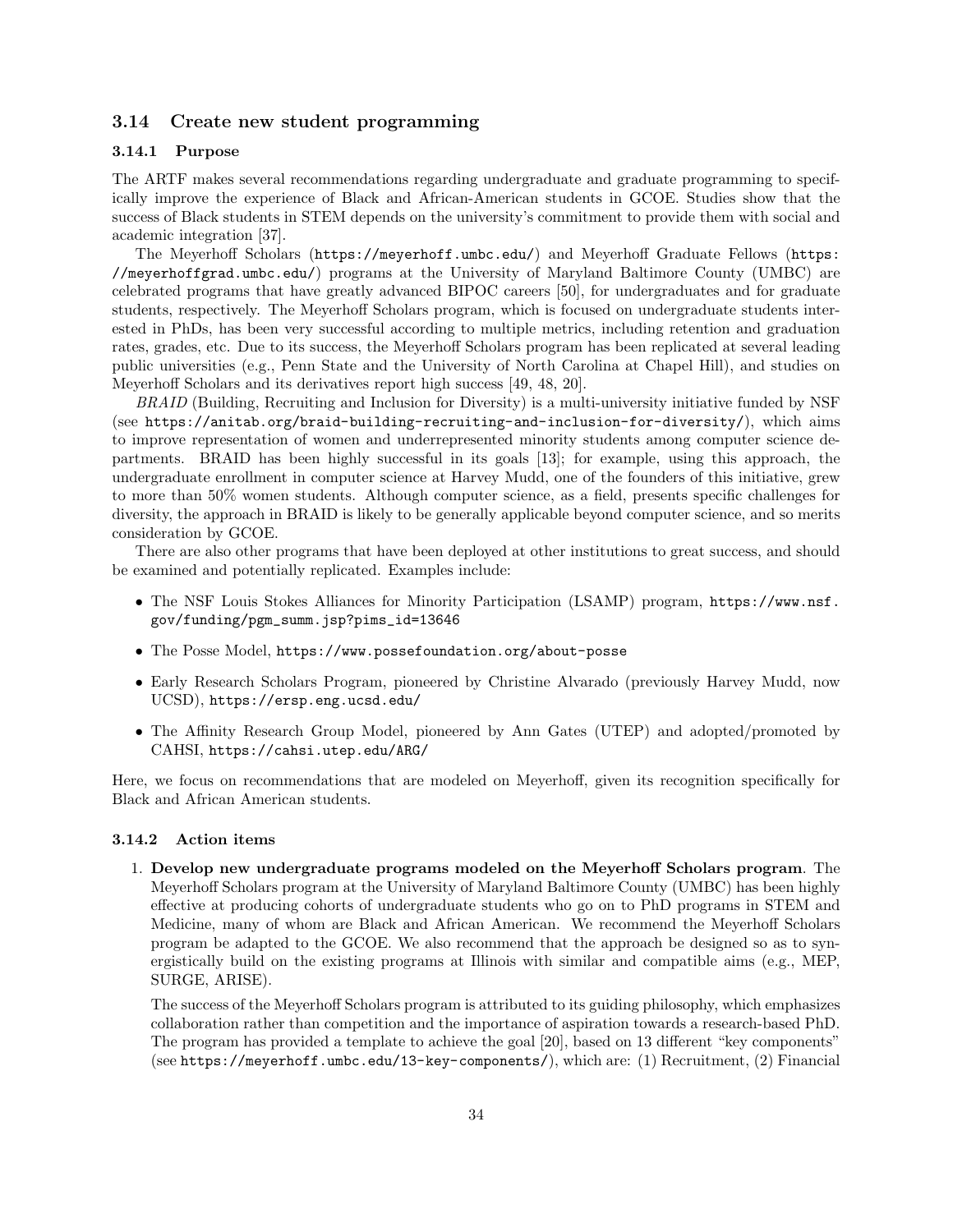Aid, (3) Summer Bridge, (4) Program Values, (5) Study Groups, (6) Program Community, (7) Personal Advising and Mentoring, (8) Tutoring, (9) Summer Research Internships, (10) Mentors, (11) Faculty Involvement, (12) Administrative Involvement and Public Support, and (13) Family Involvement. All of these key components are important to the success, and we recommend that the GCOE study the specific recommendations and studies about the Meyerhoff Scholars program to best develop versions of this program that will likely be highly successful in the GCOE.

- 2. Develop effective Retention Programs for both undergraduate and graduate students. While recruitment is essential, without effective support, success and satisfaction is unlikely. Therefore, careful attention to retention is also important. We therefore recommend that an effective and expanded retention program be developed, and made available to all interested Black students (whether undergraduate or graduate).
- 3. Create course-based undergraduate research opportunities that engage undergraduate students in research during their first year(s) within the GCOE. This practice is shown to increase persistence in STEM programs [\[59\]](#page-51-5).
- 4. Improve the social environment for Black students. Black students have the potential to be socially isolated due to their low representation in the GCOE, potentially affecting their success and opportunities compared to other students [\[40\]](#page-50-8). Each department should host periodic mixers among faculty, undergraduate students, and graduate students to encourage social integration, as research shows that outside-class relationships are a major component in student success and retention [\[34\]](#page-50-9). While such mixers have already been organized by registered student organizations (RSOs) such as GEDI, NSBE, and SHPE, the ARTF believes that the university should either assist these organizations in funding their mixers or that the GCOE should host additional events.

#### 3.14.3 Potential impediments

Substantial effort and some funding is needed to create a program modeled after the Meyerhoff Scholars program.

#### 3.14.4 Accountability

College-centered programs: undergraduate programs office (UPO), graduate programs office (GPO), and IDEA. Department-centered programs: Department Executive Officers.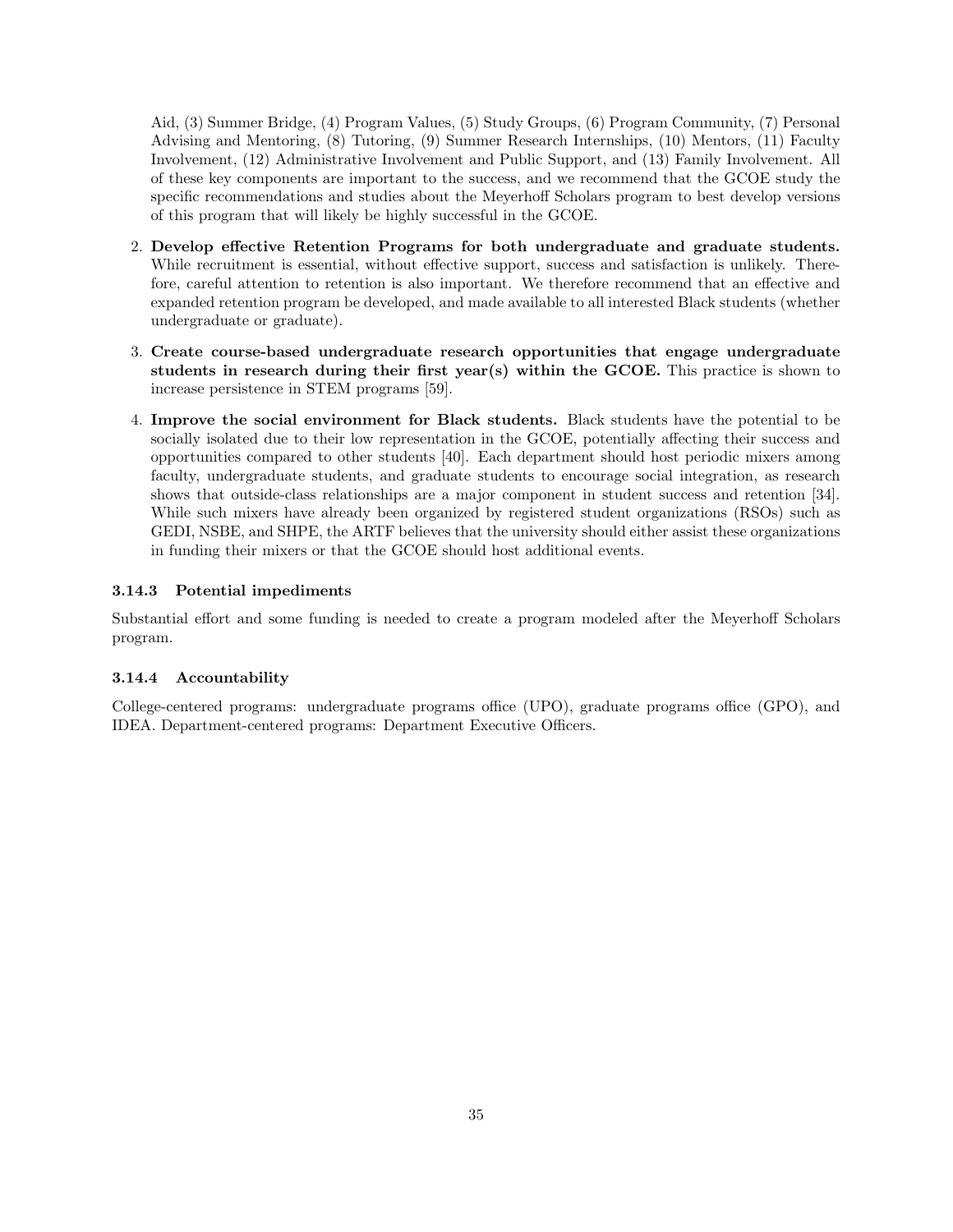#### <span id="page-35-0"></span>3.15 Curriculum development

#### 3.15.1 Purpose

The composition of the curriculum, the topics we incorporate into courses, and the way in which we choose to teach them, are key indicators of GCOE's stance on anti-racism. We as a Task Force recognize that curriculum can be a valuable medium for educating our student body about anti-racism and breaking down systemic racism. Rich literature exists on the problems affecting performance and retention of Black students and Black researchers in engineering and broadly in academia (some of this literature is written by Illinois faculty!). We find that these issues are both prevalent at Illinois and consistent with student experiences inside GCOE. By adopting the following recommendations, GCOE can serve as a leader and a beacon for how a curriculum can be adapted to become anti-racist.

The recommendations in this section tackle five key problems:

- I Current GCOE courses do not explicitly acknowledge racism present in Engineering and the specific discipline, both over the years and currently (e.g., terms like "master-slave architecture", "white list/black list") [\[34,](#page-50-9) [61\]](#page-51-6).
- II Current GCOE courses do not set expectations for anti-racist and anti-biased behavior among students [\[34\]](#page-50-9).
- III Research shows Black undergraduate students hit a "wall" in their junior year, leading to dropouts [\[27\]](#page-49-5). Similar issues apply to Black Grad students in mid-career, and has also been observed in other groups, such as female students.
- IV Black students have the potential to be socially isolated due to their low representation in the GCOE, with the result that they may not have the same success or opportunities as other students [\[40\]](#page-50-8).
- V Technologies the engineering community creates to benefit society, are also disrupting Black communities through the proliferation of racial profiling and other biases [\[46\]](#page-50-10).

#### 3.15.2 Action items

- 1. College-level curriculum development. (Persons Responsible and Accountable: Dean and Dean's office)
	- An Anti-Racism and Diversity statement should be a required part of all course syllabi within the GCOE. (Addresses: Problems I and II above)
	- GCOE should teach both its undergraduate and graduate students how to promote DEI, both through the development of new courses and through the integration of materials and activities into key existing courses. (Addresses: Problems I, II, III, IV above)
		- Graduate students should be encouraged to take courses or attend seminars that help them to understand DEI and racism. This is particularly important, given the large population of international graduate students in GCOE who may not be familiar with American-specific race issues.
	- A possible direction is the development of an Honors program for students who are BIPOC or are interested in working with BIPOC students. This program could be part of a collaboration with industry partnerships, and could offer an interdisciplinary, Project-Based Honors program designed to equip students, especially BIPOC students, with the skills, experience and network to achieve success in academia and/or industry. The program should be open to all high-achieving students who are interested in pursuing a career in engineering, and in the advancement of BIPOC students in the sciences and related fields. Students will develop the skills and knowledge to tackle international multidisciplinary problems, and be provided opportunities to creatively leverage STEAM/STEM methodologies to solve problems adversely impacting communities with high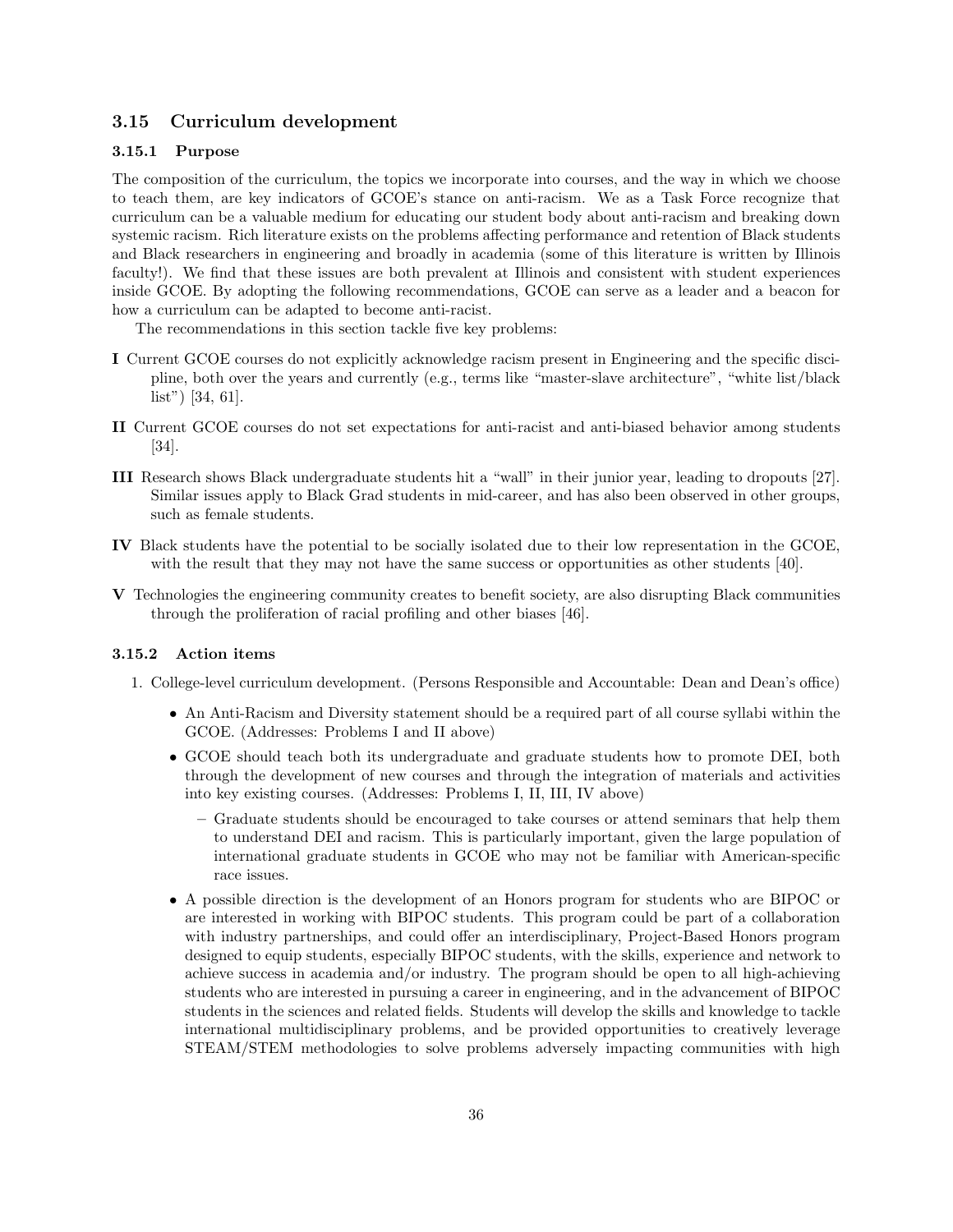BIPOC representation. This will also give them a deeper understanding of the entrepreneurshipworkforce performance relationship, and build the professional network needed to achieve their career goals. A good model is The Institute for Student Success, Louis Stokes Alliance for Minority Participation at UCONN [\[7\]](#page-48-10). It is possible the Hoeft Technology and Management Program at UIUC could potentially be augmented for this purpose, or used as a model. (Addresses: Problems III, IV, V above)

- GCOE should join nationwide consortia that explore research for underclassmen. One example is the Vertically Integrated Projects (VIP) consortium, which has been adopted by 37 institutions (including Georgia Tech, Howard University, and the University of Michigan) and implements a model that has been studied for over 20 years [\[5\]](#page-48-11). (Addresses: Problems I, II, III above)
- An anti-racism module should be developed for the AE3 Collins Scholars program to equip new faculty to create an inclusive environment in their courses.
- 2. Department-level curriculum development. (Persons Responsible and Accountable: Respective Department Heads and their office.)
	- It is an ABET requirement that students develop the ability to recognize ethical and professional responsibilities in their engineering profession and that they be prepared to thrive in diverse and inclusive environments [\[8\]](#page-48-12). Therefore, each department should ensure DEI and social justice topics are more explicitly incorporated into its courses [\[34,](#page-50-9) [61\]](#page-51-6). (Addresses: Problems I and II above) Examples of approaches that could achieve this include:
		- Introductory survey courses for freshmen, such as ENG 100, could incorporate discussions about DEI, ethics, and racial justice.
		- Since design courses cover ethics topics, departments could require that design courses be expanded to include a module on racial bias in design.
		- If a program requires students to take a designated ethics course as a graduation requirement, we strongly encourage that these courses address DEI issues and how these issues connect to the work that students are doing to ensure that Grainger Engineering graduates are adequately prepared to work compassionately in diverse environments.
	- Current courses and related course materials (e.g., textbooks) should be reviewed and archaic, racist language in the curriculum should be removed; examples of such terms include "masterslave" and "blacklist/whitelist". Alternatives exist and should be preferred (e.g., "leader-follower", "redlist-greenlist", etc.) [\[34,](#page-50-9) [61\]](#page-51-6). Examples of how industry has responded to this issue include that both Apache web server and Python have removed or replaced the above offensive terms from their code bases during summer 2020. (Addresses: Problem II above)
	- Increasing the number of Black faculty would be beneficial for improving climate and the pipeline. To improve this, GCOE departments (or the GCOE at large) should create a "How to be a Professor" course for all PhD students–this can help Black students, as well as make all students aware of social injustices related to racism. In addition, the Diversity and Inclusion section of the existing Engineering TA course for graduate students should be extended. Specifically, these preparation should explicitly embed anti-racism lesson modules and research into their curriculum and provide clear guidelines as to how TAs, faculty, and course assistants can facilitate inclusive classrooms. These courses must include explicit sections on anti-racism, bias (against women, Black communities, Native American/Indigenous communities, etc.), prejudice, and microassaults/insults/aggressions. (Addresses: Problems I, II, III above)
	- Engaging undergraduates early in their career in research can lead to improved outcomes, especially for Black students [\[27\]](#page-49-5). Hence, each department should create a research course for freshmen and sophomores. The successful Early Research Scholars Program at UCSD [\[6\]](#page-48-13) is one example of a model undergraduate research course that we could follow. (Addresses: Problems I, II, III above)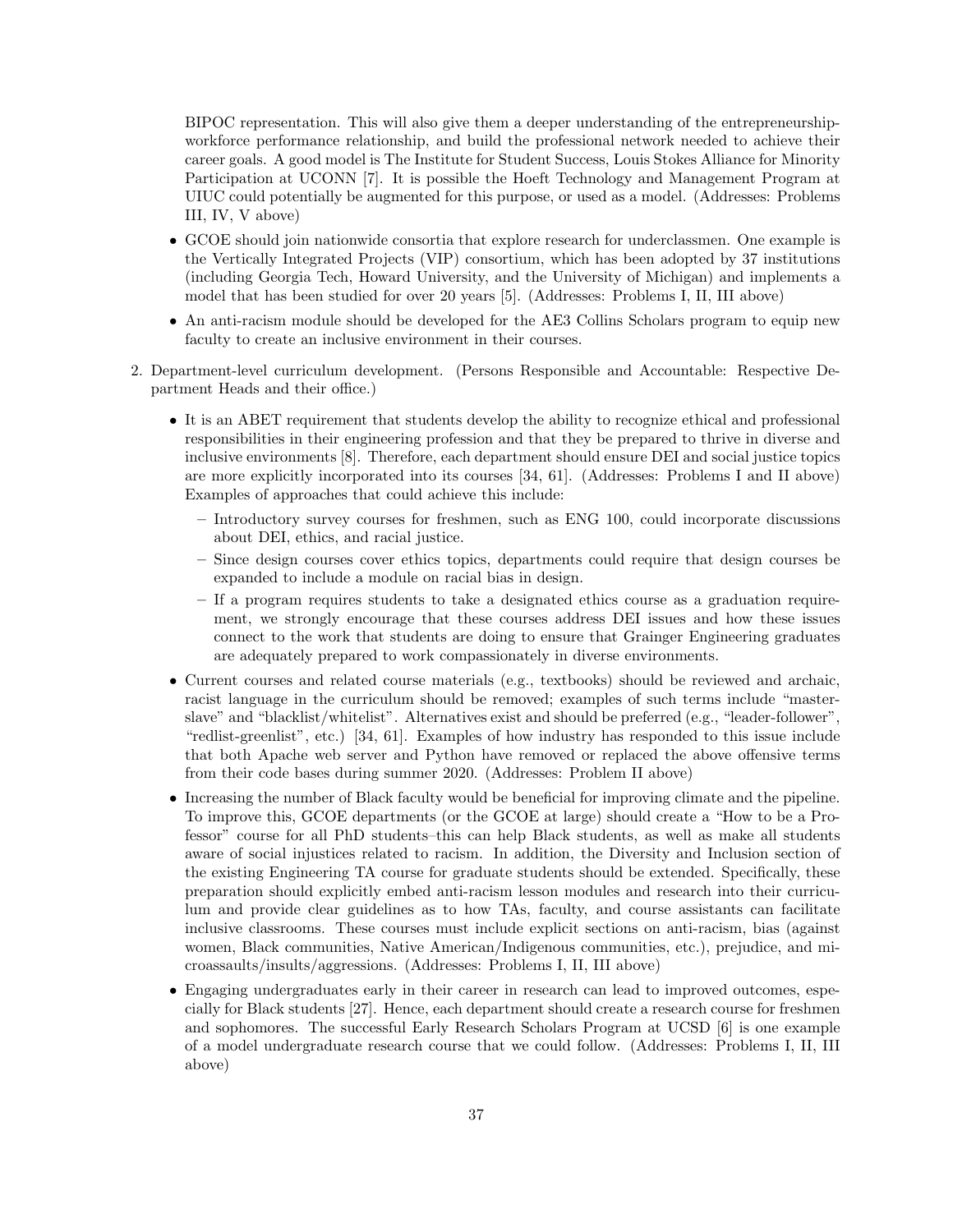• Many modern technologies have been documented to have bias and racism (e.g., AI facial recognition). Courses that discuss these technologies provide opportunities for faculty to engage students in thoughtful discussion of the ramifications of such technologies, ways to address them, and open problems. Faculty should be supported in including these discussions and investigations in their courses. (Addresses Problem V above.)

#### 3.15.3 Possible Impediments

- 1. Compliance with ABET accreditation may present obstacles, but we believe it would be unfortunate for accreditation requirements to prevent anti-racism steps!
- 2. Lack of personnel and expertise in some departments to teach DEI material. This can be addressed with help and guest lectures from expert faculty in non-GCOE departments.
- 3. Existing vs. new courses: There is an overhead associated with creating new curriculum material. Where possible, we recommend that existing courses within departments (and in college) be updated to address the above items. Where such appropriate "fit" courses do not already exist, new courses can be created. Furthermore, each department has unique needs and so should create courses that are best for their students; however, some existing GCOE courses (e.g., for women) may serve as good templates. The Harvard EthiCS model of using guest researchers is another possibility.
- 4. The design of metrics for evaluation purposes presents challenges. Regular surveys, data gathering, and data analysis are crucial in calibrating how effective these metrics are, and in modifying them to optimize goals.

#### 3.15.4 Accountability

Dean's office (for college-level actions) and Department Executive Officers (for department-level curriculum development).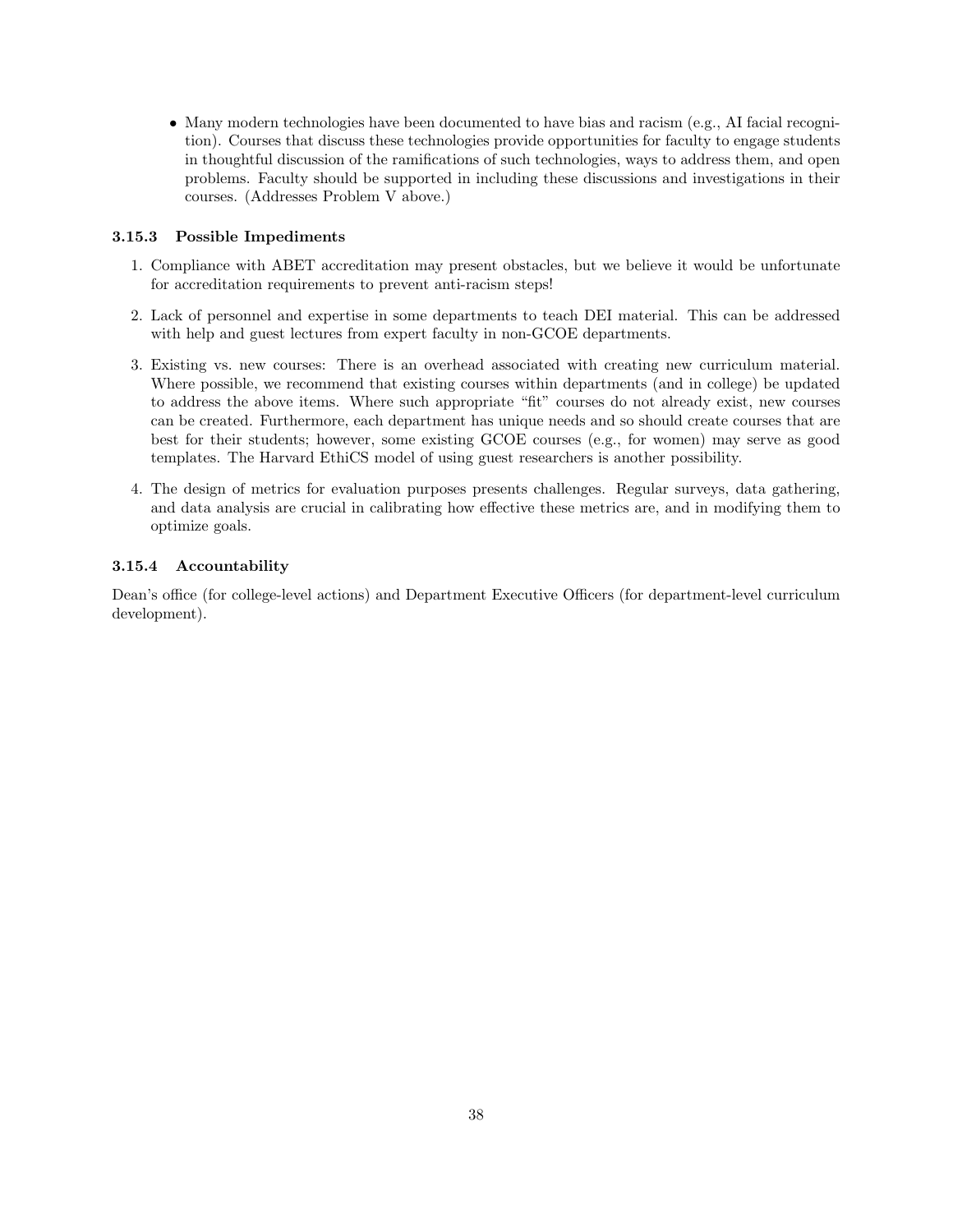#### <span id="page-38-0"></span>3.16 Re-examine the relationship between GCOE and law enforcement

#### 3.16.1 Purpose

In "The New Jim Crow: Mass Incarceration in the Age of Colorblindness" [\[10\]](#page-48-14), Michele Alexander provided a critical examination of the impact of the criminal justice system on African Americans that is influencing policy throughout the country. Her work revealed race-dependent inequities caused and maintained by the criminal justice system. Her work revealed that a disproportionately large number of Black and African American people in the United States are arrested, charged, and convicted of felonies each year, and that the use of past involvement with the criminal justice system as a factor in employment, access to federal assistance (food stamps, housing, student aid) as well as participation in society at large (voting, jury service, census) creates a permanent caste system, which, under the guise of "the war on drugs," has legalized systemic racism across a wide swath of American life.

This is particularly troubling given that many Black men are incarcerated for non-violent crimes, such as drug possession; indeed, as Alexander points out, "just 992 black men received a bachelor's degree from Illinois state universities in 1999, while roughly 7000 black men were released from the state prison system the following year just for drug offenses" [\[10\]](#page-48-14). While some types of criminal histories may understandably cause concern, others need not.

As President Obama [\[63,](#page-51-7) [56\]](#page-51-8) (and many others) have noted, higher education is an important vehicle by which people with criminal records can contribute to society; however, applicants with criminal records face obstacles in admission [\[22\]](#page-49-6) due to concerns about safety that have been found to be unfounded [\[24\]](#page-49-7). Addressing these problems is complex, especially given the longstanding problems between the African American communities and police departments. These problems exist here in Champaign-Urbana as well.

#### 3.16.2 Action items

The GCOE at the University of Illinois has an opportunity to help rectify these inequities through helping (where appropriate and feasible) to reduce the barriers to full participation in the University of Illinois for ex-offenders, including admission to educational programs, staff positions, etc. The GCOE can also use its influence with the campus and local police to help protect its students, staff, and faculty. This section outlines several actions towards these related goals.

- 1. Ensure that the current policies of the GCOE and the University are communicated clearly; many of these policies are more welcoming than applicants realize, and this will address some of these concerns.
- 2. Remove the perception among members of our community that they may not be welcome at the College or University events if they have had a criminal conviction or other past experiences with law enforcement. Develop messaging and advocacy that makes college programs welcoming to everyone in the community, regardless of past experiences with law enforcement.
- 3. Re-evaluate the practice of using criminal background checks in hiring in the GCOE: understand when it is needed, and why and the impact our language and messaging in job ads has on applicants (or potential applicants) who have had negative experiences with law enforcement.
- 4. Re-evaluate the practice of using past interaction with the criminal justice system in the recruitment and admissions processes for undergraduate and graduate students in the GCOE: understand when and why is it necessary to ask for this information and the impact on the potential student applicant pool in doing so.
- 5. Develop approaches to reduce or eliminate conscious and unconscious bias against people with past criminal justice history in the hiring processes of the college.
- 6. Recognize that many potential GCOE students may not have access to public aid, financial aid, or other resources because of a past conviction or other interaction with law enforcement and work to create/provide funds and other resources for students who are otherwise left out of the opportunities available to other students.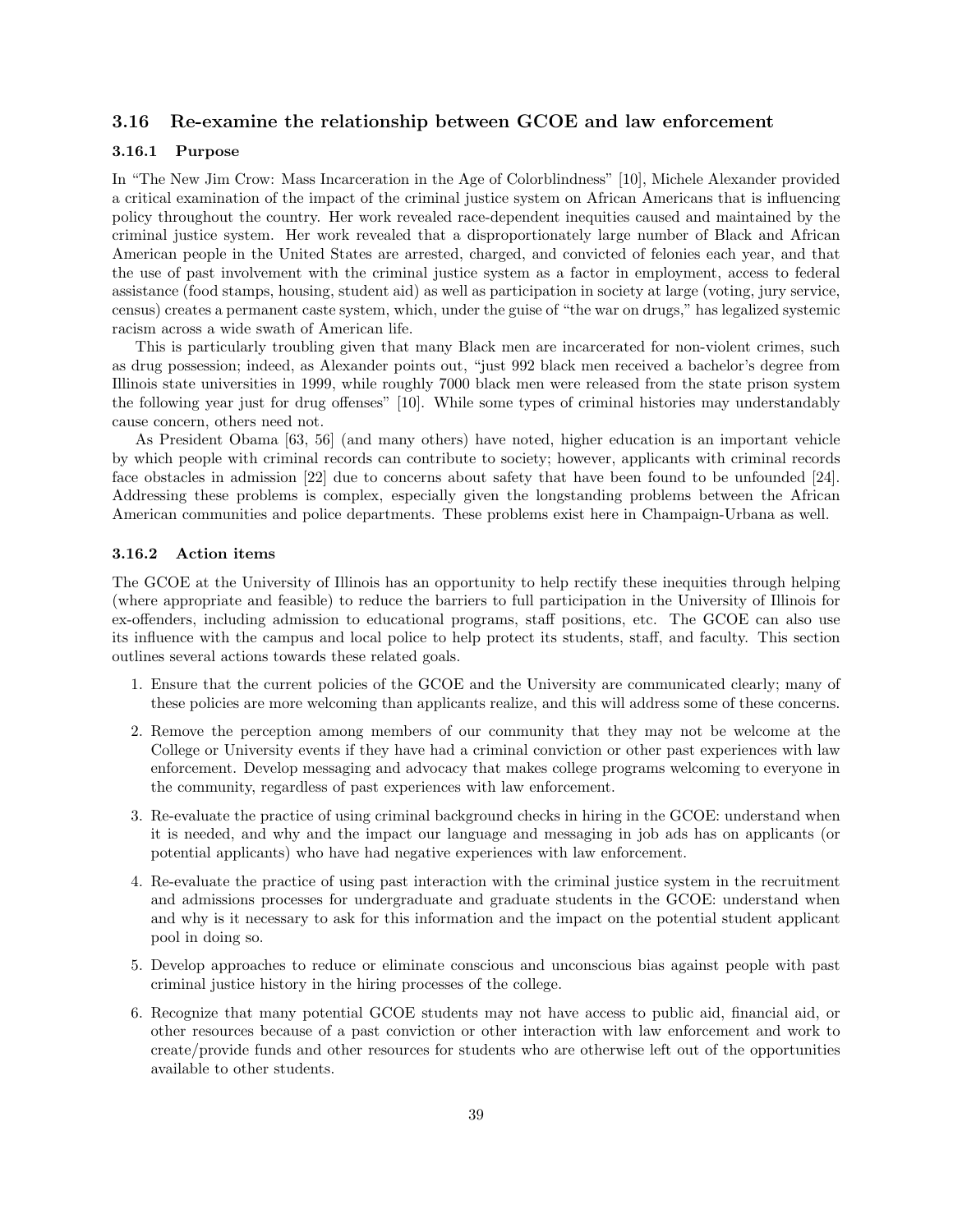- 7. Inform GCOE students about their rights in interactions with law enforcement.
- 8. Reduce the reliance on police for GCOE activities that are better handled by professionals with the proper training in crisis management, mental health, disability services, and medical emergencies. Deescalation of crises should be our first priority and appropriate professionally trained responders should be engaged.
- 9. Understand the relationship between our students, faculty, and staff on our campus and law enforcement and other authority figures (including members of facilities and services or other campus staff). Ensure that Black students, faculty, and staff are welcome in our community and not assumed to be secondclass members due to race.
- 10. Understand the impact that racial profiling and historical redlining (Champaign's segregated north end) has had on the local community, their trust of the University, and their feeling of being welcomed on our campus and at our events.
- 11. Create a dialogue with the NAACP and other civil rights organizations about the impact of the criminal justice system and other stigmatizing and ostracizing criminal justice experiences that impact the availability of higher education on Black and African American people.
- 12. Help interested faculty find opportunities to engage with people at various stages of the criminal justice system. Faculty should be given an opportunity to participate in programs allowing for the education of those who are presently incarcerated, on parole, or have other impediments to accessing higher education.
- 13. Take the Fair Chance Higher Education Pledge [\[63\]](#page-51-7).

### 3.16.3 Potential impediments

Improving the relationship with the local police will require long term engagement and education, but should be feasible. Changes to the processing of job applicants or student admission decisions with respect to criminal records will require careful examination, and consideration of legal issues, but should be informed by relevant research. Finally, change in this regard may require a campus-wide policy change, which thus will depend on engagement with leaders outside the GCOE.

#### 3.16.4 Accountability

GCOE HR and administrative offices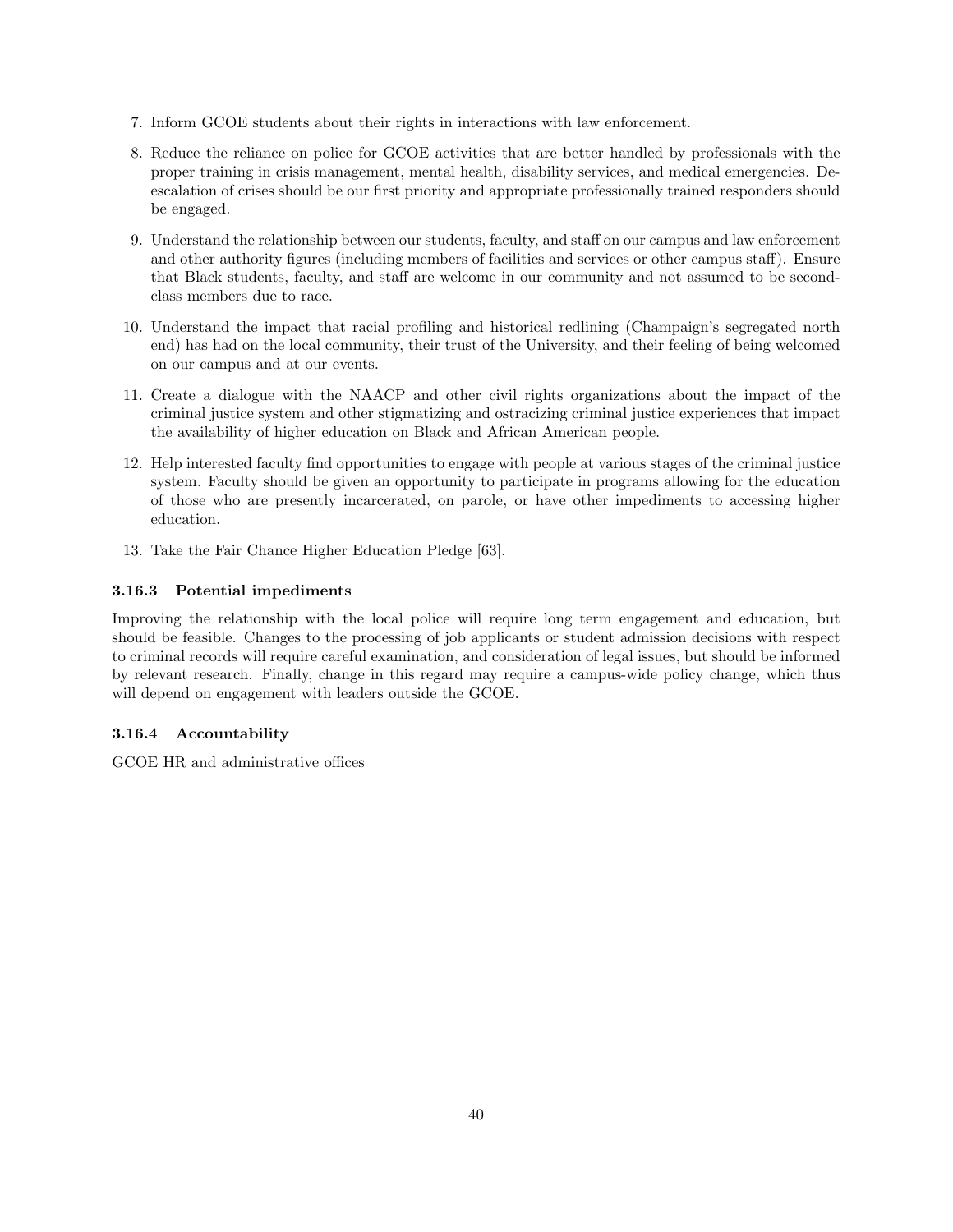#### <span id="page-40-0"></span>3.17 Evaluate companies with respect to anti-racism history

#### 3.17.1 Purpose

Students on campus deserve to engage in current company recruitment activities organized by GCOE with the expectation that they will not encounter any company on campus that is not committed to antiracist hiring practices and an anti-racist workplace environment. Currently, partner companies are only expected to comply with EEO and affirmative action principles when it comes to recruiting, interviewing, and hiring by disregarding race and respecting cultural differences and diversity ([http://hireillini.](http://hireillini.com/recruitment-policies/#section1) [com/recruitment-policies/#section1](http://hireillini.com/recruitment-policies/#section1)). In terms of accountability, GCOE relies only on complaints of companies that do not follow these guidelines.

This approach has proven ineffective, and there is a concern that certain businesses or industries locally are discriminatory and the GCOE should not be patronizing them when this is the case. Furthermore, the businesses that the GCOE and its unit choose to patronize can influence racist hiring practices amongst companies especially within the local community. Therefore, more thorough approaches are needed to inform the choice of companies with which GCOE does business.

#### 3.17.2 Action items

- 1. Those companies that are considered for contracts with the GCOE should be evaluated with respect to their histories (e.g., reported hostile climates, legal actions, representation of Black and African-Americans among the leadership, etc.). However, the GCOE should investigate effective holistic ways of evaluating whether a company is truly non-discriminatory. Examples of such approaches include reviewing their hiring procedures, including any potentially racist software tools that are used, what diversity training is given to their employees, the racial diversity of employees (especially in upper-level positions), and any involvement with prison labor or the development of racist products (such as facial recognition technology). This is also relevant when deciding which companies to patronize when their services do not follow a standard procurement process, such as in dining, catering, hospitality, etc.
- 2. Employers who want to participate in the GCOE Career Fair should sign an Anti-racism commitment form as part of their registration process, and returning employers should provide information related to how they have fulfilled their commitment to anti-racism, inclusion, and diversity. The information provided should be reviewed along with their registration for participation in future GCOE Career Fairs.

#### 3.17.3 Potential impediments

The effort required for evaluating companies more completely for their anti-racism and DEI qualities may be significant. In addition, it is likely that some popular companies that are considered desirable employers by many students will participate in some of the technologies, such as facial recognition, that have racist consequences.

#### 3.17.4 Accountability

GCOE Corporate Relations and ECS offices; Department and Unit Executive Officers.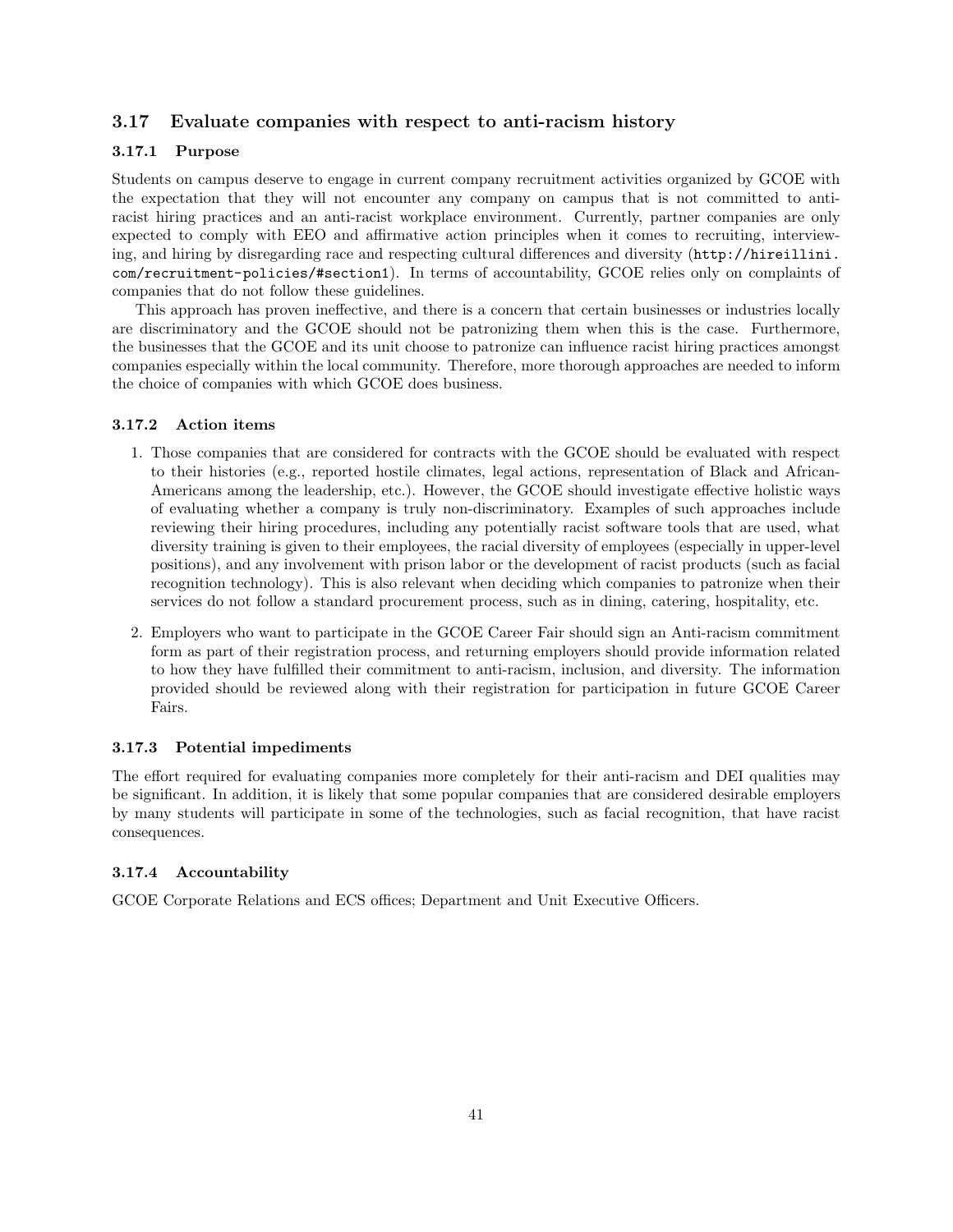#### <span id="page-41-0"></span>3.18 Ensure GCOE leadership engagement with anti-racism

#### 3.18.1 Purpose

Improvement in anti-racism efforts within the GCOE may begin with student-driven activities, but the best success is most likely to occur if the leadership of the university shows depth of understanding, commitment, and engagement in anti-racism efforts. Furthermore, the leadership of the university has the strongest opportunities to intervene on the behalf of these efforts in the campus at large, and in the national arena. As a national leader in engineering education, the GCOE has an opportunity as well as a responsibility to be known for leadership in anti-racism and diversity, equity and inclusion (DEI) in engineering. At an individual level, the GCOE leadership should be recognized as allies for anti-racism activities and must become sufficiently educated and active to become leaders in this area. Therefore, this action item addresses the activities that the GCOE leadership (Dean, Dean's cabinet, Executive Committee, IRU directors, and department heads) can engage in, and identifies some specific opportunities for impact.

#### 3.18.2 Action items

- 1. Engagement with ABET.
	- Purpose: Meeting ABET requirements presents substantial limitations to efforts to enhance the undergraduate curriculum. In particular, the number of credit hours required of undergraduate students in core engineering, mathematics, and science courses makes it difficult to include new courses or activities that would enable students to become more aware of racism and its impact, and hence to become responsible members of society. These requirements also inhibit the GCOE from enhancements to existing courses, such as adding required reading that would increase awareness of racism and other social issues.
	- Suggested actions:
		- The GCOE leadership should work with ABET to modify its requirements so that Engineering departments and colleges are better able to educate their students to become responsible members of society. Examples of modifications could be: (i) reduction in number of required courses so as to allow students to take more courses outside of Engineering, or (ii) enabling course content related to racism and social justice to be included into existing courses.
		- The GCOE leadership should work with ABET to revise ABET's Criterion 3 (Student Outcomes [\(link to ABET GC3\)\)](https://www.abet.org/accreditation/accreditation-criteria/criteria-for-accrediting-engineering-programs-2019-2020/#GC3). Examples of possible revisions include: (a) update (5) to say "...environment, incorporate diverse viewpoints, ...", (b) add (8): "an ability to understand current and historical societal issues (and the impacts engineering has on these issues)".
- 2. Personal engagement with anti-racism activities.
	- Purpose: Designing effective anti-racism policies and actions requires a personal understanding of racism, and improved skill in handling stressful situations.
	- Suggested action: GCOE leadership should participate in activities that enable them to improve their personal understanding of racism and its impact on the college community. Examples of such activities include (1) a program modeled after EFLF (Engineering Faculty Leadership Forum) that is designed to address racism, (2) providing personal mentoring to Black and African-American students, staff, and faculty (and other BIPOC members of the GCOE community), (3) participating in activities with the NAACP or other civil rights organizations, (4) hosting researchers who are speaking at GCOE events on anti-racism, and (5) participating in panel discussions within GCOE courses where anti-racism is discussed.
- 3. Include anti-racism in evaluating GCOE leadership.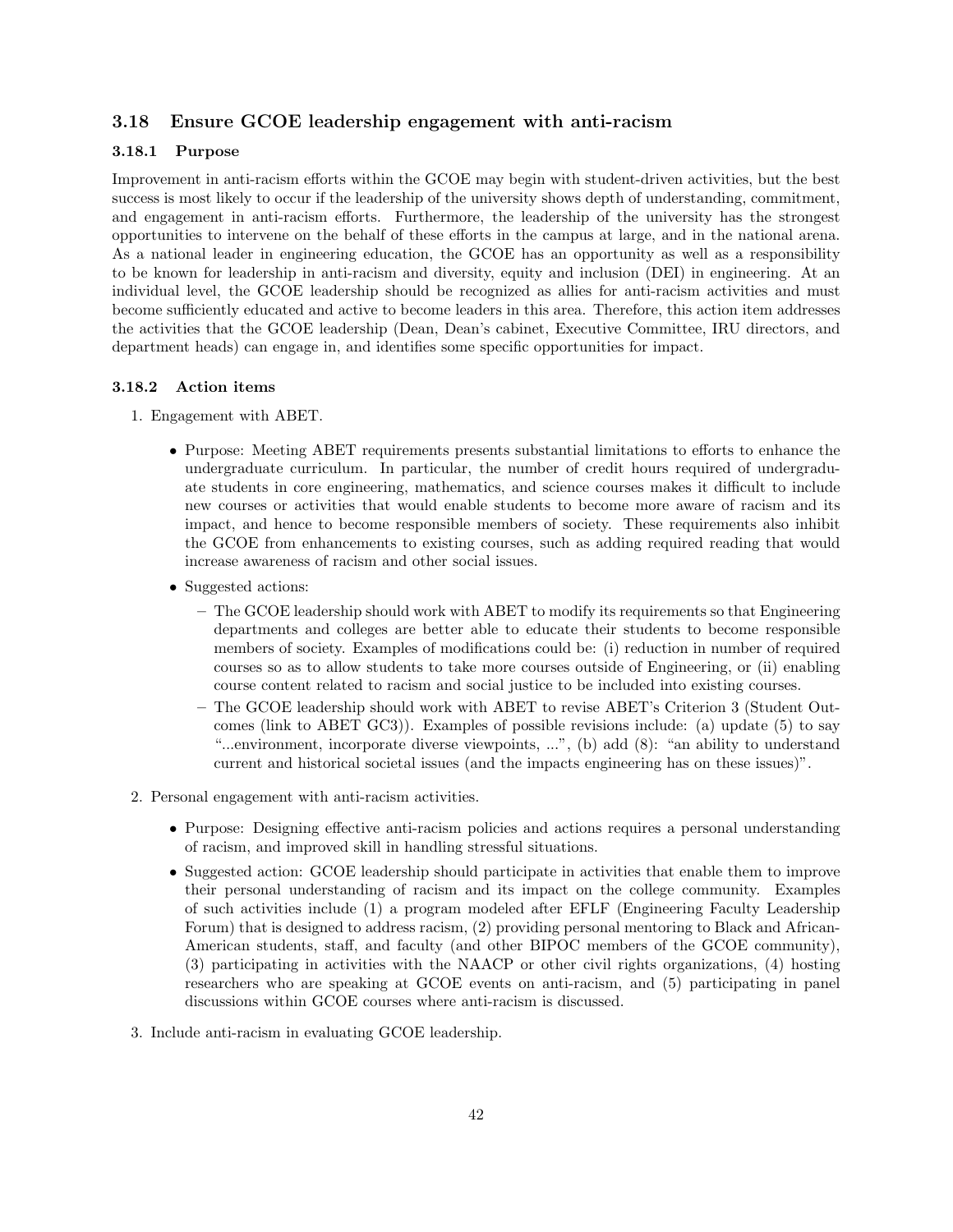- Purpose: Including anti-racism in annual evaluations of GCOE leadership will increase the probability that these activities will take place, and that GCOE leadership will learn to do these effectively.
- Suggested action: GCOE leaders should be evaluated annually and during re-appointment with respect to anti-racism activities. This evaluation could be performed not only by the usual people(s) (e.g., Dean in the case of department heads, Provost in the case of the Dean, and re-appointment committees) but also by people with expertise in these activities (e.g., possibly the VCDEI), and should include feedback on how to improve the effectiveness of the activities.
- 4. Teach the GCOE community "Best Practices".
	- Purpose: As the GCOE leadership engages more fully in anti-racism efforts, it will be able to help the rest of the college learn how to do these activities effectively
	- Suggested action: Each year, the GCOE leadership could prepare educational materials (e.g., a seminar series or a document) that provides insight into what has been learned over the previous year(s) about anti-racism activities.
- 5. Respond to racism in the community.
	- Purpose: An important component of campus climate is the confidence and trust that the students have in the leadership and in the seriousness with which the College embraces the values of an "Inclusive Illinois".
	- Suggested actions. Ensure GCOE leadership remains aware of and responds in a timely and helpful fashion to instances of racism, especially as they occur in Champaign-Urbana or in communities where GCOE has strong ties, such as the Chicago suburbs where many of GCOE undergraduates are from. The GCOE leadership should make clear that these acts of racism are inconsistent with the mission of the College.

A particular example that is relevant is the racial profiling and police violence occurring in Champaign and Urbana; these include recent cases, such as the harassment by Urbana PD of Aleyah Lewis, and older cases, such as the killing of Kiwane Carrington by Champaign PD. Many GCOE students, faculty, and staff have direct experiences with racial profiling and harassment by Champaign, Urbana, and University Police.

- 6. Develop strong ties with civil rights organizations, such as the NAACP, Black Lives Matter, and the ACLU.
	- Purpose: The connections to civil rights organizations will ensure that the GCOE leadership is aware of events and concerns, and will help inform GCOE policy and decision making.
	- Suggested actions:
		- The College could host an annual summit between the GCOE leadership and civil rights organizations.
		- Members of local chapters of civil rights organizations could be invited to join the IDEA institute and to provide feedback on GCOE policies and practices.

#### 3.18.3 Potential impediments

Working with ABET will present challenges, as change is likely to be slow.

#### 3.18.4 Accountability

GCOE leadership.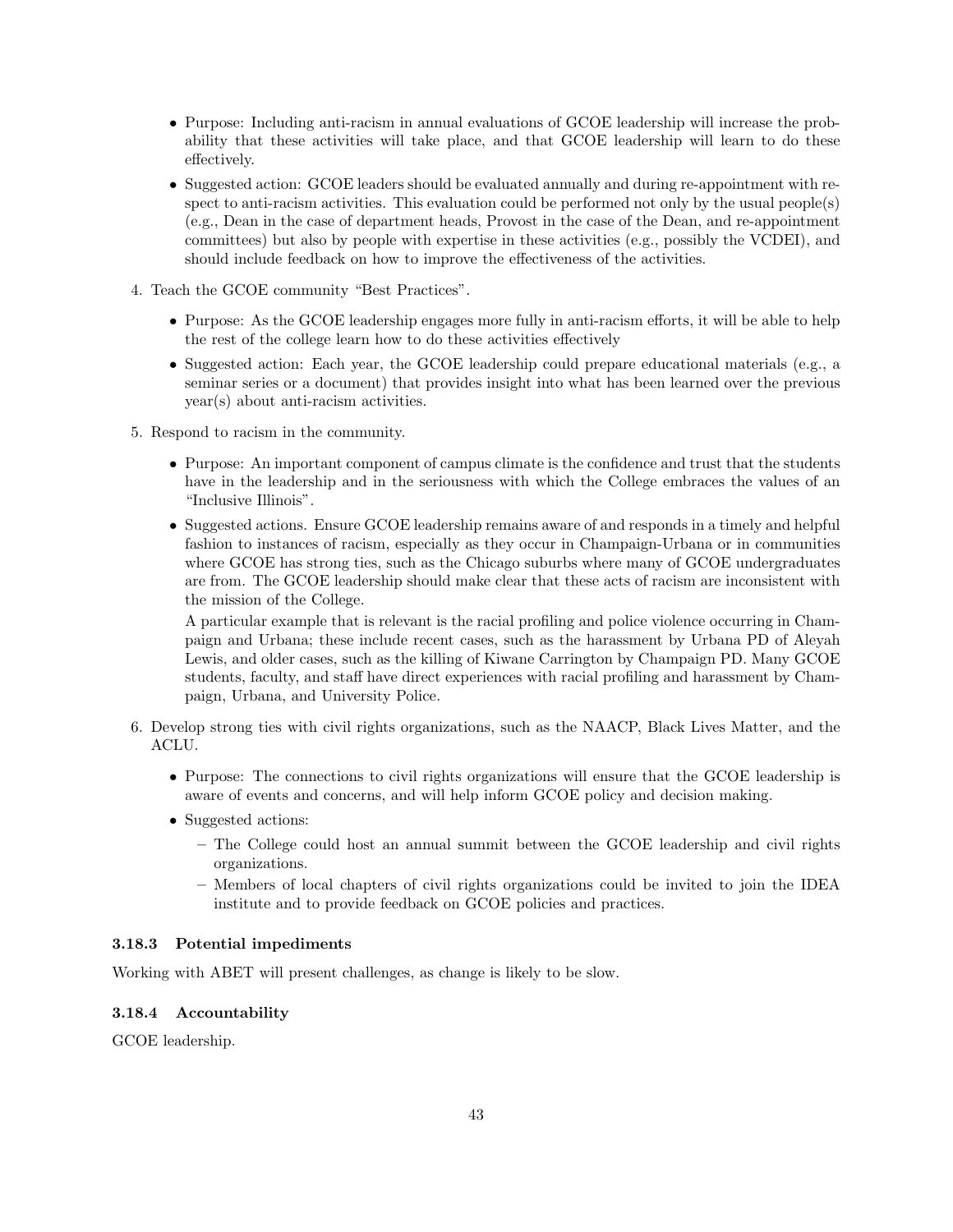# <span id="page-43-0"></span>4 Proposed Action Items for Campus

Each of the activities proposed for the GCOE have natural extensions for other colleges and campus-wide. For example, we recommend that the Chancellor, Provost, and possibly other members of the upper administration, hold a meeting with the Black and African-American students, faculty, and staff, to learn of their concerns, and to respond to their concerns; this would follow the same recommendation we have made for the Dean of the GCOE. We also recommend campus-wide climate surveys (not just for students), anti-racism training, the inclusion of DEI activities in annual evaluations of faculty and staff and for P&T committees, etc.

In addition, we have the following specific recommendation for campus:

- Increase the proportions of Black and African American students, postdocs, faculty, and staff, and ensure that the climate within the University is welcoming and supportive. Set specific goals and develop mechanisms that support these goals. Evaluate progress towards the goals, and adjust mechanisms as appropriate.
- Actively encourage, support, and reward DEI and anti-racism activities.
- Ensure that the different anti-racism task forces (and related efforts) across campus have regular meetings, and that they also are consulted by campus leadership for long term oversight and ensure commitment.
- Hold Faculty Senate meetings dedicated to racism and climate, and ensure that the campus members (including students and staff) are able to participate in the meetings. These meetings should begin in Fall 2020, and occur at least once a year (and preferably more often).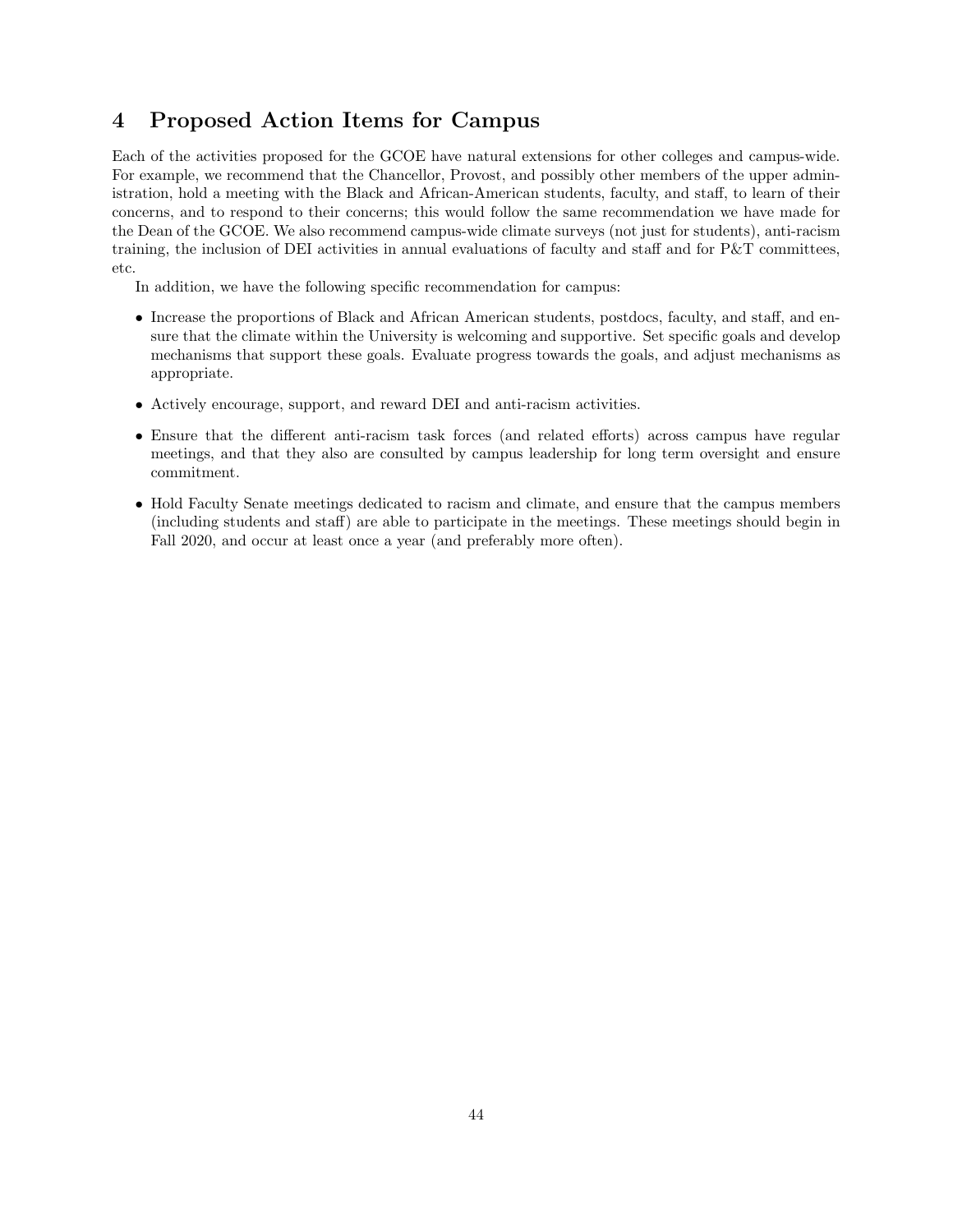### <span id="page-44-0"></span>5 Selected Literature

This section includes suggested articles and books that are relevant to understanding racism and its impact, especially within academia. Some of these recommendations are for faculty, and some are for students.

#### <span id="page-44-1"></span>5.1 Reading list for faculty

- Anderson, JD (1993). Race, meritocracy, and the American academy during the immediate post-World War II era. History of Education Quarterly 33.2: 151-175 [\[11\]](#page-48-15).
- Bertrand, M and Mullainathan, S (2004). Are Emily and Greg more employable than Lakisha and Jamal? A field experiment on labor market discrimination. American Economic Review, 94(4), pp.991- 1013 [\[12\]](#page-48-16). [\(link\)](https://www.aeaweb.org/articles?id=10.1257/0002828042002561)
- De la Luz Reyes M and Halcón J (1988). Racism in Academia: The Old Wolf Revisited. Harvard Educational Review: Vol. 58, No. 3, pp. 299-315 [\[19\]](#page-49-8). [\(link\)](https://doi.org/10.17763/haer.58.3.9257765135854643)
- Eaton AA, Saunders JF, Jacobson RK, West K. How gender and race stereotypes impact the advancement of scholars in STEM: Professors' biased evaluations of physics and biology post-doctoral candidates. Sex Roles. 2020 Feb 1;82(3-4):127-41 [\[21\]](#page-49-9).
- Fletcher, T and Ross, M and Tolbert, D and Holly, J and Cardella, M and Godwin, A and DeBoer, J (2017). Ignored potential: A collaborative roadmap for increasing African American women in engineering. National Society of Black Engineers [\[23\]](#page-49-10). [\(link\)](https://research.swe.org/wp-content/uploads/sites/2/2017/10/NSBE-IgnoredPotential-Whitepaper-FINAL.pdf)
- Gasman M and Nguyen TH (2019). Making black scientists: A call to action. Harvard University Press [\[26\]](#page-49-11)
- Hiraldo P (2010). The Role of Critical Race Theory in Higher Education. The Vermont Connection: Vol. 31, Article 7 [\[31\]](#page-49-12). Available at: [\(link\)](https://scholarworks.uvm.edu/tvc/vol31/iss1/7)
- Hofstra B, Kulkarni VV, Galvez SM, He B, Jurafsky D, McFarland DA. The Diversity–Innovation Paradox in Science. Proceedings of the National Academy of Sciences. 2020 Apr 28;117(17):9284-91 [\[32\]](#page-49-13).
- Jackson JF, Charleston LJ, Lewis CW, Gilbert JE, and Parrish III, WP (2017). Arizona's rising STEM occupational demands and declining participation in the scientific workforce: An examination of attitudes among African Americans toward STEM college majors and careers. Texas Education Review; Vol. 5, Issue 2 [\[34\]](#page-50-9).
- Johnson L (2013). The Benefits of a Comprehensive Retention Program for African American Students at a Predominately White University. Interdisciplinary Journal of Teaching and Learning. 3(1):38-54 [\[37\]](#page-50-6).
- Lee W, Matusovich H, and Brown P (2014). Measuring Underrepresented Student Perceptions of Inclusion within Engineering Departments and Universities. International Journal of Engineering Education. 30. 150-165 [\[41\]](#page-50-11).
- London JS, Lee WC, Watford BA, Pee CM, Holloman TK, Hawkins Ash C (2019). Toward a National Agenda for Broadening Participation of African Americans in Engineering and Computer Science: A Systematic Review of Workforce Barriers. In ASEE Annual Conference, June 2019 [\[45\]](#page-50-5).
- Museus SD, Ledesma MC, and Parker TL (2015). Racism and Racial Equity in Higher Education: AEHE Volume 42, Number 1. John Wiley & Sons [\[52\]](#page-51-9).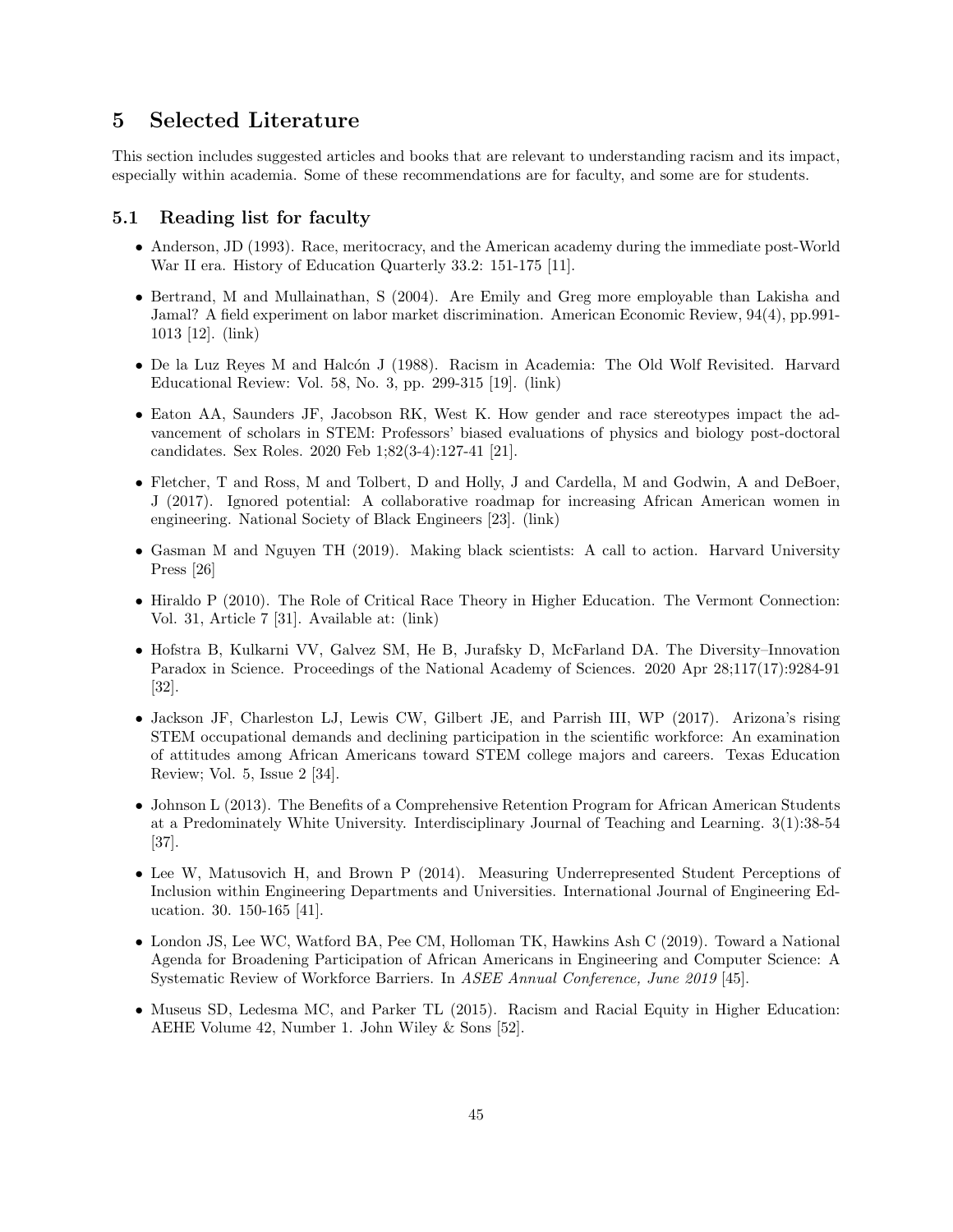- Palmer RT, Davis RJ, and Thompson T (2010). Theory meets practice: HBCU initiatives that promote academic success among African Americans in STEM. Journal of College Student Development. 51(4):440-3 [\[54\]](#page-51-10).
- Reid, L. D. (2010). The role of perceived race and gender in the evaluation of college teaching on RateMyProfessors.Com. Journal of Diversity in Higher Education, 3(3), 137–152 [\[57\]](#page-51-11). [\(link\)](https://doi.org/10.1037/a0019865)
- Riegle-Crumb C, King B, Irizarry Y. Does STEM stand out? Examining racial/ethnic gaps in persistence across postsecondary fields. Educational Researcher. 2019 Apr;48(3):133-44 [\[58\]](#page-51-12).
- Schell CJ, Guy C, Shelton DS, Campbell-Staton SC, Sealey BA, Lee DN, and Harris NC (2020). Recreating Wakanda by promoting Black excellence in ecology and evolution. Nature Ecology & Evolution: 1-3 [\[60\]](#page-51-13). [\(link\)](https://doi.org/10.1038/s41559-020-1266-7)

#### Reports and news articles specific to UIUC

- Harwood SA, Choi S, Orozco M, Browne Huntt, M, and Mendenhall, R (2015). Racial microaggressions at the University of Illinois at Urbana-Champaign: Voices of students of color in the classroom. University of Illinois at Urbana-Champaign [\[28\]](#page-49-2). [\(link\)](http://www.racialmicroaggressions.illinois.edu/)
- Franke C. Injustice sheltered: race relations at the University of Illinois and Champaign-Urbana, 1945- 1962 (Doctoral dissertation, University of Illinois at Urbana-Champaign) [\[25\]](#page-49-0). [\(link\)](http://hdl.handle.net/2142/21117)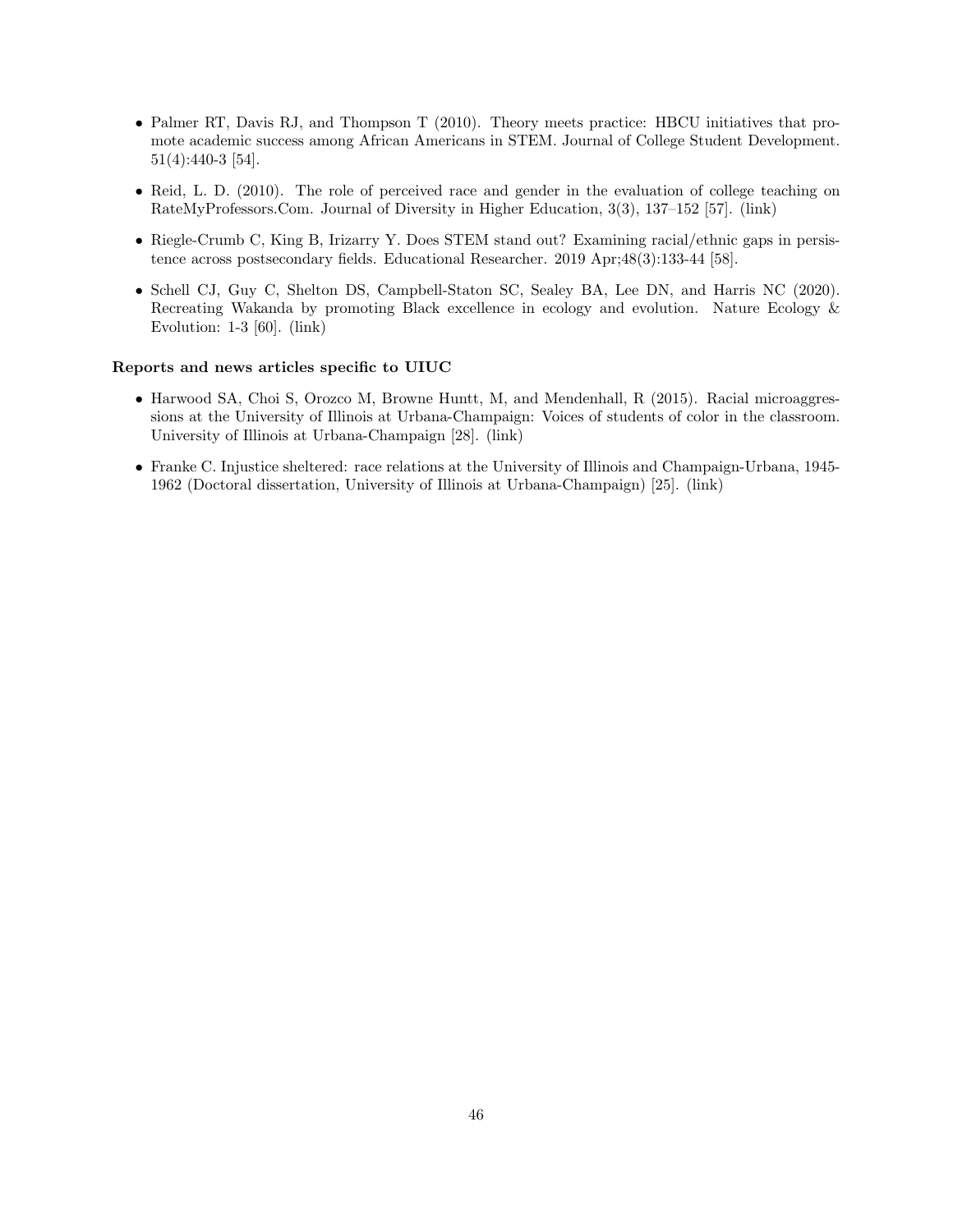#### <span id="page-46-0"></span>5.2 List for students

The materials provided here could be used to help students learn about racism. Some of these are peerreviewed, but some are blogs, videos, etc.

#### 5.2.1 Undergraduates

Videos: Murray, R. (2018). 14 Must Watch YouTube Videos on Diversity, Equity, and Inclusion. Retrieved from <https://shegeeksout.com/14-must-watch-youtube-videos-diversity-equity-inclusion/>

#### Books, articles, and blogs:

- Bertrand, M and Mullainathan, S (2004). Are Emily and Greg more employable than Lakisha and Jamal? A field experiment on labor market discrimination. American Economic Review, 94(4), pp.991- 1013 [\[12\]](#page-48-16). [\(link\)](https://www.aeaweb.org/articles?id=10.1257/0002828042002561)
- Bogost, I (2020). The Problem With Diversity in Computing. The Atlantic, 25 June 2020. [\(link\)](https://www.theatlantic.com/technology/archive/2019/06/tech-computers-are-bigger-problem-diversity/592456/)
- Brown AC. I'm still here: black dignity in a world made for whiteness. Convergent Books; 2018 May 15 [\[14\]](#page-48-17).
- Coates TN (2015). Between the world and me. Penguin Random House [\[16\]](#page-48-18).
- Harwood SA, Choi S, Orozco M, Browne Huntt, M, and Mendenhall, R (2015). Racial microaggressions at the University of Illinois at Urbana-Champaign: Voices of students of color in the classroom. University of Illinois at Urbana-Champaign [\(video link\)](http://www.racialmicroaggressions.illinois.edu/) [\(report link\)](https://www.racialmicroaggressions.illinois.edu/files/2015/03/RMA-Classroom-Report.pdf)
- Hrabowski III, FA and Henderson, PH (2019). How to Actually Promote Diversity in STEM. The Atlantic, published Nov. 29, 2019. [\(link\)](https://www.theatlantic.com/ideas/archive/2019/11/how-umbc-got-minority-students-stick-stem/602635/)
- Johnson IR, Pietri ES, Fullilove F, Mowrer S (2019). Exploring identity-safety cues and allyship among black women students in STEM environments. Psychology of Women Quarterly. 2019 Jun;43(2):131-50 [\[36\]](#page-50-12). [\(link\)](https://psycnet.apa.org/record/2019-30214-001)
- Marchitello, M and Aldeman, C (2018). We Could Have More Black Teachers If We Removed These Barriers. Education Post. [\(link\)](https://educationpost.org/we-could-have-more-black-teachers-if-we-removed-these-barriers/)
- Minor, C (2019). Why  $\#BlackLivesMatter$  in Your Classroom Too. Medium [\(link\)](https://medium.com/@heinemann/why-blacklivesmatter-in-your-classroom-too-d132ac35d21b)
- Rowe, SW (2020). Healing Racial Trauma: The Road to Resilience. [https://sheilawiserowe.com/](https://sheilawiserowe.com/books-and-resources) [books-and-resources](https://sheilawiserowe.com/books-and-resources)
- Span CM (2015). Post-Slavery? Post-Segregation? Post-Racial? A History of the Impact of Slavery, Segregation, and Racism on the Education of African Americans. Teachers College Record. 2015;117(14):53-74 [\[61\]](#page-51-6)
- Sue DW, Alsaidi S, Awad MN, Glaeser E, Calle CZ, Mendez N (2019). Disarming racial microaggressions: Microintervention strategies for targets, White allies, and bystanders. American Psychologist. 2019 Jan;74(1):128 [\[62\]](#page-51-3). [\(link\)](https://engineering.purdue.edu/Engr/People/faculty-retention-success/Files/Racial-Microaggressions.pdf)
- Turner, C (2019). Bias Isn't Just A Police Problem, It's A Preschool Problem. NPR (National Public Radio) [\(link\)](https://www.npr.org/sections/ed/2016/09/28/495488716/bias-isnt-just-a-police-problem-its-a-preschool-problem)
- Williams, TL (2020). 'Underrepresented Minority' Considered Harmful, Racist Language. Communications of the ACM, 19 June 2020. [\(link\)](https://cacm.acm.org/blogs/blog-cacm/245710-underrepresented-minority-considered-harmful-racist-language/fulltext)
- Wilson V, Rodgers III WM (2016). Black-white wage gaps expand with rising wage inequality. Economic Policy Institute. 2016 Sep 20;20:17. [\(link\)](https://www.epi.org/publication/black-white-wage-gaps-expand-with-rising-wage-inequality/)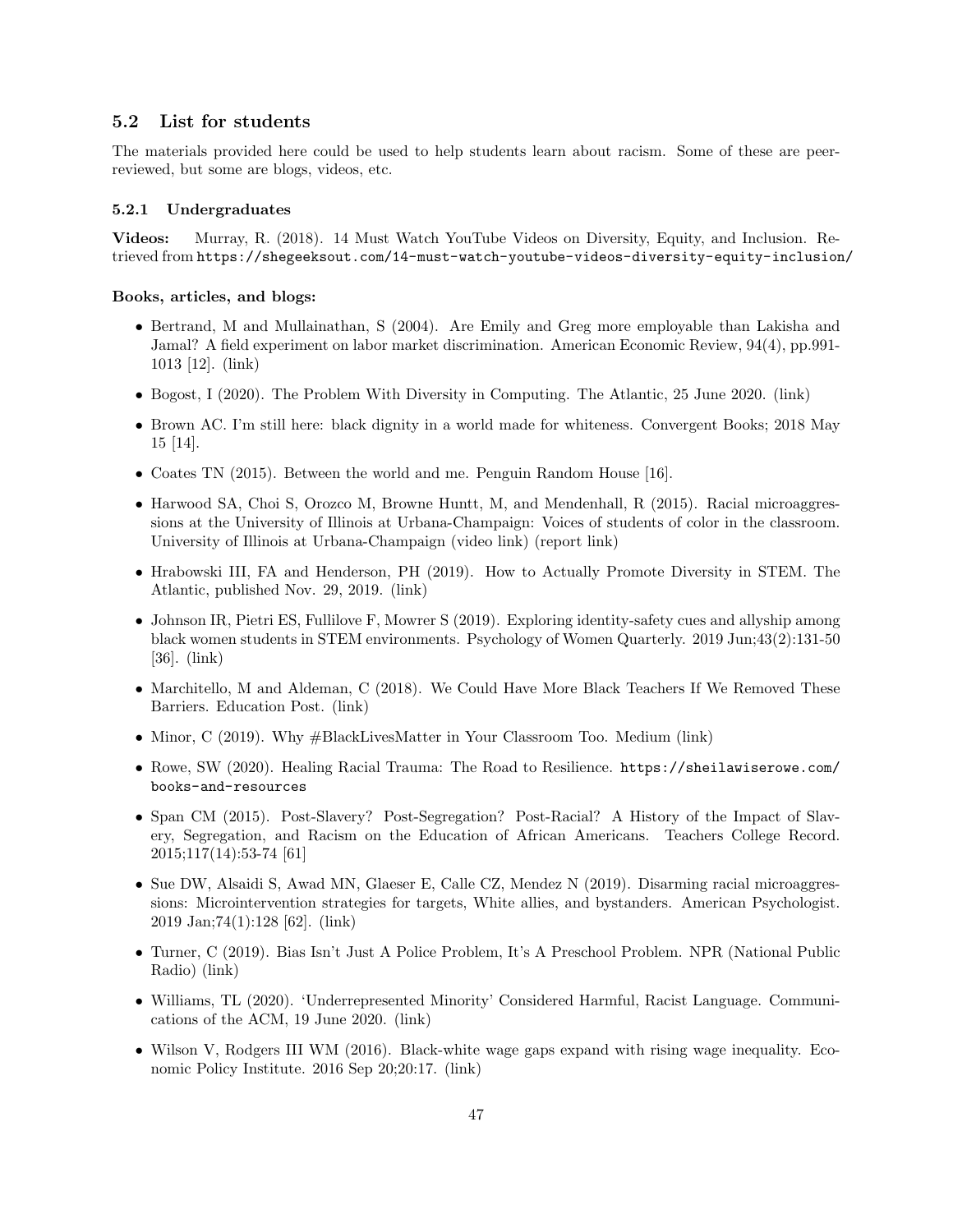#### 5.2.2 Graduate students

Graduate Students can read any of the articles above, and also:

- 1. Graham MJ, Frederick J, Byars-Winston A, Hunter AB, Handelsman J (2013). Increasing persistence of college students in STEM. Science. 2013 Sep 27;341(6153):1455-6 [\[27\]](#page-49-5). [\(link\)](http://doi.org/10.1126/science.1240487)
- 2. Kendi IX (2019). How to be an antiracist. One World; 2019 Aug 13 [\[38\]](#page-50-13)
- 3. O'Neil C. Weapons of math destruction: How big data increases inequality and threatens democracy. Broadway Books; 2016 [\[53\]](#page-51-14).
- 4. Palmer RT, Davis RJ, and Thompson T (2010). Theory meets practice: HBCU initiatives that promote academic success among African Americans in STEM. Journal of College Student Development. 51(4):440-3 [\[54\]](#page-51-10). [\(link\)](https://doi.org/10.1353/csd.0.0146)
- 5. Walker-Barnes C (2019). I Bring the Voices of My People: A Womanist Vision for Racial Reconciliation. Wm. B. Eerdmans Publishing [\[64\]](#page-52-2).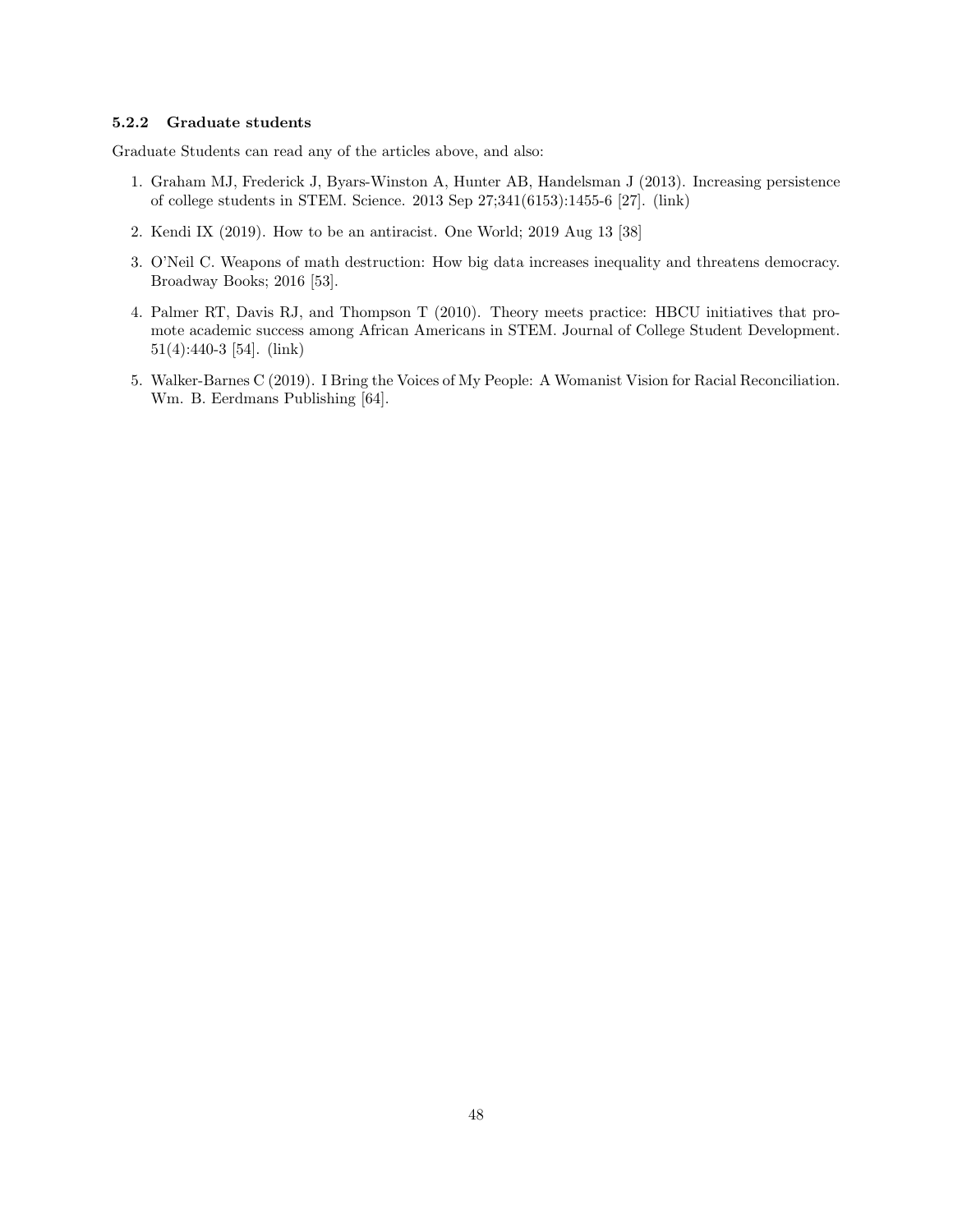## <span id="page-48-0"></span>6 Cited Publications

### References

- <span id="page-48-6"></span>[1] UIUC Racial Microaggressions Classroom Report. [https://www.racialmicroaggressions.illinois.](https://www.racialmicroaggressions.illinois. edu/files/2015/03/RMA-Classroom-Report.pdf) [edu/files/2015/03/RMA-Classroom-Report.pdf](https://www.racialmicroaggressions.illinois. edu/files/2015/03/RMA-Classroom-Report.pdf).
- <span id="page-48-1"></span>[2] ASEE data for University of Illinois at Urbana-Champaign. Data available at [http://profiles.asee.](http://profiles.asee.org/profiles/8097/screen/1?school_name=University+of+Illinois+at+Urbana-Champaign) [org/profiles/8097/screen/1?school\\_name=University+of+Illinois+at+Urbana-Champaign](http://profiles.asee.org/profiles/8097/screen/1?school_name=University+of+Illinois+at+Urbana-Champaign).
- <span id="page-48-7"></span>[3] Lewis and Clark Ombuds Office. Website at [https://www.lclark.edu/offices/ombuds/what\\_we\\_do/](https://www.lclark.edu/offices/ombuds/what_we_do/).
- <span id="page-48-8"></span>[4] 2018-2019 BART Annual Report, 2019. [https://bart.illinois.edu/reports/docs/](https://bart.illinois.edu/reports/docs/bart-statistics-2018-19.pdf) [bart-statistics-2018-19.pdf](https://bart.illinois.edu/reports/docs/bart-statistics-2018-19.pdf).
- <span id="page-48-11"></span>[5] Vertically Integrated Projects Consortium, 2020. Retrieved August 04, 2020. [http://www.](http://www.vip-consortium.org/content/vip- consortium ) [vip-consortium.org/content/vip-consortium](http://www.vip-consortium.org/content/vip- consortium ).
- <span id="page-48-13"></span>[6] Early Research Scholars program, UC San Diego, 2020. Retrieved August 03, 2020, [https://ersp.](https://ersp.eng.ucsd.edu/home) [eng.ucsd.edu/home](https://ersp.eng.ucsd.edu/home).
- <span id="page-48-10"></span>[7] University of Connecticut, Institute for Student Success, Louis Stokes Alliance for Minority Participation (LSAMP), 2020. Retrieved August 6, 2020, <https://lsamp.uconn.edu/mission/>.
- <span id="page-48-12"></span>[8] ABET. ABET Policies. [https://www.abet.org/about-abet/governance/board-of-directors/](https://www.abet.org/about-abet/governance/board-of-directors/policies/)) [policies/\)](https://www.abet.org/about-abet/governance/board-of-directors/policies/)).
- <span id="page-48-2"></span>[9] Patrick Akos and Jennifer Kretchmar. Gender and ethnic bias in letters of recommendation: considerations for school counselors. Professional School Counseling, 20(1):1096–2409, 2016.
- <span id="page-48-14"></span>[10] Michelle Alexander. The new Jim Crow: Mass incarceration in the age of colorblindness. The New Press, 2010. 10th anniversary edition published in 2020.
- <span id="page-48-15"></span>[11] James D Anderson. Race, meritocracy, and the American academy during the immediate post-World War II era. History of Education Quarterly, 33(2):151–175, 1993.
- <span id="page-48-16"></span>[12] Marianne Bertrand and Sendhil Mullainathan. Are Emily and Greg more employable than Lakisha and Jamal? A field experiment on labor market discrimination. American economic review, 94(4):991–1013, 2004.
- <span id="page-48-9"></span>[13] BRAID. BRAID Annual Report, 2020. [http://anitab.org/wp-content/uploads/2020/07/](http://anitab.org/wp-content/uploads/2020/07/2019-BRAID-Annual-Report-Final.pdf) [2019-BRAID-Annual-Report-Final.pdf](http://anitab.org/wp-content/uploads/2020/07/2019-BRAID-Annual-Report-Final.pdf).
- <span id="page-48-17"></span>[14] Austin Channing Brown. I'm still here: black dignity in a world made for whiteness. Convergent Books, 2018.
- <span id="page-48-5"></span>[15] Kendrick T Brown and Joan M Ostrove. What does it mean to be an ally?: The perception of allies from the perspective of people of color. Journal of Applied Social Psychology, 43(11):2211–2222, 2013.
- <span id="page-48-18"></span>[16] Ta-Nehisi Coates. Between the world and me. Penguin Random House, 2015.
- <span id="page-48-4"></span>[17] Kelly J Cross, Kathryn BH Clancy, Ruby Mendenhall, Princess Imoukhuede, and Jennifer R Amos. The double bind of race and gender: a look into the experiences of women of color in engineering. In Proceedings–American Society of Engineering Education Annual Conference & Exposition (ASEE), Columbus, OH. June 24-28, 2017, 2017.
- <span id="page-48-3"></span>[18] Bradley D Custer. College admission policies for ex-offender students: A literature review. Journal of Correctional Education (1974-), 67(2):35–43, 2016.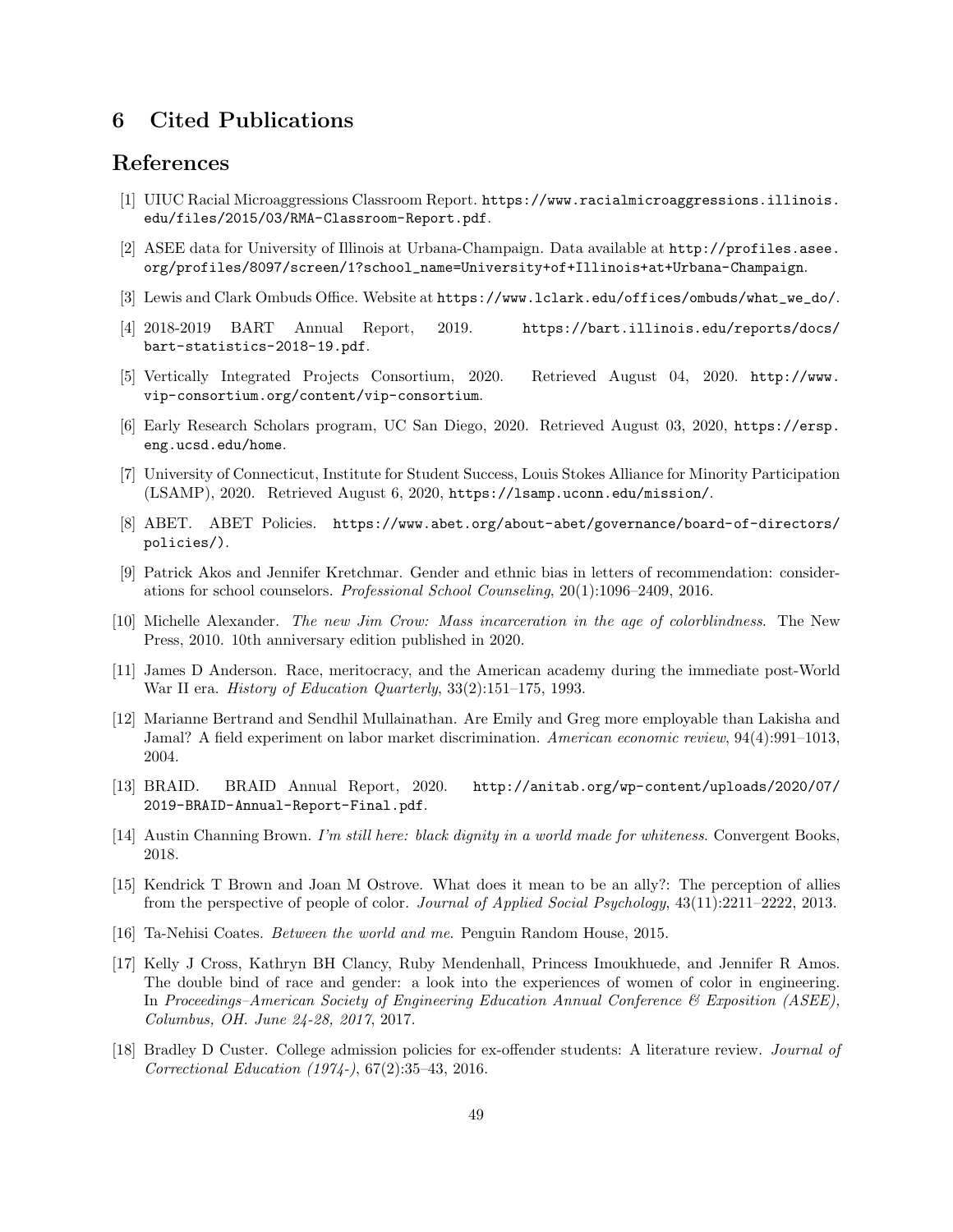- <span id="page-49-8"></span>[19] Maria De la Luz Reves and John Halcón. Racism in academia: The old wolf revisited. *Harvard* Educational Review, 58(3):299–315, 1988.
- <span id="page-49-4"></span>[20] Mariano R Sto Domingo, Starlette Sharp, Amy Freeman, Thomas Freeman, Keith Harmon, Mitsue Wiggs, Viji Sathy, Abigail T Panter, Leticia Oseguera, Shuyan Sun, et al. Replicating Meyerhoff for inclusive excellence in STEM. Science, 364(6438):335–337, 2019.
- <span id="page-49-9"></span>[21] Asia A Eaton, Jessica F Saunders, Ryan K Jacobson, and Keon West. How gender and race stereotypes impact the advancement of scholars in STEM: Professors' biased evaluations of physics and biology post-doctoral candidates. Sex Roles, 82(3-4):127–141, 2020.
- <span id="page-49-6"></span>[22] Douglas N Evans, Jason Szkola, and Victor St John. Going back to college? criminal stigma in higher education admissions in Northeastern US. Critical Criminology, 27(2):291–304, 2019.
- <span id="page-49-10"></span>[23] T Fletcher, M Ross, D Tolbert, J Holly, M Cardella, A Godwin, and J DeBoer. Ignored potential: A collaborative roadmap for increasing African American women in engineering, 2017. Retrieved from [https://research.swe.org/wp-content/uploads/sites/2/2017/10/](https://research.swe.org/wp-content/uploads/sites/2/2017/10/NSBE-IgnoredPotential-Whitepaper-FINAL.pdf) [NSBE-IgnoredPotential-Whitepaper-FINAL.pdf](https://research.swe.org/wp-content/uploads/sites/2/2017/10/NSBE-IgnoredPotential-Whitepaper-FINAL.pdf).
- <span id="page-49-7"></span>[24] Center for Community Alternatives. Boxed out: Criminal history screening and college application attrition, 2010. [http://www.communityalternatives.org/wp-content/uploads/2019/11/boxed-out.](http://www.communityalternatives.org/wp-content/uploads/2019/11/boxed-out.pdf) [pdf](http://www.communityalternatives.org/wp-content/uploads/2019/11/boxed-out.pdf).
- <span id="page-49-0"></span>[25] Carrie Franke. Injustice sheltered: race relations at the University of Illinois and Champaign-Urbana, 1945-1962. PhD thesis, University of Illinois at Urbana-Champaign, 1990. [http://hdl.handle.net/](http://hdl.handle.net/2142/21117) [2142/21117](http://hdl.handle.net/2142/21117).
- <span id="page-49-11"></span>[26] Marybeth Gasman and Thai-Huy Nguyen. Making black scientists: A call to action. Harvard University Press, 2019.
- <span id="page-49-5"></span>[27] Mark J Graham, Jennifer Frederick, Angela Byars-Winston, Anne-Barrie Hunter, and Jo Handelsman. Increasing persistence of college students in STEM. Science, 341(6153):1455–1456, 2013.
- <span id="page-49-2"></span>[28] Stacy A Harwood, Shinwoo Choi, Moises Orozco Villicaña, Margaret Browne Huntt, and Ruby Mendenhall. Racial microaggressions at the University of Illinois at Urbana-Champaign: Voices of students of color in the classroom, 2015. <http://hdl.handle.net/2142/79010>.
- <span id="page-49-14"></span>[29] Stacy A Harwood, Margaret Browne Huntt, Ruby Mendenhall, and Jioni A Lewis. Racial microaggressions in the residence halls: Experiences of students of color at a predominantly white university. Journal of Diversity in Higher Education, 5(3):159, 2012.
- <span id="page-49-3"></span>[30] Wilma J Henry and Nicole M Glenn. Black women employed in the ivory tower: Connecting for success. Advancing Women in Leadership Journal, 29, 2009.
- <span id="page-49-12"></span>[31] Payne Hiraldo. The role of critical race theory in higher education. The Vermont Connection, 31(1):7, 2010.
- <span id="page-49-13"></span>[32] Bas Hofstra, Vivek V. Kulkarni, Sebastian Munoz-Najar Galvez, Bryan He, Dan Jurafsky, and Daniel A. McFarland. The diversity–innovation paradox in science. Proceedings of the National Academy of Sciences, 117(17):9284–9291, 2020.
- <span id="page-49-1"></span>[33] Sylvia Hurtado, Alma R Clayton-Pedersen, Walter Recharde Allen, and Jeffrey F Milem. Enhancing campus climates for racial/ethnic diversity: Educational policy and practice. The Review of Higher Education, 21(3):279–302, 1998.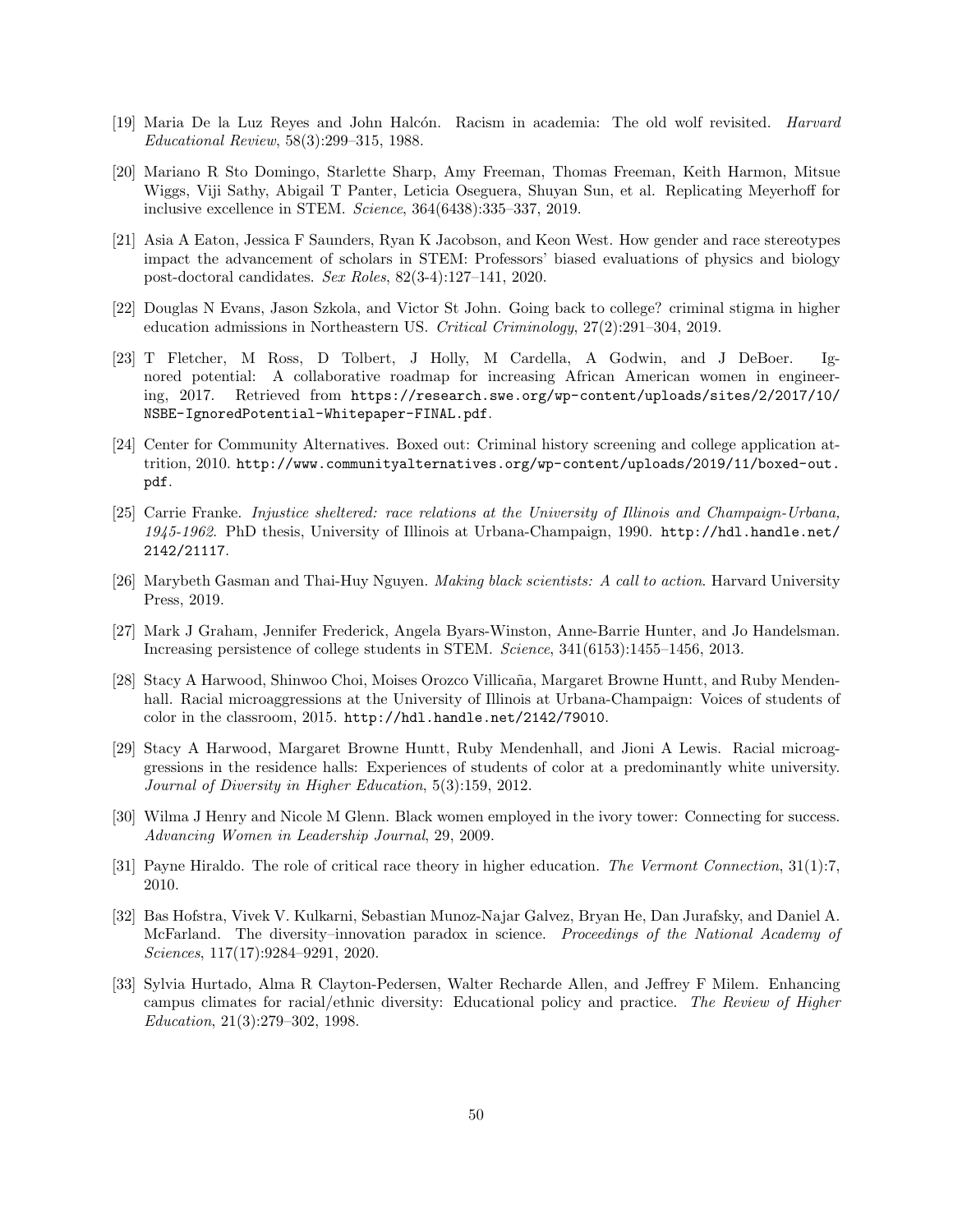- <span id="page-50-9"></span>[34] Jerlando FL Jackson, LaVar J Charleston, Chance W Lewis, Juan E Gilbert, and Walter P Parrish III. Arizona's rising STEM occupational demands and declining participation in the scientific workforce: An examination of attitudes among African Americans toward STEM college majors and careers. Texas Education Review; Vol. 5, Issue 2, 2017.
- <span id="page-50-0"></span>[35] Uma M Jayakumar, Tyrone C Howard, Walter R Allen, and June C Han. Racial privilege in the professoriate: An exploration of campus climate, retention, and satisfaction. The Journal of Higher Education, 80(5):538–563, 2009.
- <span id="page-50-12"></span>[36] India R Johnson, Evava S Pietri, Felicia Fullilove, and Samantha Mowrer. Exploring identity-safety cues and allyship among black women students in STEM environments. Psychology of Women Quarterly, 43(2):131–150, 2019.
- <span id="page-50-6"></span>[37] Lakitta Johnson. The Benefits of a Comprehensive Retention Program for African American Students at a Predominately White University. Interdisciplinary Journal of Teaching and Learning, 3(1):38–54, 2013.
- <span id="page-50-13"></span>[38] Ibram X Kendi. How to be an antiracist. One world, 2019.
- <span id="page-50-4"></span>[39] Amna Khalid and Jeffrey Snyder. Why diversity training on campus is likely to disappoint. Published August 5, 2020, [https://theconversation.com/](https://theconversation.com/why-diversity-training-on-campus-is-likely-to-disappoint-143644) [why-diversity-training-on-campus-is-likely-to-disappoint-143644](https://theconversation.com/why-diversity-training-on-campus-is-likely-to-disappoint-143644),.
- <span id="page-50-8"></span>[40] Chloe Lancaster and Yonghong Jade Xu. Challenges and supports for African American STEM student persistence: A case study at a racially diverse four-year institution. The Journal of Negro Education, 86(2):176–189, 2017.
- <span id="page-50-11"></span>[41] Walter Lee, Holly Matusovich, and Philip Brown. Measuring underrepresented student perceptions of inclusion within engineering departments and universities. International Journal of Engineering Education, 30:150–165, 01 2014.
- <span id="page-50-1"></span>[42] Wynetta Y Lee. Striving toward effective retention: The effect of race on mentoring African American students. Peabody Journal of Education, 74(2):27–43, 1999.
- <span id="page-50-3"></span>[43] Wynetta Y Lee. Culture and institutional climate: Influences on diversity in higher education. The Review of Higher Education, 25(3):359–368, 2002.
- <span id="page-50-2"></span>[44] Neil A. Lewis, Jr. What I've learned about being a Black scientist. Science, 2020. Published June 16, 2020, doi:10.1126/science.caredit.abd3589.
- <span id="page-50-5"></span>[45] JS London, WC Lee, BA Watford, CM Pee, TK Holloman, and C Hawkins Ash. Toward a National Agenda for Broadening Participation of African Americans in Engineering and Computer Science: A Systematic Review of Workforce Barriers. In ASEE annual conference, 2019. [http://par.nsf.gov/](http: //par.nsf.gov/biblio/10125377) [biblio/10125377](http: //par.nsf.gov/biblio/10125377).
- <span id="page-50-10"></span>[46] Julie Magid. Does your AI discriminate?, 2020. Published May 15, 2020, [https://theconversation.](https://theconversation.com/does- your-ai-discriminate-132847) [com/does-your-ai-discriminate-132847](https://theconversation.com/does- your-ai-discriminate-132847).
- <span id="page-50-14"></span>[47] José Marques, Dominic Abrams, and Rui G Serôdio. Being better by being right: Subjective group dynamics and derogation of in-group deviants when generic norms are undermined. Journal of personality and social psychology, 81(3):436, 2001.
- <span id="page-50-7"></span>[48] Kenneth I Maton, Freeman A Hrabowski III, and Carol L Schmitt. African American college students excelling in the sciences: College and postcollege outcomes in the Meyerhoff Scholars Program. Journal of Research in Science Teaching: The Official Journal of the National Association for Research in Science Teaching, 37(7):629–654, 2000.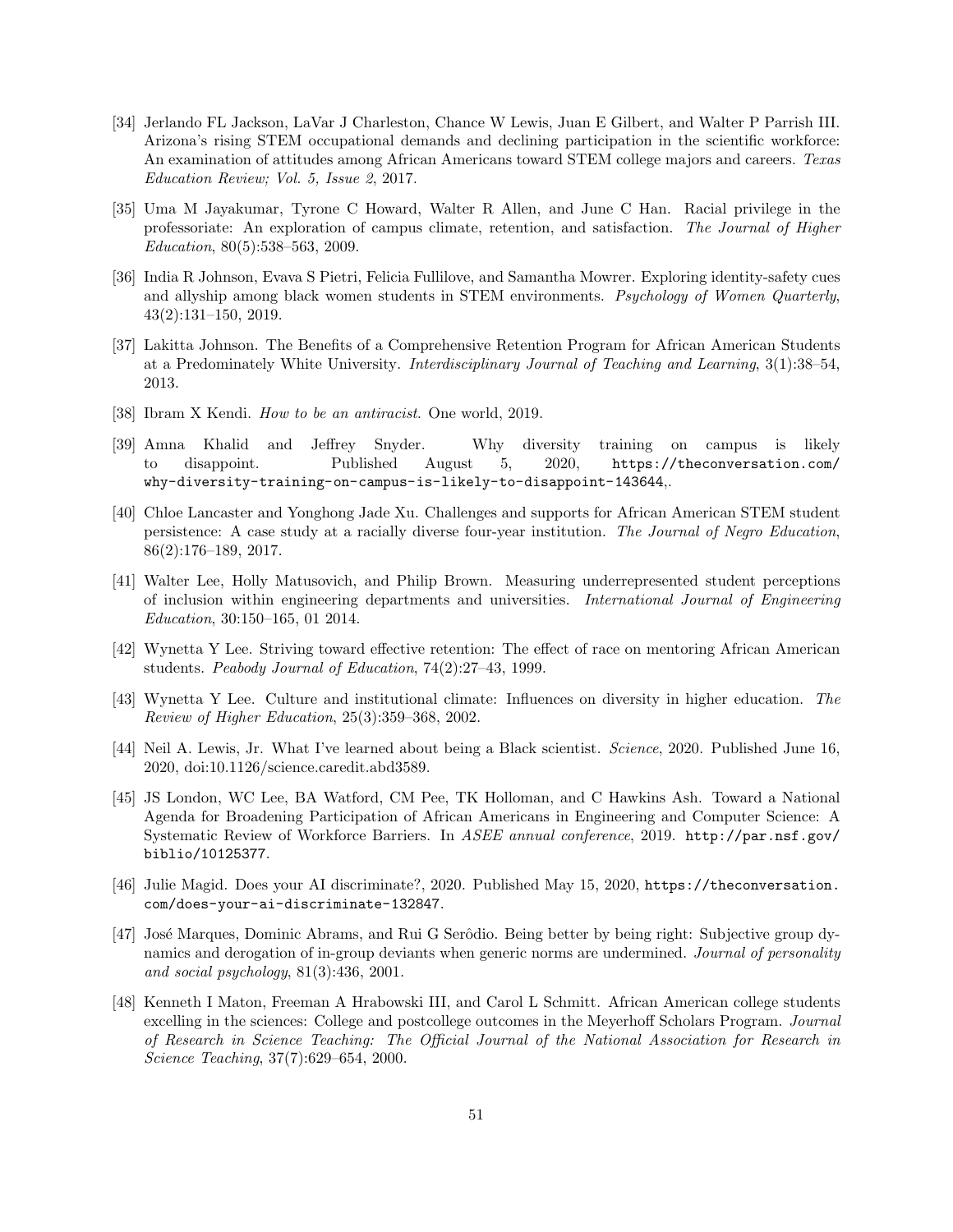- <span id="page-51-4"></span>[49] Jeffrey Mervis. Vaunted diversity program catches on. Science, 365(6451):308–309, 2019. [https:](https://science.sciencemag.org/content/365/6451/308) [//science.sciencemag.org/content/365/6451/308](https://science.sciencemag.org/content/365/6451/308).
- <span id="page-51-0"></span>[50] Jeffrey Mervis. Senior U.S. lawmaker wants National Academies to scrutinize racism in science. Science, 2020. Published on Aug. 11, 2020, 2:15 PM, available at [https://www.sciencemag.org/](https://www.sciencemag.org/news/2020/08/senior-us-lawmaker-wants-national-academies-scrutinize-racism-science) [news/2020/08/senior-us-lawmaker-wants-national-academies-scrutinize-racism-science](https://www.sciencemag.org/news/2020/08/senior-us-lawmaker-wants-national-academies-scrutinize-racism-science), doi:10.1126/science.abe2818.
- <span id="page-51-2"></span>[51] Jeffrey F. Milem, Eric L. Dey, and Casey B. White. Diversity considerations in health professions education. In B.D. Smedley, A.S. Butler, and L.R. Bristow, editors, In the Nation's Compelling Interest: Ensuring Diversity in the Health-Care Workforce, pages 345–390. National Academy's Press, 2004. <https://doi.org/10.17226/10885>.
- <span id="page-51-9"></span>[52] Samuel D Museus, María C Ledesma, and Tara L Parker. Racism and Racial Equity in Higher Education. John Wiley & Sons, 2015. AEHE Volume 42, Number 1.
- <span id="page-51-14"></span>[53] Cathy O'Neil. Weapons of math destruction: How big data increases inequality and threatens democracy. Broadway Books, 2016.
- <span id="page-51-10"></span>[54] Robert T Palmer, Ryan J Davis, and Tiffany Thompson. Theory meets practice: HBCU initiatives that promote academic success among African Americans in STEM. Journal of College Student Development, 51(4):440–443, 2010.
- <span id="page-51-1"></span>[55] Fred Piercy, Valerie Giddings, Katherine Allen, Benjamin Dixon, Peggy Meszaros, and Karen Joest. Improving campus climate to support faculty diversity and retention: A pilot program for new faculty. Innovative Higher Education, 30(1):53–66, 2005.
- <span id="page-51-8"></span>[56] President's Task Force on 21st Century Policing. Final report of the President's Task Force on 21st Century Policing, 2015. [https://cops.usdoj.gov/pdf/taskforce/taskforce\\_finalreport.pdf](https://cops.usdoj.gov/pdf/taskforce/taskforce_finalreport.pdf).
- <span id="page-51-11"></span>[57] Landon D Reid. The role of perceived race and gender in the evaluation of college teaching on Rate-MyProfessors.Com. Journal of Diversity in higher Education, 3(3):137, 2010.
- <span id="page-51-12"></span>[58] Catherine Riegle-Crumb, Barbara King, and Yasmiyn Irizarry. Does STEM stand out? Examining racial/ethnic gaps in persistence across postsecondary fields. Educational Researcher, 48(3):133–144, 2019.
- <span id="page-51-5"></span>[59] Stacia E Rodenbusch, Paul R Hernandez, Sarah L Simmons, and Erin L Dolan. Early engagement in course-based research increases graduation rates and completion of science, engineering, and mathematics degrees. CBE—Life Sciences Education, 15(2):ar20, 2016.
- <span id="page-51-13"></span>[60] Christopher J Schell, Cylita Guy, Delia S Shelton, Shane C Campbell-Staton, Briana A Sealey, Danielle N Lee, and Nyeema C Harris. Recreating Wakanda by promoting Black excellence in ecology and evolution. Nature Ecology & Evolution, pages 1–3, 2020.
- <span id="page-51-6"></span>[61] Christopher M Span. Post-Slavery? Post-Segregation? Post-Racial? A History of the Impact of Slavery, Segregation, and Racism on the Education of African Americans. Teachers College Record, 117(14):53– 74, 2015.
- <span id="page-51-3"></span>[62] Derald Wing Sue, Sarah Alsaidi, Michael N Awad, Elizabeth Glaeser, Cassandra Z Calle, and Narolyn Mendez. Disarming racial microaggressions: Microintervention strategies for targets, White allies, and bystanders. American Psychologist, 74(1):128, 2019.
- <span id="page-51-7"></span>[63] The White House: Office of the Press. FACT SHEET: White House Launches the Fair Chance Higher Education Pledge, 2016. [https://obamawhitehouse.archives.gov/the-press-office/2016/06/10/](https://obamawhitehouse.archives.gov/the-press-office/2016/06/10/fact-sheet-white-house-launches-fair-chance-higher-education-pledge) [fact-sheet-white-house-launches-fair-chance-higher-education-pledge](https://obamawhitehouse.archives.gov/the-press-office/2016/06/10/fact-sheet-white-house-launches-fair-chance-higher-education-pledge).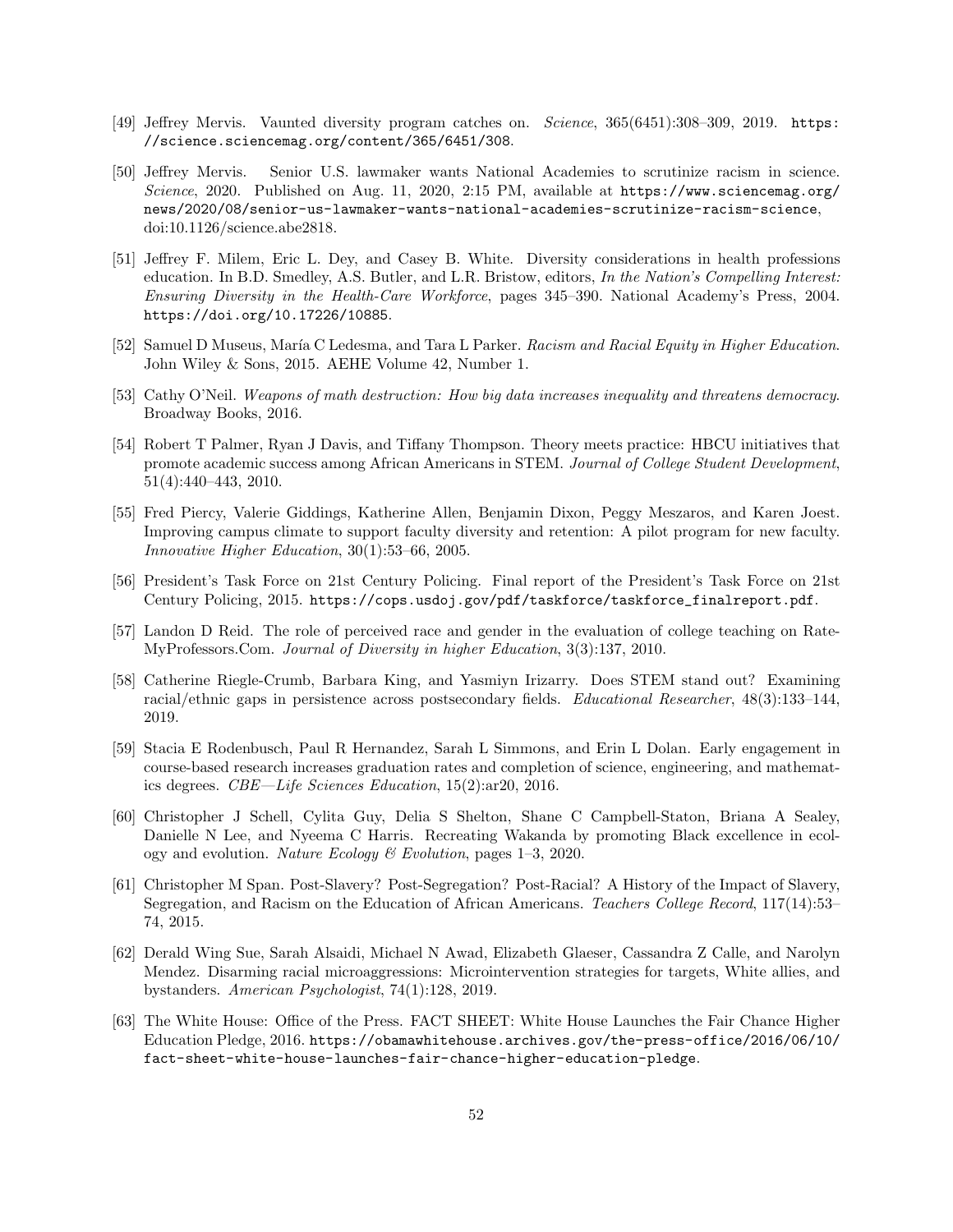- <span id="page-52-2"></span>[64] Chanequa Walker-Barnes. I Bring the Voices of My People: A Womanist Vision for Racial Reconciliation. Wm. B. Eerdmans Publishing, 2019.
- <span id="page-52-1"></span>[65] Marybeth Walpole, Patricia M McDonough, Constance J Bauer, Carolyn Gibson, Kamau Kanyi, and Rita Toliver. This test is unfair: Urban African American and Latino high school students' perceptions of standardized college admission tests. Urban Education, 40(3):321–349, 2005.
- <span id="page-52-0"></span>[66] Tiffani Williams. 'Underrepresented Minority' Considered Harmful, Racist Language. Communications of the ACM, 2020. Published June 19, 2020, available at [https://cacm.acm.org/blogs/blog-cacm/](https://cacm.acm.org/blogs/blog-cacm/245710-underrepresented-minority-considered-harmful-racist-language/fulltext) [245710-underrepresented-minority-considered-harmful-racist-language/fulltext](https://cacm.acm.org/blogs/blog-cacm/245710-underrepresented-minority-considered-harmful-racist-language/fulltext).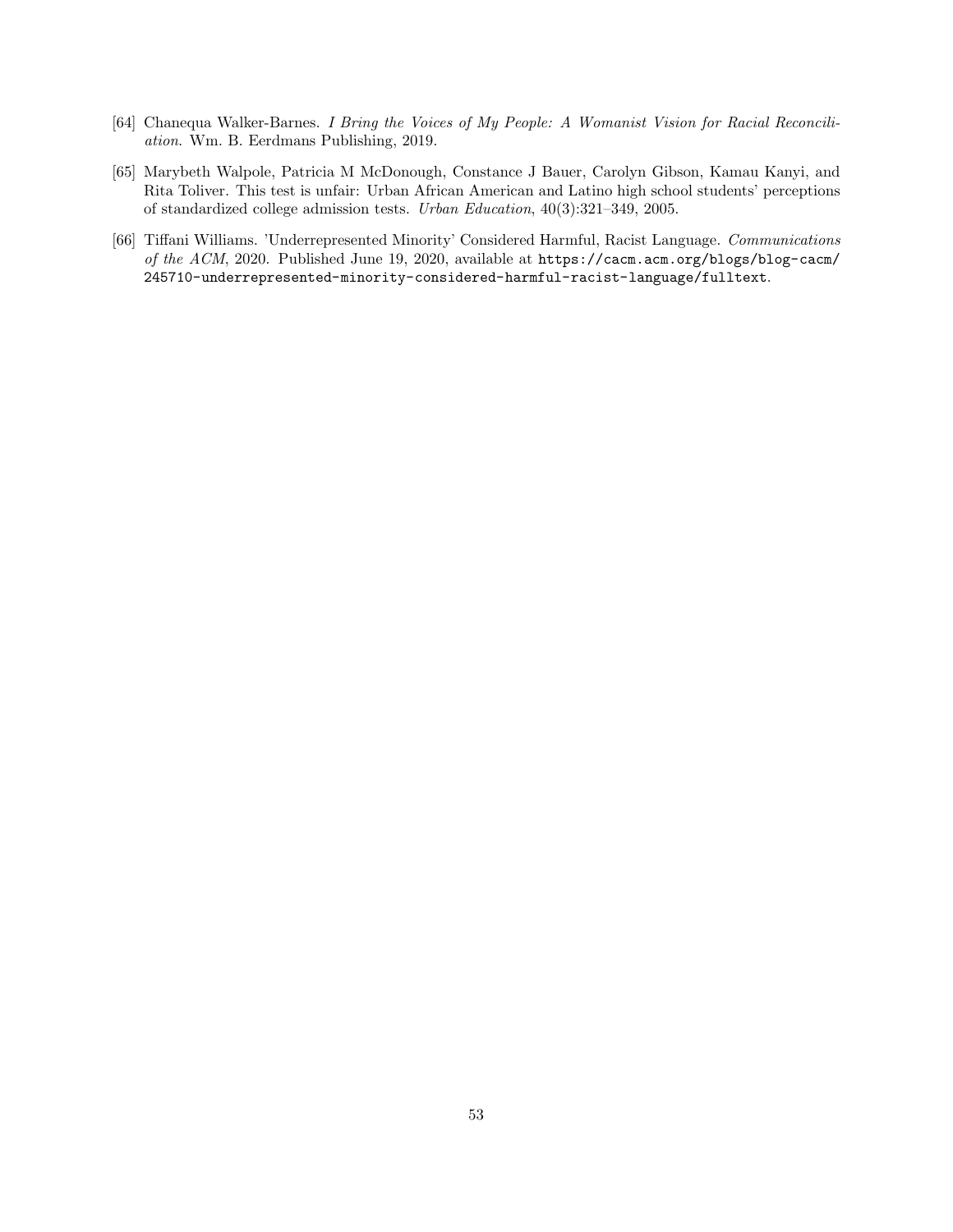# <span id="page-53-0"></span>7 Appendix

### <span id="page-53-1"></span>7.1 ARTF Charge Letter

### UNIVERSITY OF ILLINOIS AT URBANA - CHAMPAIGN

**Micro and Nanotechnology Laboratory** Prof. Lynford Goddard 2254 Micro and Nanotechnology Laboratory 208 North Wright Street Urbana, IL 61801-2355



June 14, 2020 Subject: Charge to the Anti-Racism Task Force, organized by the IDEA Institute

The Anti-Racism Task Force (ARTF) is hereby charged with making recommendations of actions that the Grainger College of Engineering (GCOE) can take with respect to anti-racism. Recommendations that can be implemented or developed in collaboration with other Colleges or Units on campus should also be identified.

- The recommendations should identify specific activities that could be started immediately, and some longer term activities, and identify one or more ARTF members who are willing to help work on the proposed activities.
- The areas of concern that the recommendations will address should include but are not limited to:
	- o GCOE undergraduates
	- o GCOE graduate students and postdocs
	- o GCOE faculty (tenure-track and specialized)
	- o GCOE staff
	- o engaging with the rest of campus
	- o engaging with the local Urbana-Champaign community
- Where appropriate, departmental, college, or campus policies and procedures that need revision or development with respect to anti-racism may also be identified
- An initial draft of the recommendation document will be submitted by July 24 to Prof. Lynford Goddard, Director of IDEA, and the final version of the document must be submitted no later than August 21, 2020, at which time the ARTF will be dissolved.
- Prof. Goddard will discuss the document with Dean Rashid Bashir, and work with Dean Bashir to develop an Anti-Racism action plan for GCOE.
- Recommendations that need action or implementation prior to these dates may be submitted electronically by the ARTF to Prof. Goddard at any time.

Sincerely,

Lynford Doddard

Lynford Goddard Professor of Electrical and Computer Engineering Director of the Institute for Inclusion, Diversity, Equity, and Access

*telephone* 217-244-0799 • *fax* 217-244-6375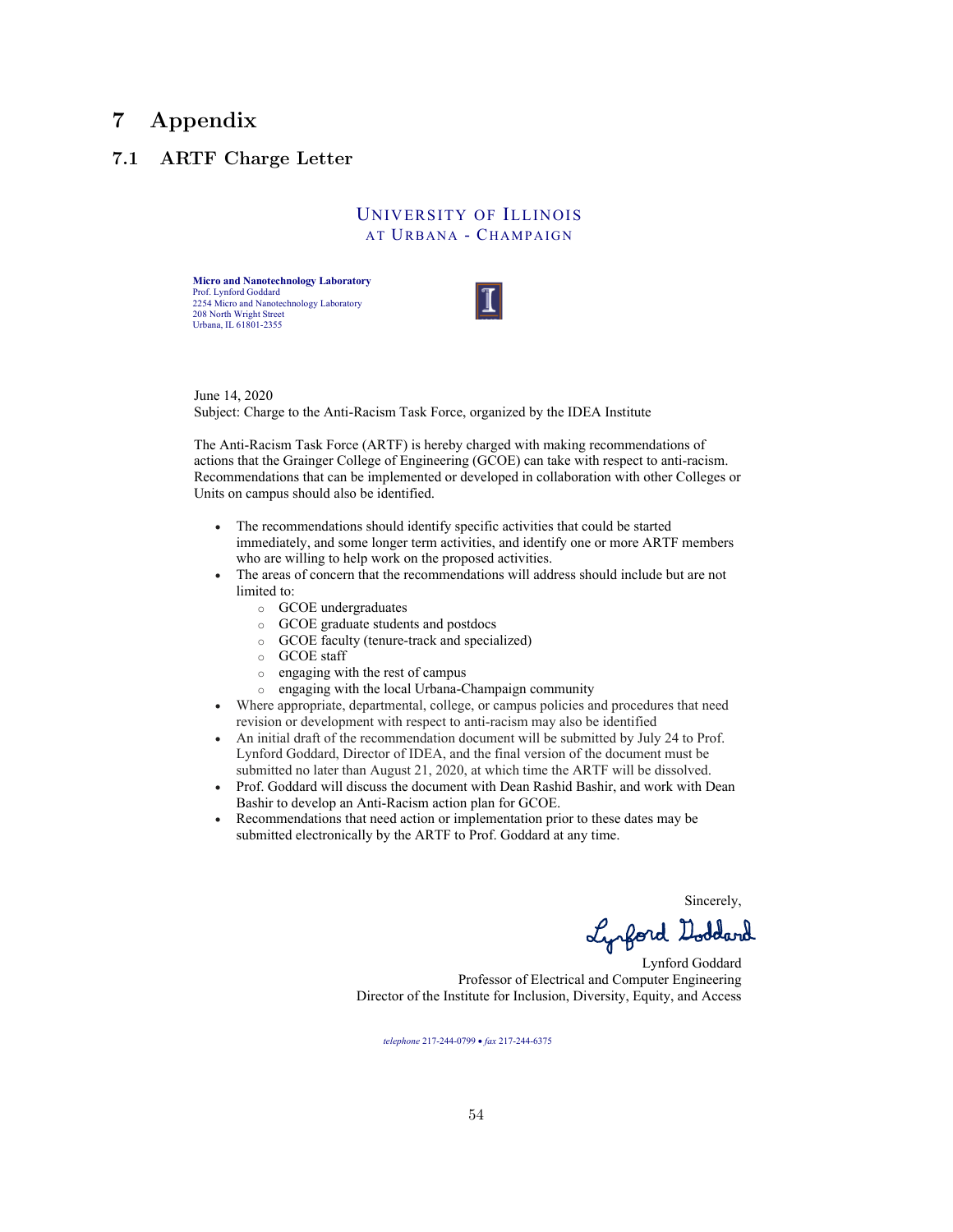#### <span id="page-54-0"></span>7.2 ARTF Member Biographies

- Nancy M. Amato is Head of the Department of Computer Science and Abel Bliss Professor of Engineering at the University of Illinois at Urbana-Champaign, and an elected fellow of AAAI, AAAS, ACM and IEEE. Amato has been actively involved in diversity and outreach, including being co-Chair of CRA-WP (2014-2017) and co-chair of the NCWIT Academic Alliance (2009-2011). In recognition for her diversity work, Amato received the 2014 CRA Habermann Award.
- Aron Barbey is Professor of Psychology, Neuroscience, and Bioengineering and director of the Decision Neuroscience Laboratory at the Beckman Institute.
- Beleicia Bullock is a Master's student and GEM Fellow studying Computer Science in the Grainger College of Engineering. Through her work in the Social Spaces lab led by Dr. Karrie Karahalios, Beleicia leverages computer science ethics and human-computer interaction to explore preventive measures that protect the autonomy, opportunities, and access of marginalized communities.
- Victor Cervantes, Assistant Director of the Morrill Engineering Program, is a student affairs professional committed to increasing the number of underrepresented students earning engineering degrees. When advising students, in and out of the classroom, he draws on his experience as an engineering professional in both the public and private sectors to help students better understand where they are and where they can go.
- Jamie Clark is a doctoral candidate in the Department of Civil and Environmental Engineering at the University of Illinois. She is a Sloan UCEM scholar and currently serves on the executive board of Graduate Engineers Diversifying Illinois (GEDI) and as a member of the Grainger College of Engineering Diversity Committee.
- Ollie Watts Davis is the Suzanne and William Allen Distinguished Professor in Music; Music Director and Conductor of the Black Chorus; and has an affiliate appointment with the Department of African American Studies at the University of Illinois. She is a current Provost Fellow, and her awards include the 2018 Outstanding Faculty Leadership Award, Campus Awards for Excellence in Teaching, and the University Scholar designation at Illinois.
- Sharlene Denos is the Associate Director for Education and Inclusivity in the Center for the Physics of Living Cells where she develops and leads programming to support diversity in science at every stage of the pipeline, K-12, undergraduate, graduate, postdoc, and faculty. She is a first-generation college student and a successful product of the foster care system in California.
- Shen Dillon is an Associate Professor in Materials Science and Engineering. He received the DOE Early Career Award, the NSF CAREER Award, and the American Ceramic Society's R.L. Coble Award for Young Scholars.
- Aishani Dutta is a sophomore studying Computer Science in the Grainger College of Engineering. She serves as a Technical Team Director on the Society of Women Engineers (SWE) Officer Board.
- Lonna Edwards is a PhD student in the Electrical and Computer Engineering department. She is president of Graduate Engineers Diversifying Illinois (GEDI), an RSO that focuses on retention of underrepresented students in STEM at UIUC. She consistently works and/or volunteers for programs that focus on sparking interest in STEM for children, adolescents, and undergraduates in the local community who are often underserved. Some of the programs that she has worked with include GLEE camp, ISA camp, ASCEND, MERGE, SROP, and SPI.
- Kelly Foster is an MBA graduate and program coordinator at the University of Illinois. She enjoys being actively engaged with her community and regularly volunteers with various organizations around the Champaign-Urbana community.
- Jaden Gladden is a junior in the College of ACES studying Technical Systems Management. He is the 2020-2021 president of NSBE-UIUC.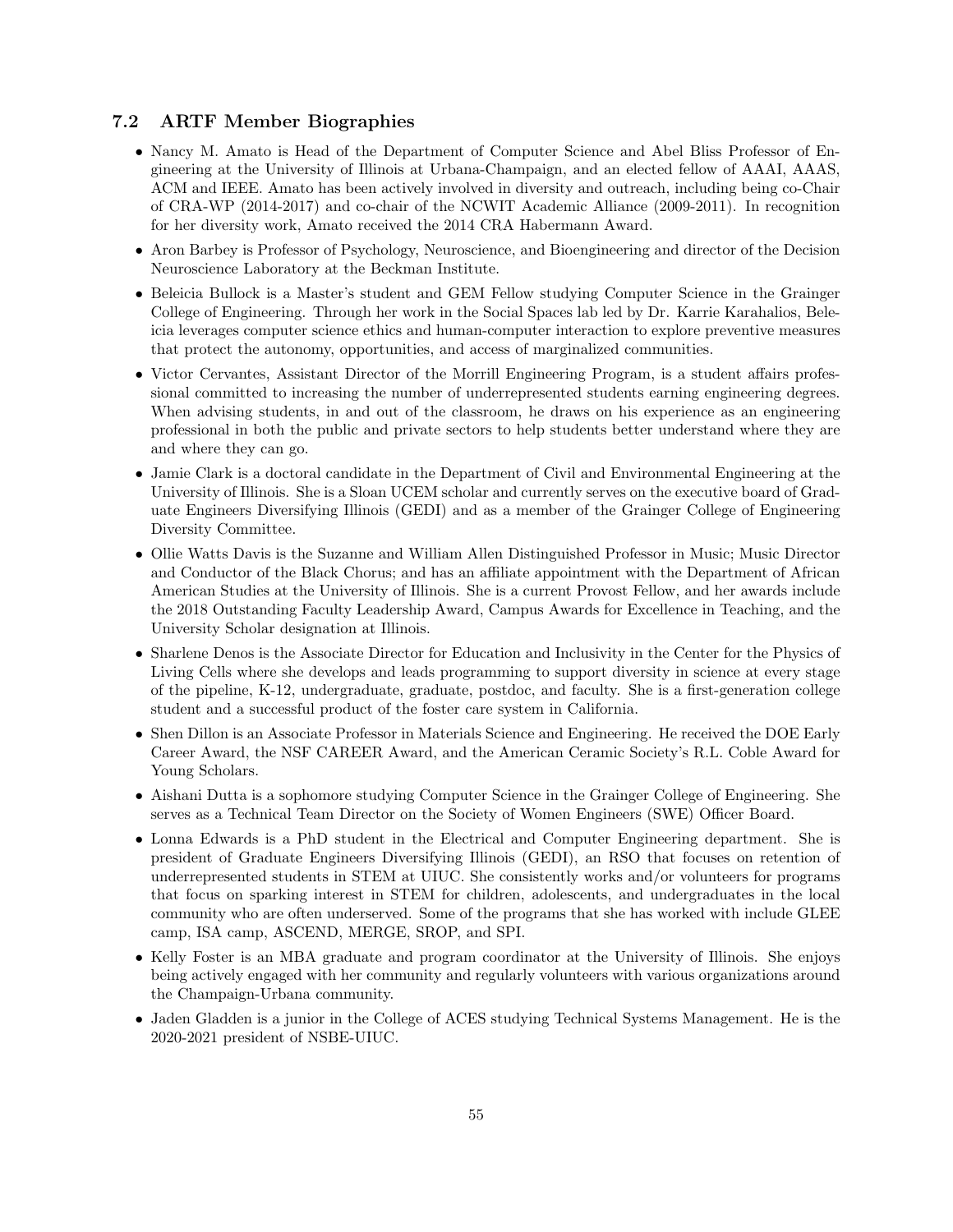- Holly Golecki is a Teaching Assistant Professor in Bioengineering and affiliate faculty at the Carle Illinois College of Medicine. Her research focuses on biomaterials and biomedical applications of soft robotics. She also studies impacts of undergraduate and secondary school research programs in these areas.
- Ying Guan is a senior studying Mechanical Engineering in The Grainger College of Engineering with a minor in The Hoeft Technology and Management Program. She is Engineering Council's Diversity and Inclusion Committee Chair, E-Week's Marketing Director, and UIUC Women in Mechanical Science and Engineering's Publicity Chair.
- Indranil Gupta (Indy) is a Professor of Computer Science at the University of Illinois at Urbana-Champaign. He is an ACM Distinguished Member and IEEE Senior Member. He hosts a weekly radio show on WEFT 90.1 FM.
- Ramez Hajj is an Assistant Professor of Civil and Environmental Engineering at the University of Illinois at Urbana-Champaign. He is also a member of the IDEA Institute in the Grainger College of Engineering.
- Jancie Harris is the Broadening Participation in Computing Coordinator for the Department of Computer Science. She facilitates a variety of workshops and programs that benefit the CS academic and research communities and make computing opportunities accessible to everyone. She is also a member of several professional orchestras in Central Illinois, and has a DMA (Doctorate of Musical Arts).
- Ilalee Harrison James is the Associate Director of The Hoeft Technology & Management Program. She serves as course instructor in addition to leading the strategic plan for the program's co-curricular outcomes. She is a first generation college graduate who is passionate about improving career outcomes for underrepresented students in STEM.
- Kathleen Isenegger is a PhD student in Computer Science at the University of Illinois. Outside of her research, she is regularly involved with volunteering for activist organizations.
- Katrina Jones was recently promoted to Senior Academic Advisor in the department of Computer Science. She holds a M.S. Ed. in Higher Education with a concentration on College Student Personnel from SIUC; and is currently pursuing an Ed.D in EPOL with a focus area in Equity and Diversity in Education at UIUC.
- Fantah Kabba is an incoming sophomore majoring in Computer Science + Anthropology and the Programs Chair for the National Society of Black Engineers. She has been an advocate for Black lives for several years with a passion for increasing Black representation in tech. She is incredibly proud to be a part of what can be a wonderful change.
- Mickeal Key is a PhD student in the Neuroscience Program at the University of Illinois. She currently serves as Vice President of Graduate Engineers Diversifying Illinois (GEDI), a registered student organization on campus. Mickeal also consistently serves as a mentor and GRE prep instructor for the summer sessions of the McNair Scholars Program through the Office of Minority Student Affairs.
- Sooah Kim is a law student at the UIUC College of Law. She is president of the Asian Law Student Association. Although she is racially Asian, she grew up in Ecuador for 18 years. This year, Sooah's goal is to address implicit biases and racism in the law school amongst students and professors.
- Olena Kindratenko is the Senior Education and Outreach Coordinator at NCSA. Olena is a program coordinator for the Students Pushing Innovation (SPIN) internship program and REU INCLUSION site at NCSA. Olena has an M.S. in Educational Psychology with a concentration in teaching STEM and M.Ed. in Education Policy and Organization Leadership from UIUC.
- Eleftheria Kontou is an Assistant Professor in the transportation systems group of the Department of Civil and Environmental Engineering. Her research focuses on modeling of sustainable transportation systems such as electric vehicles operations and their charging infrastructure deployment.
- Hongye Liu is a Teaching Assistant Professor in Computer Science. She is interested in mentoring undergraduate students and especially interested in helping students with disabilities. She also wants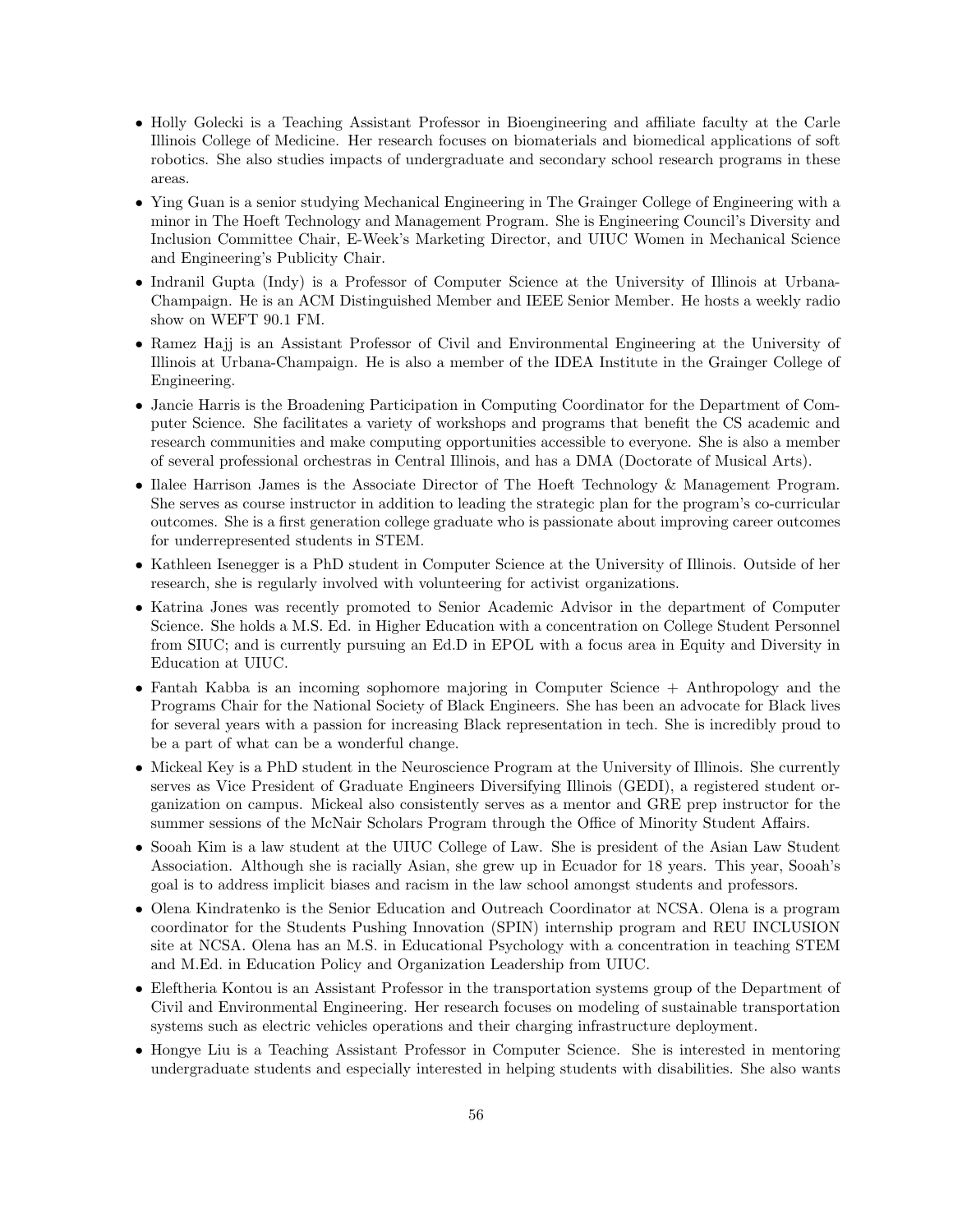to help undergraduate students do research in data science and Bioinformatics and encourage the participation of women in research.

- Teagan Mathur is a senior at UIUC studying Engineering Physics with a concentration in Mechanical Engineering. She has stayed involved in NSBE since her freshmen year and has had roles such as Programs Chair, Internal Vice President, and currently Chapter Advisor. Before college, she danced ballet six days a week and in her free time at college she enjoys dancing contemporary/jazz as the captain of the Oskees Illini Dance Company.
- Jessica Perez is the Associate Director of Education and Inclusivity for the Center for Power Optimization of Electro-Thermal Systems (POETS). She manages several pre-college, undergraduate and graduate STEM programs for the center as well as leads the center's diversity and inclusion strategic plan. She is a first generation college graduate who is passionate about supporting STEM students through their education journey.
- Taliah Ray, a senior from Chicago, Illinois, is majoring in Psychology in the College of LAS and minoring in Criminology. She is a member of Delta Sigma Theta Sorority, Inc., where she serves as the Physical and Mental Health Committee Chair. She is also a Counseling Center Paraprofessional, the Black Greek Council President, and an OMSA Ambassador. Currently, Taliah is a McNair Scholar preparing for graduate school while simultaneously conducting research in the Race Advocacy Civic Engagement Lab. Upon graduation, Taliah plans on obtaining a PhD in Psychology and using her degrees to provide underserved communities with diagnostics and treatment.
- Andrew Singer is Fox Family Professor of Electrical and Computer Engineering and the Associate Dean for Innovation and Entrepreneurship in the Grainger College of Engineering. His research is in the areas of signal processing and communication systems. He is a Fellow of the IEEE.
- Angela Slates is the Education Outreach and Training Coordinator for the Data and Informatics Graduate Intern-traineeship: Materials at the Atomic Scale (DIGI-MAT) Program at NCSA. Angela has a PhD in Education Policy and Organization Leadership from UIUC, and she has a background in education leadership with a particular focus on issues of diversity, equity and access in STEM.
- Yvonne Smith is an undergraduate student in the Electrical and Computer Engineering department.
- Vongai Tizora is a junior in the Grainger College of Engineering studying Bioengineering with a minor in Chemistry on the pre-med track. She is the Internal Vice-President of the National Society of Black Engineers (NSBE) at UIUC.
- Tandy Warnow is the Founder Professor of Engineering in the Department of Computer Science, and has affiliate appointments in several departments at the University of Illinois. Her awards include a Guggenheim Fellowship, David and Lucile Packard Fellowship, and a Radcliffe Fellowship. She is a Fellow of the ACM and the ISCB.
- Jewell White is Assistant Dean, Access and Multicultural Engagement, in the Gies College of Business. He is responsible for building community and academic structures that lead to academic success for all students.
- Tiffani Williams is a Teaching Professor in the Department of Computer Science at the University of Illinois. She is the director of the Illinois Computing Accelerator for Non-specialists (iCAN) program. Her honors include a Sloan Postdoctoral Fellowship, Radcliffe Fellowship, and Denice Denton Emerging Leader ABIE Award.
- Sasha Yamada is a PhD student and NSF Graduate Research Fellow in the Department of Electrical and Computer Engineering at the University of Illinois. Outside of her research, she enjoys working with the other members of the Graduate Engineers Diversifying Illinois (GEDI) executive board.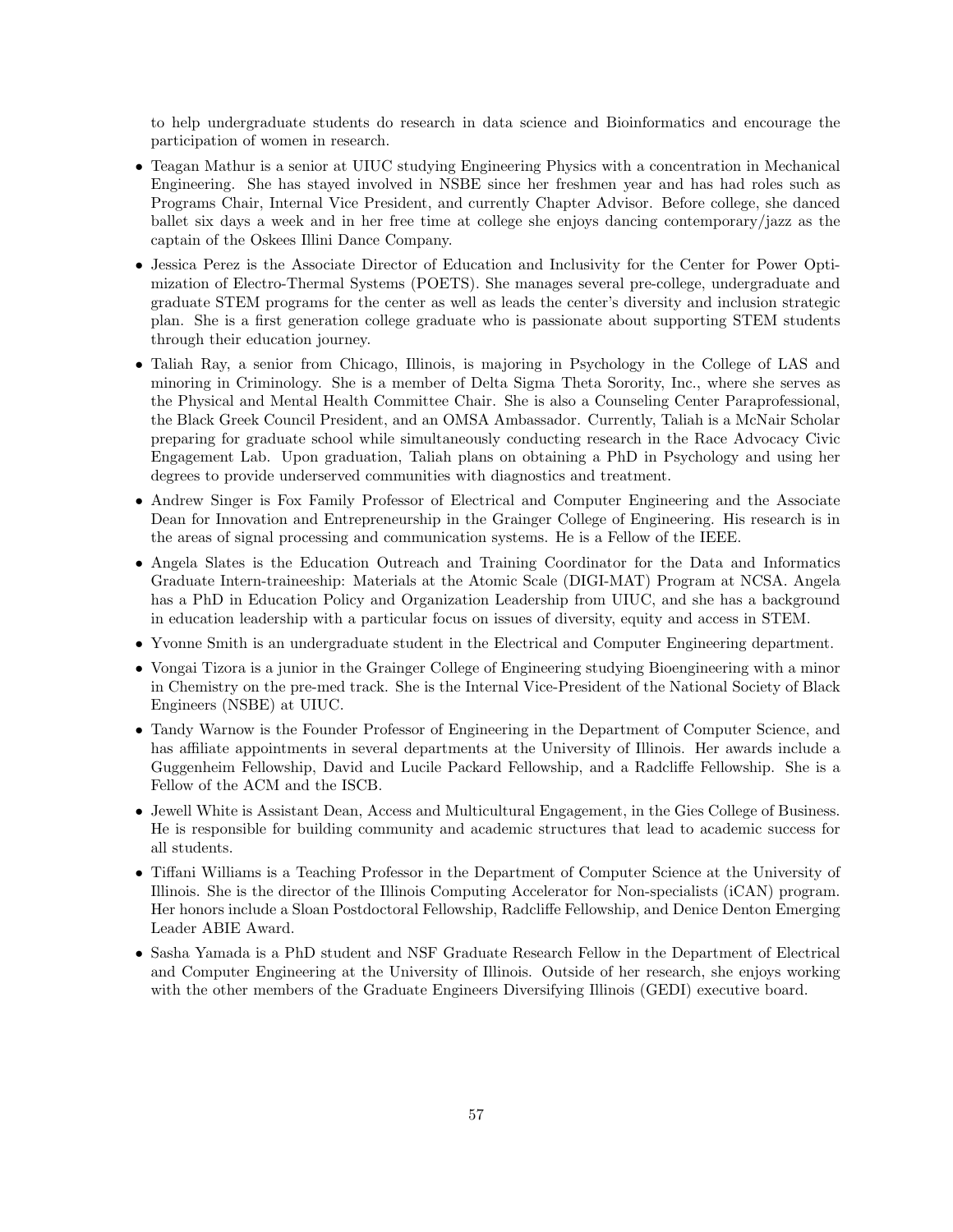#### <span id="page-57-0"></span>7.3 ARTF Faculty Subgroup Report

Authors: Shen Dillon, Ramez Hajj (lead), Tandy Warnow

Member List alphabetized: Aaron Barbey, Shen Dillon, Indralil (Indy) Gupta, Ramez Hajj (lead), Andy Singer, Tandy Warnow, Tiffani Williams

Preamble: Many of the recommendations made by the ARTF Faculty Subgroup appear in the set of prioritized recommendations. Here we provide some additional discussion of these prioritized recommendations, as well as some additional recommendations.

A more diverse Grainger faculty The faculty subgroup strongly supports the stated goals of Section [3.3,](#page-9-0) which recommends that the Grainger College hires and retains faculty with the aim of creating proper representation of both the state of Illinois and the Champaign-Urbana community. Here we describe some additional mechanisms that would support this goal:

- 1. Strong social networks should be formed for existing and new faculty members to ensure both retention and that promotion is achieved. This is particularly important for Black and African American faculty, who may be isolated within their departments. Department Heads and other administrators should participate in these networks to help them to grow and become strong.
- 2. It is important to support faculty research interests and activities in diversity, inclusion, anti-racism, and disparities. However, this work is not always valued, which has unnecessary negative consequences. We strongly recommend that the GCOE acknowledge the value of this type of work, so that it is appropriately credited as scholarly work in promotion, tenure, and annual evaluations [\[44\]](#page-50-2).
- 3. Faculty members who participate in service related to the above topics should also have this work properly credited. This must be enforced by the College and Department heads.

In the classroom: To ensure an inclusive and diverse Grainger College, the faculty subgroup has the following suggestions related to teaching:

- 1. Black and African American students can feel isolated in courses, and this sense of isolation is especially strong when issues impacting them are ignored. In particular, the avoidance of discussing racism and its impact on BIPOC students adds to the sense of isolation. For these reasons, as well as others, faculty should be both encouraged and supported to talk about institutional racism in the classroom.
- 2. It is important to ensure that student concerns are heard and responded to, especially when the concerns involve faculty behavior. We recommend that the GCOE leadership make a significant effort to find new ways for students to communicate concerns in safe ways, that nevertheless enable problems to be addressed. One approach that has been raised is to use ICES forms (i.e., teaching evaluations). While the inclusion of questions related to DEI and racism may be appropriate for the ICES form, the faculty subgroup has multiple concerns about this approach; in particular, although ICES forms are provided anonymously, if there is only one BIPOC student in the class, then a complaint about White racism may lead the faculty to assume (perhaps not correctly) that they know who wrote the complaint. Similarly, a complaint against a faculty member for discussing racism could also occur, and discourage faculty from bringing up these difficult issues. In general, we have concerns about using ICES, and recommend that alternative approaches be developed to address this important issue.
- 3. Student well being is enhanced by positive connection with their faculty out of classroom time. These connections often take place during office hours, and (pre-COVID) were done in person. Now, extra effort must be made to ensure personal connections with students. Therefore, we strongly encourage faculty to find ways to engage well with students outside of the classroom, especially with groups like NSBE, etc.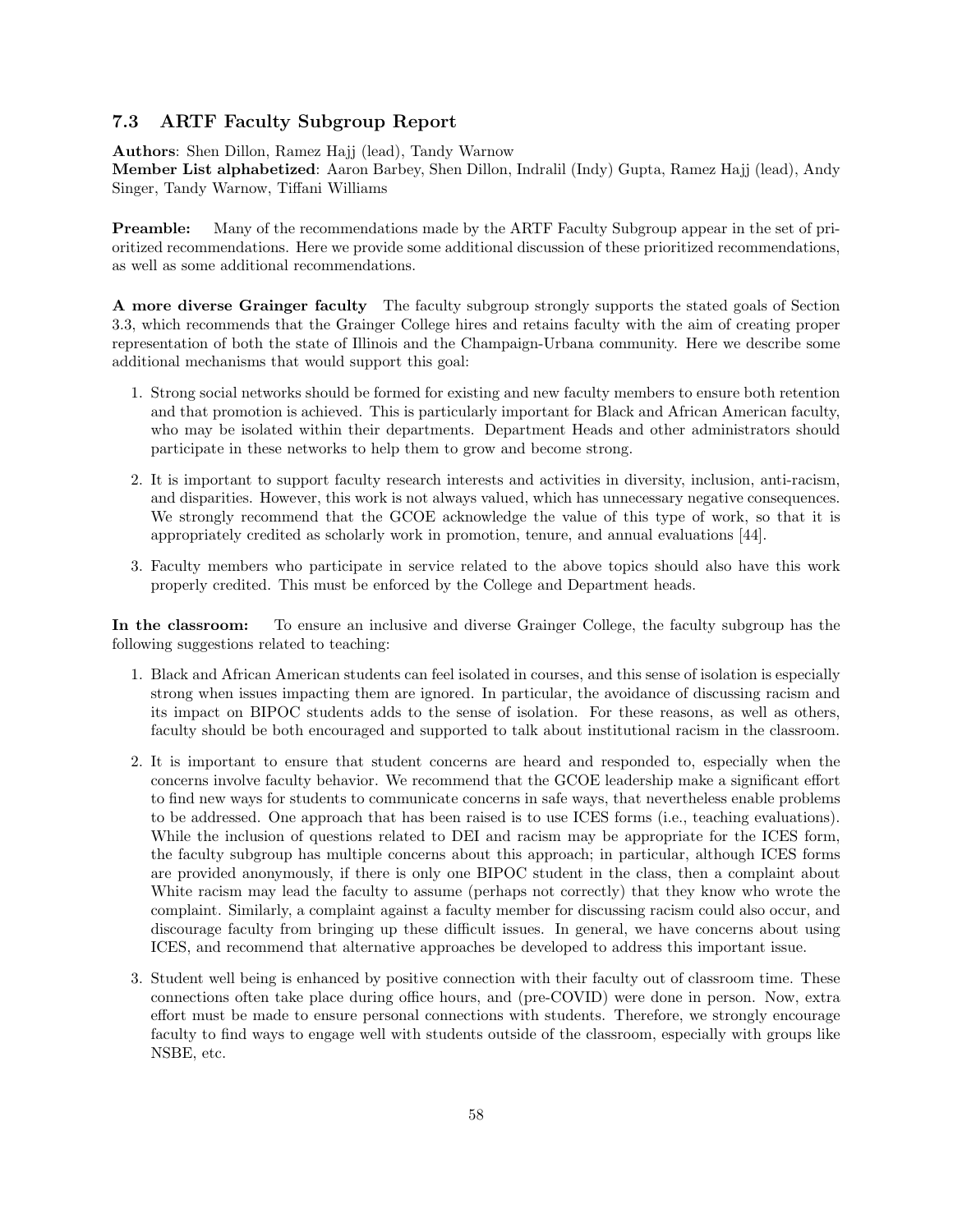Other faculty needs In addition to the above ideas, the faculty subgroup has put together a miscellaneous list of needs. These are described below:

- 1. An important recommendation in this report is for GCOE to increase participation in students, faculty and staff. Therefore, we recommend that the GCOE provide additional resources for Grainger faculty to engage, recruit and hire Black graduate students in their research groups. This both helps the College goal of increasing research output and increases the pool of students of color in the College.
- 2. One of the best ways to address racism and inequalities in research is to form strong collaborations with faculty of color. We recommend that the GCOE assist faculty in developing new collaborations with such faculty, whether here at UIUC or at other institutions. This assistance could be provided by GCOE staff, or through the development of new online resources.
- 3. The Grainger College should help interested faculty find opportunities to engage with people at various stages of the criminal justice system. Faculty should be given an opportunity to participate in programs allowing for the education of those who are presently incarcerated, on parole, or have other impediments to accessing higher education.

Campus Leadership This task force was primarily charged with making recommendations that can be implemented by the GCOE. However, considerable discussion was held regarding what campus could or should be doing to incentivize DEI and anti-racism activities. This subgroup felt strongly that the GCOE should be lobbying the University to make structural changes that could positively impact DEI. One particular example relates to the new budget model developed by the University, which the subgroup felt does not adequately incentivize DEI in how funds are distributed. The budget model implicitly sets the priorities of the University and should promote DEI if this is a priority of both the GCOE and the University more generally.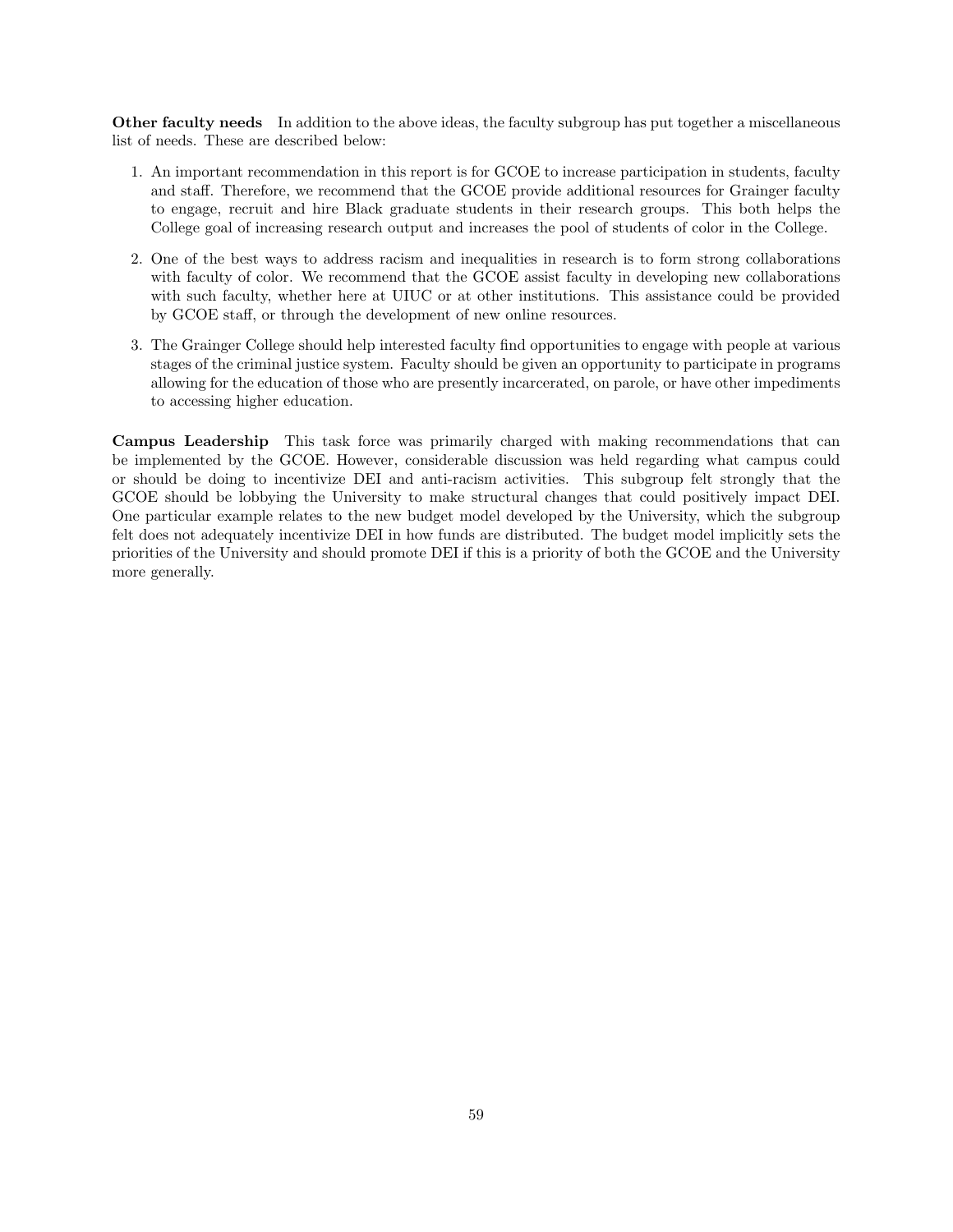#### <span id="page-59-0"></span>7.4 ARTF Student Subgroup Report

Authors: Beleicia Bullock, Aishani Dutta (Co-Lead), Lonna Edwards, Ying Guan, Ilalee Harrison James (Co-Lead), Kathleen Isenegger, Mickeal Key, Vongai Tizora, Sasha Yamada

Member List alphabetized: Beleicia Bullock, Aishani Dutta, Lonna Edwards, Jaden E.J. Gladden, Ying Guan, Scarlett Hoffer, Kathleen Isenegger, Ilalee Harrison James, Fantah Kabba, Mickeal Key, Taliah Ray, Yvonne Smith, Vongai Tizora, Sasha Yamada

Preamble: In addition to the propositions listed in the primary report published by the Anti-Racism Task Force, we–as a group of fifteen undergraduate and graduate students–would like to underscore and expound upon six recommendations that we believe are most critical in creating an anti-racist environment within the Grainger College of Engineering.

Report: The ARTF Students Subcommittee presents the following recommendations:

- 1. Ombuds office creation for student concerns: Student perspectives are important in fostering a more inclusive and anti-racist classroom space. Currently we feel that there are limited opportunities for students to comfortably voice their feedback regarding racist classroom behavior. Furthermore, existing systems to report such behavior (namely BART and ICES forms) fail to adequately address the issues at hand, often adversely impacting gender minorities, Black students, and students of color. As a result, we feel that it is necessary for the college to investigate ways for students to communicate their feedback regarding micro-aggressive and racist incidences more effectively, and ensure that action is taken to address the concerns which arise. One such method of accomplishing this would be the establishment of an Ombuds office.
- 2. Anti-Racism Policy– accountability for faculty, staff, and TAs who engage in microaggressive behavior:

We propose a Diversity, Equity, & Inclusion and Anti-Racism Commitment from UIUC leadership as well as each College and within each Department to change the culture and climate. This multilevel approach should include the following:

The University's commitment should address the racist culture and climate on campus. Our recommendations include the establishment of an Ombuds Office, improving representation and success rates (graduation/promotion) of underrepresented minorities and revising all policies and governing practices to be anti-racist and equitable. As such, metrics should be publicly reported by race and gender for leadership (University, Colleges, Departments), faculty, staff, graduates and undergraduate students at the university, college and program levels with a commitment to improving each to at least align with representation metrics for the state of Illinois. Furthermore, all policies should be reviewed and where necessary amended to be anti-racist and equitable to all students, staff and faculty.

The College's commitments should be aimed at three main areas. The first is to ensure all classrooms are inclusive in its culture and course materials. The second is to require that all guest speaker series be diverse in its representation. Lastly, the College must review and amend all policies that are not currently anti-racist/equitable.

The Departmental commitment should address the role faculty and staff play in the current climate students are forced to work and learn in. At the staff level, departments should commit to hiring at least one additional staff member dedicated to supporting black students, as well as those from under-represented backgrounds. Faculty can be held accountable for upholding this departmental commitment through the use of DEI/Anti-Racism questions added to ICES forms, which must be reported to the ARTF/IDEA Institute to ensure opportunities for improvement are actively pursued.

3. Training– TA Trainings/Course Staff Trainings: We propose that robust bias training be included in existing training and courses for graduate teaching assistants and undergraduate course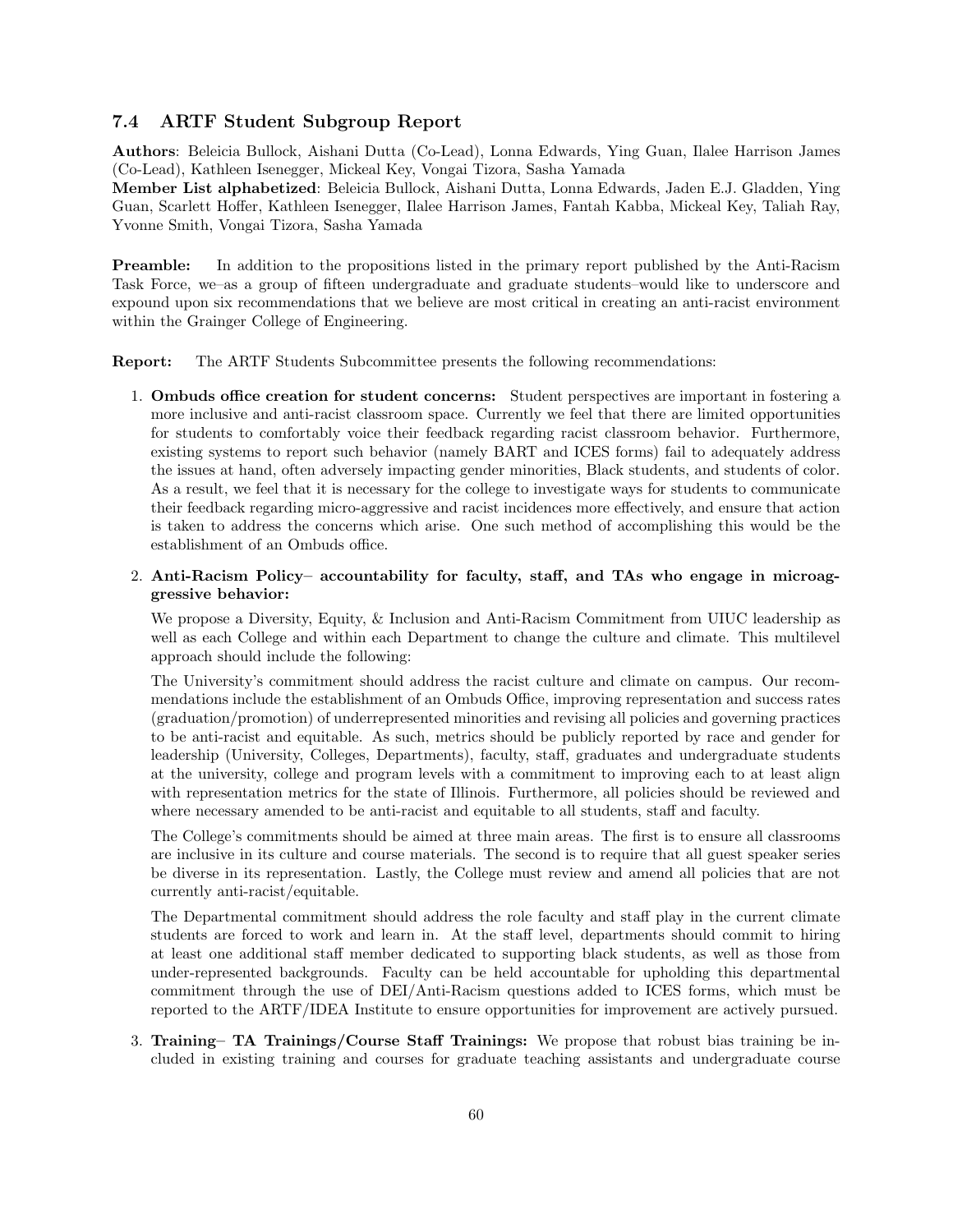assistants. Currently, all first time teaching assistants in engineering are required to take ENG598: Teaching and Leadership. While this course provides a foundational overview for creating rubrics, hosting office hours, and leadership skills, it skims the surface of the inclusion and does not even mention the word racism. Students are taught about the benefits of having different voices on teams and the dangers of stereotypes, but are currently not given the tools to actively recognize and confront racism in classrooms, course staff or departments at large. Furthermore, it is unclear if undergraduate course aides even receive this level of training.

Given these gaps in critical training, we propose the following:

- Intergroup-dialogue (IGD) facilitation training embedded into existing curricula: Teaching assistants and course aides are naturally placed into roles of facilitation as they cultivate conversations with classrooms. As such, intergroup dialogue facilitation training should be embedded into the existing course curriculum for all teaching assistants and course aides.
- Ombuds office for student concerns: The development of an Ombuds office dedicated to student concerns would enable students to communicate concerns about their experiences in classes and more treatment by course staff (faculty, teaching assistants, and course assistants).
- 4. Mentorship & Pathways Program: We propose that the College implement a Mentorship & Pathways Program using the Meyerhoff Scholars Program at the University of Maryland, Baltimore County as a model. Research has shown that this program has been successfully replicated at other predominantly white, land-grant, public research universities [\[20\]](#page-49-4).
	- Mentees will consist of underrepresented minority students as defined by the National Institutes of Health in their Notice of NIH's Interest in Diversity (Notice Number: NOT-OD-20-031). Mentees will apply to either the undergraduate or graduate arm of the program.
	- Students will be assigned two mentors, a Faculty Mentor and a Peer Mentor. Faculty Mentors will be represented by each department and Peer Mentors will be upperclassmen. Both Faculty and Peer Mentors will receive training related to mentorship of underrepresented minority students. Faculty Mentor participation will be recognized by the College and count towards either their teaching requirement or their service to the University and will be acknowledged in promotion and tenure documentation. Peer Mentor participation will also be recognized by the College as service to the university and will be accompanied by a fellowship stipend.

Evaluation must be incorporated into the program to ensure program goals are met and to track student and faculty mentor progress.

- 5. Anti-Racism Recruiting Practices: The College has an ethical responsibility to confront partner companies that perpetuate racism through discriminatory practices. This includes having serious consequences for companies that treat BIPOC workers unfairly. To address these concerns we propose that the following steps be taken:
	- Engage our Engineering Career Services and the Career Center in examining recruiting practices amongst the companies who attend our career fairs and provide corporate funding for research efforts.
		- Ensure that any of our partner corporations and Research Park companies put an end to utilizing racist and biased AI hiring tools such as HireVue to select candidates for positions.
		- Companies who participate in GCOE Career Fairs should sign a commitment statement agreeing to support diversity and inclusion efforts. The core values and ethical track records of these corporations should be evaluated to ensure that substantial efforts to create a diverse and inclusive environment are being made by company leadership. GCOE partner organizations should also be responsible for reporting their plan for supporting these efforts and the subsequent outcome of implementing the stated plan to the College. This information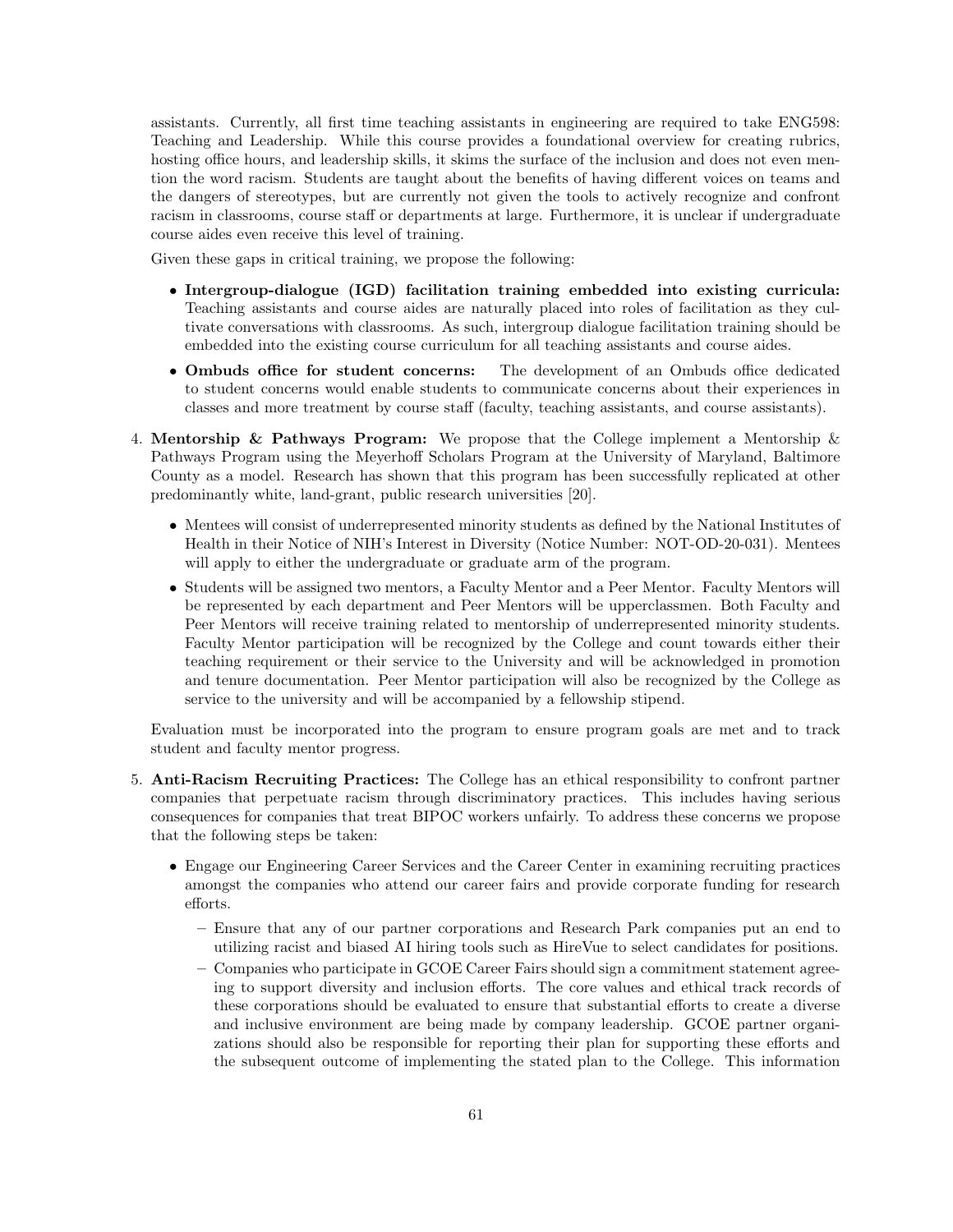should be part of the review process to consider whether a company is allowed to participate in future GCOE Career Fairs.

- Acknowledge that several of the companies who attend GCOE career fairs and sponsor events in the department are actively perpetuating anti-Blackness by failing to hire qualified Black employees and Black leadership. Demand that the companies which work with the GCOE put an end to developing racist products, such as facial recognition software and predictive policing tools, among other harmful technologies which further systemic segregation. Educate students about the implications of these products.
- Collect demographic data on the individuals who attend career fairs/workshops and their outcomes (e.g., who is hired out of these events). Commit to resolve racial discrepancies between the demographics of students on campus and those who are ultimately able to secure employment.
- 6. Anti-Racist Curriculum: We propose that the College implement the following curriculum-based initiatives:
	- Current courses should be reviewed and archaic, racist language in the curriculum should be removed. Faculty should incorporate ethics/anti-racist themes as they relate to course content.
	- A new research/internship course (2 year sequence) should be created as a required course for GCOE undergraduates. This course will allow students to explore their interests in research and industry, cultivate professional development competencies, and incorporate an ethic/social justice curriculum to train an engineering workforce that understands how to cultivate inclusive and equitable work environments
		- The first semester of the first year will be a survey course to expose freshman students to the different engineering disciplines
		- The second semester of the first year will be dedicated to a major-specific ethics, social justice, and professional development competencies
		- The second year (both semesters) students will be placed on a research or industry "track" and will complete a laboratory rotation or an internship based on their chosen track.
	- A new ethics and social justice course for graduate students should be developed as a graduation requirement. This course should be department-specific to ensure that it addresses the unique combination of issues and disparities that exist in each field.
	- Currently required ethics courses (like those mandated by ABET) should include DEI topics to adequately prepare GCOE graduates to work effectively and compassionately in diverse environments.
- 7. Support a UIUC Open Data Project led by students and faculty: We propose that the College support a University-wide initiative for an open data project
	- This will be a student and faculty lead initiative to support transparency and aid in campus-led problem solving with a data-driven approach.
	- We suggest following the models of the Harvard Open Data Project and the NYC Open Data Project.

Please note: we are moving forward with the UIUC Coalition for Black Lives, and we are in communication with sister organizations at Cornell University and Harvard Law. We have not included the new student organization as a recommendation because we do not believe administrative support/approval is needed at this time.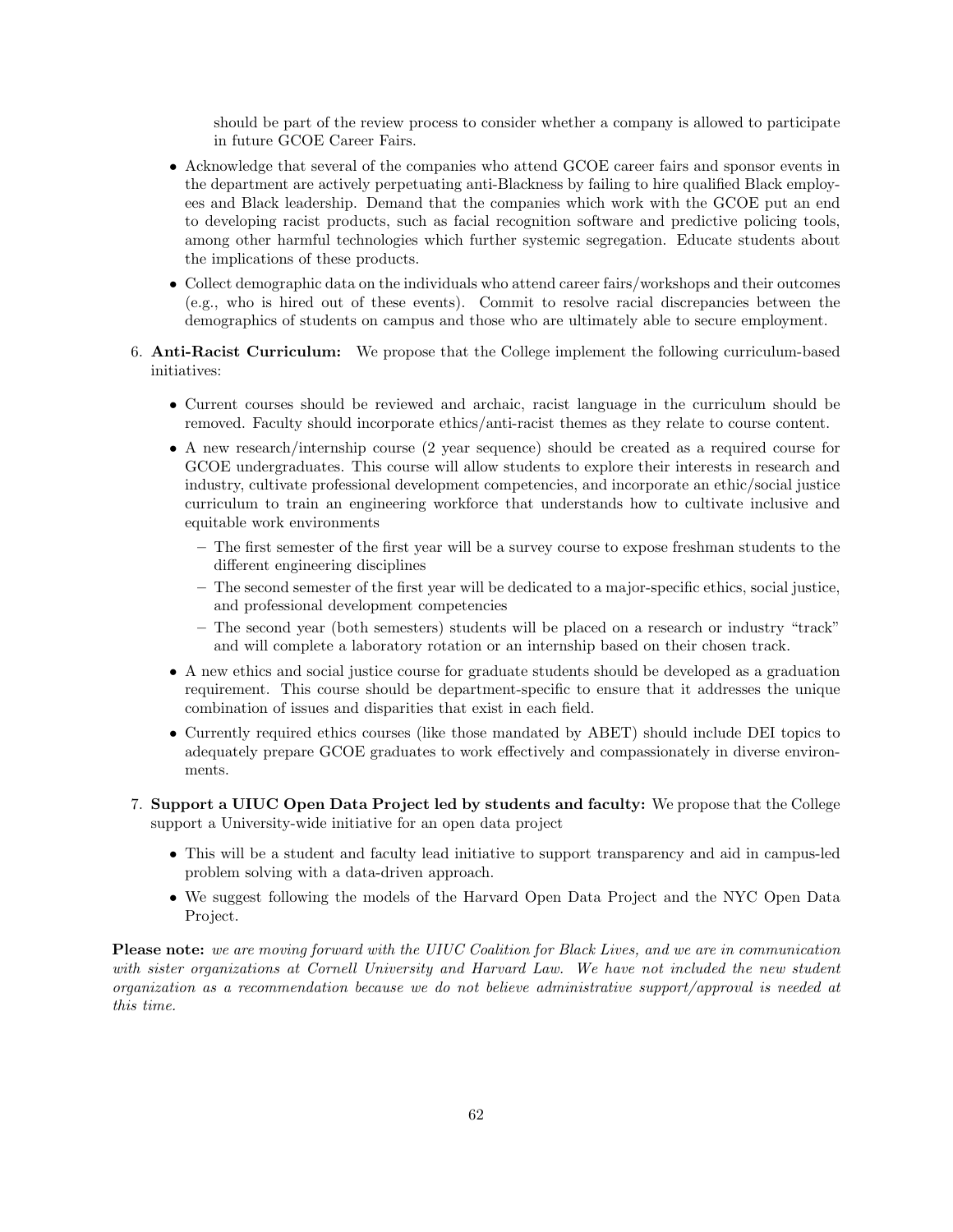#### <span id="page-62-0"></span>7.5 ARTF Staff Subgroup Report

Authors Kelly Foster, Jancie Harris, Ilalee Harrison, and Jessica Perez (lead)

Preamble: Staff members are a key element to the success of the University of Illinois as they play a critical role in every aspect of the university's activities, including human resources, janitorial services, grant administration, and career services. However, the Black experience at the University of Illinois campus and within the local Champaign-Urbana community has been substandard and requires a deep reflection. A 2011-2012 climate survey [\[29\]](#page-49-14) found that 39% of students of color felt uncomfortable on campus because of their race, resulting in the 2015 report on microaggressions at the University of Illinois [\[28\]](#page-49-2).

Additionally, there has been a history of heavily policing of Black bodies in predominately White campus spaces, including Black students and staff members (see [https://www.youtube.com/watch?v=](https://www.youtube.com/watch?v=zqGCqKy-aHQ) [zqGCqKy-aHQ](https://www.youtube.com/watch?v=zqGCqKy-aHQ)). The lack of racial diversity on campus further worsens this problem as is typical when diverse groups make up a low percentage of the workforce [\[47\]](#page-50-14). As of 2019, the University's academic professional and civil service staff were 11.7% and 12.1% underrepresented minorities, respectively, while the GCOE employs 8.2% and 7.1% underrepresented minorities in these positions (<https://www.dmi.illinois.edu>).

To achieve the GCOE's mission of delivering excellent and innovation engineering education as well as discovering fundamental knowledge and engineering cutting-edge technological advances, we need to bring in the best and brightest to our campus. This means creating an inclusive environment that welcomes diversity and an equitable system that allows all staff members to thrive.

We believe this is possible if two critical issues are addressed: (1) Current employee/supervisor power imbalances lead to reduced support and/or advocacy for staff members [\[30\]](#page-49-3) and (2) Lack of uniform commitment to diversity, equity and inclusion at all staff levels reduces the campus' ability to dismantle racist policies, practices and procedures. The following recommendations seek to address these two issues.

#### Recommendations

- 1. Diversify the Grainger College of Engineering Staff. The Grainger College of Engineering must recruit and retain a diverse staff, including a substantial proportion of Black and Latinx members, in order to remain an exemplar research and teaching institution. A critical mass of racial diversity is required to create and maintain an anti-racist climate as well as an innovative and thriving academic environment. At this time, clear and accurate staff data is not publicly available, therefore accurate data collection, tracking, and public release of staff demographic data will serve as the metric for the following action items:
	- Review of hiring and promotion practices to ensure diverse applicant pools and promotion rates of Black and African American staff members, especially into high-level College leadership roles.
	- Implement innovative training to address intercultural dynamics, as well as updated HR policies to mitigate potential conflicts that may arise.
	- Develop a mentorship program for new and current Black and African American staff members.
- 2. Educate an Anti-Racism Staff Workforce. Staff have a tremendous influence on the quality of student and faculty life and must be informed and equipped to progress the institution towards becoming anti-racist. It is imperative that all staff undergo training, similar to students and faculty, to develop anti-racism practices in their work. Institutions should provide funding and work release time for staff to participate in focused professional development aimed at these goals. Progress in efforts should be tracked over time to inform success and/or changes required in training and professional development.
- 3. Hold All Staff Accountable for Anti-Racism. Incorporate the evaluation of efforts to promote anti-black racism into the processes for determining raises and promotion of staff members. Every staff member should be evaluated based upon what they have specifically done to promote inclusion